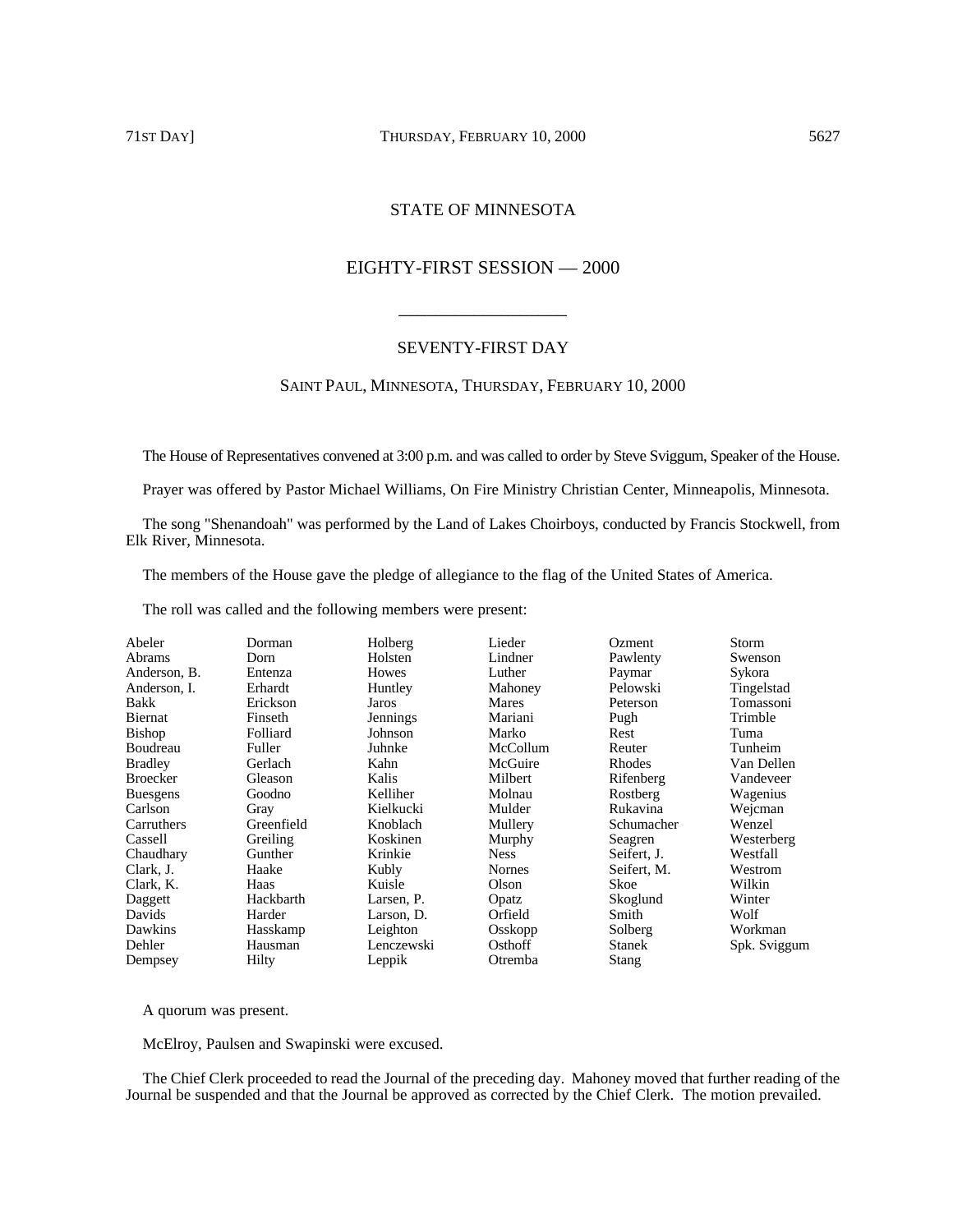# **REPORTS OF STANDING COMMITTEES**

Stanek from the Committee on Crime Prevention to which was referred:

H. F. No. 545, A bill for an act relating to crime; changing criminal penalties for the sale of tobacco to minors; amending Minnesota Statutes 1998, section 609.685, subdivision 2; repealing Minnesota Statutes 1998, section 609.685, subdivision 1a.

Reported the same back with the recommendation that the bill pass.

The report was adopted.

Lindner from the Committee on Jobs and Economic Development Policy to which was referred:

H. F. No. 1432, A bill for an act relating to community development; providing funding for an underground connection to the St. Paul RiverCentre; appropriating money.

Reported the same back with the recommendation that the bill be re-referred to the Committee on Jobs and Economic Development Finance without further recommendation.

The report was adopted.

Stanek from the Committee on Crime Prevention to which was referred:

H. F. No. 1502, A bill for an act relating to crime; providing additional penalty enhancements for certain crimes motivated by bias; amending Minnesota Statutes 1998, sections 609.595, subdivisions 2 and 3; 609.749, subdivision 3; and 624.712, subdivision 5; proposing coding for new law in Minnesota Statutes, chapter 609; repealing Minnesota Statutes 1998, sections 609.2231, subdivision 4; and 609.595, subdivision 1a.

Reported the same back with the following amendments:

Delete everything after the enacting clause and insert:

"Section 1. Minnesota Statutes 1999 Supplement, section 260B.198, is amended by adding a subdivision to read:

Subd. 2a. [BIAS-MOTIVATED OFFENSE.] If the child is petitioned for violating section 609.156 and found delinquent for that offense, in addition to any other disposition, the court shall order that the child:

(1) receive appropriate education concerning bias-motivated offenses and the effect these offenses have on victims and society; and

(2) perform a specified amount of appropriate community service.

Sec. 2. Minnesota Statutes 1999 Supplement, section 260B.198, subdivision 7, is amended to read:

Subd. 7. [CONTINUANCE.] (a) When it is in the best interests of the child to do so and when the child has admitted the allegations contained in the petition before the judge or referee, or when a hearing has been held as provided for in section 260B.163 and the allegations contained in the petition have been duly proven but, in either case, before a finding of delinquency has been entered, the court may continue the case for a period not to exceed 90 days on any one order. Such a continuance may be extended for one additional successive period not to exceed 90 days and only after the court has reviewed the case and entered its order for an additional continuance without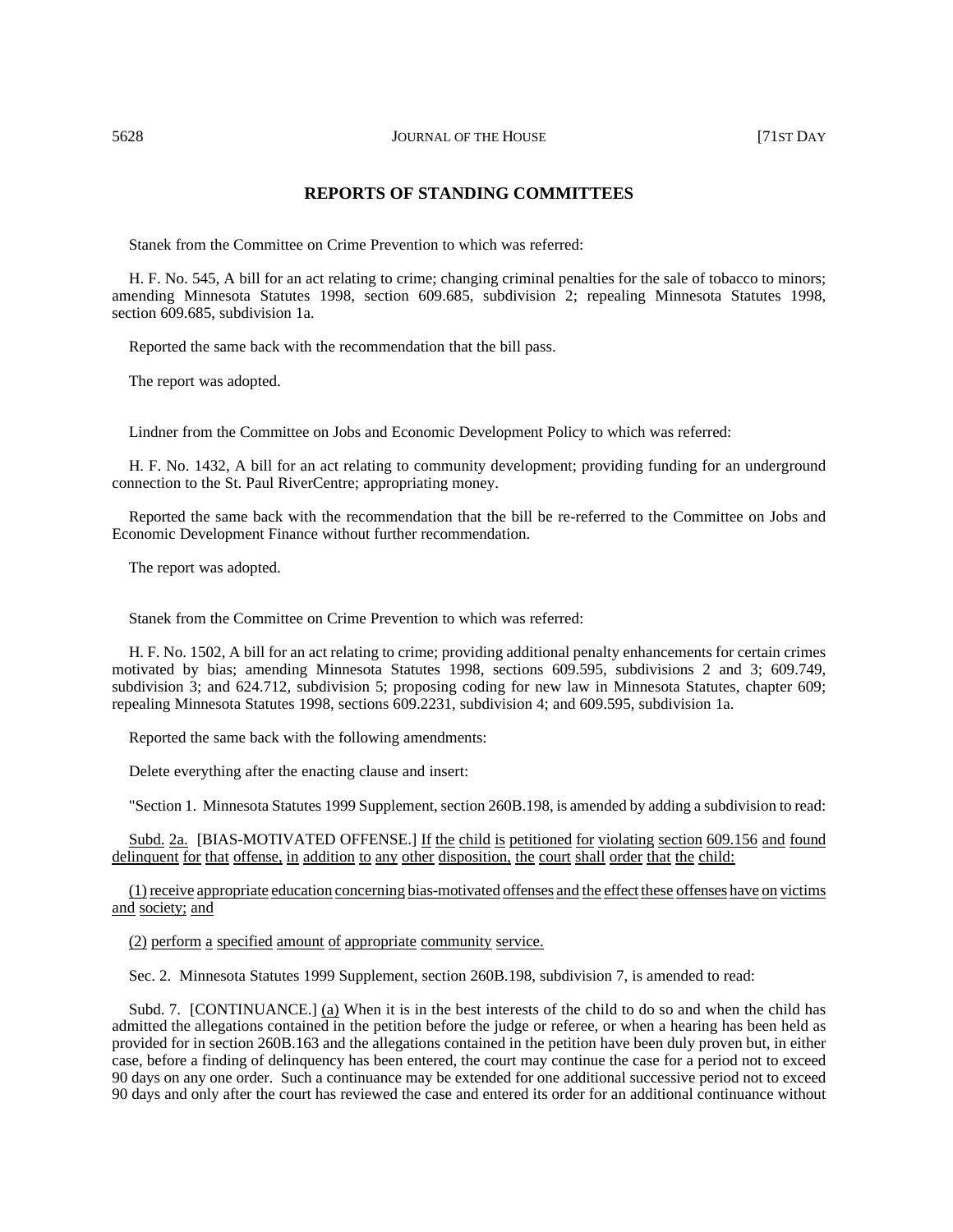a finding of delinquency. During this continuance the court may enter an order in accordance with the provisions of subdivision 1, clause (a) or (b), or enter an order to hold the child in detention for a period not to exceed 15 days on any one order for the purpose of completing any consideration, or any investigation or examination ordered in accordance with the provisions of section 260B.157. This subdivision does not apply to an extended jurisdiction juvenile proceeding.

(b) When a court continues a case under paragraph (a) or as part of a continuance for dismissal under Minnesota Rules of Juvenile Procedure, rule 14, for a child petitioned for violating section 609.156, in addition to any other order authorized by law, the court shall order that the child:

(1) receive appropriate education concerning bias-motivated offenses and the effect these offenses have on victims and society; and

(2) perform a specified amount of appropriate community service.

Sec. 3. [609.156] [OFFENSES MOTIVATED BY BIAS; PENALTY ENHANCEMENTS.]

Subdivision 1. [DEFINITION.] As used in this section, "bias-motivated offense" means any of the following offenses when the actor intentionally selects the victim or the property against which the offense is committed, in whole or in part, because of the victim's, the property owner's, or another's actual or perceived race, color, religion, sex, sexual orientation, disability <u>as defined in section</u> 363.01, age, or national origin:

(1) section 609.224 (assault in the fifth degree);

(2) section 609.28 (interfering with religious observance);

(3) sections 609.5631 and 609.5632 (arson in the fourth and fifth degrees);

(4) section 609.595, subdivision  $2$  or  $3$  (damage to property);

 $(5)$  section 609.605, subdivision 1 (trespass);

(6) section 609.669 (civil disorder);

(7) section  $609.71$ , subdivision 3 (riot third degree);

(8) section 609.72 (disorderly conduct);

(9) section 609.74 (public nuisance);

(10) section 609.749, subdivision 2 (harassment and stalking);

(11) section 609.79 (obscene or harassing telephone calls); or

(12) section 609.795 (harassing letter, telegram, or package).

Subd. 2. [PENALTY ENHANCEMENT.] A person who is convicted of a bias-motivated offense shall be sentenced as follows:

(1) if the underlying offense is punishable as a misdemeanor, the person may be sentenced to imprisonment for not more than one year or to payment of a fine of not more than \$3,000, or both;

(2) if the underlying offense is punishable as a gross misdemeanor, the person may be sentenced to imprisonment for not more than one year and one day or to payment of a fine of not more than \$5,000, or both;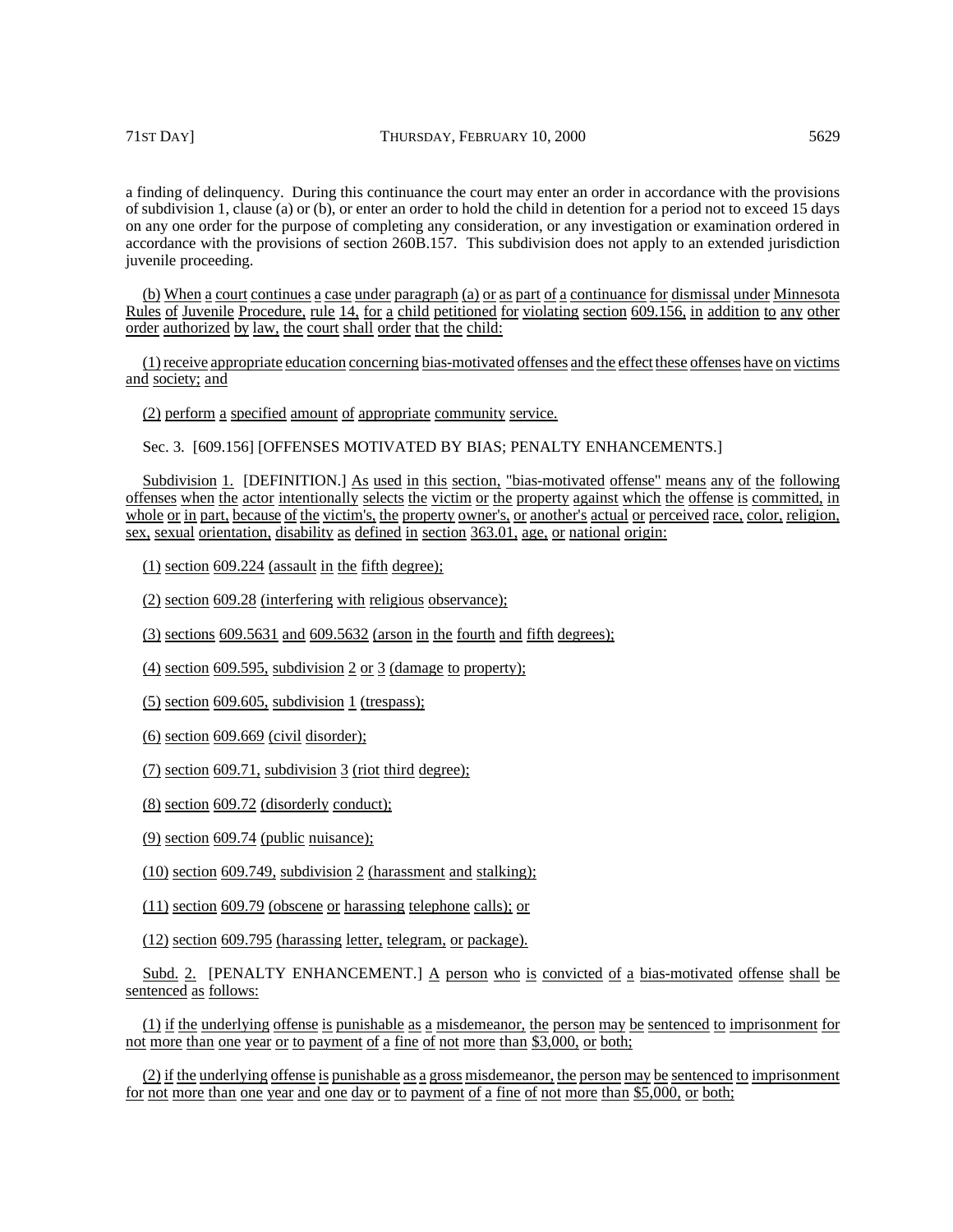(3) if the underlying offense is a violation of section 609.749, subdivision 2, the person may be sentenced to imprisonment for not more than five years or to payment of a fine of not more than \$10,000, or both; and

(4) if the underlying offense is a violation of section 609.224, the person may be sentenced to imprisonment for not more than one year and one day or to payment of a fine of not more than \$5,000, or both, if the violation occurs within five years of a previous conviction for violating subdivision 1, clause (1), or Minnesota Statutes 1998, section 609.2231, subdivision 4.

Subd. 3. [COLLECTION OF INFORMATION.] The sentencing guidelines commission shall collect information on the number of convictions under this section and the sentences imposed for those convictions. By January 15, 2001, and each January 15 thereafter, the commission shall report this information to the chairs of the senate and house committees having jurisdiction over criminal justice policy.

Sec. 4. Minnesota Statutes 1998, section 609.595, subdivision 2, is amended to read:

Subd. 2. [CRIMINAL DAMAGE TO PROPERTY IN THE THIRD SECOND DEGREE.] (a) Except as otherwise provided in subdivision 1a, Whoever intentionally causes damage to another person's physical property without the other person's consent may be sentenced to imprisonment for not more than one year or to payment of a fine of not more than \$3,000, or both, if the damage reduces the value of the property by more than \$250 but not more than \$500 as measured by the cost of repair and replacement.

(b) Whoever intentionally causes damage to another person's physical property without the other person's consent because of the property owner's or another's actual or perceived race, color, religion, sex, sexual orientation, disability as defined in section 363.01, age, or national origin may be sentenced to imprisonment for not more than one year or to payment of a fine of not more than \$3,000, or both, if the damage reduces the value of the property by not more than \$250.

(c) In any prosecution under paragraph (a), the value of property damaged by the defendant in violation of that paragraph within any six-month period may be aggregated and the defendant charged accordingly in applying this section. When two or more offenses are committed by the same person in two or more counties, the accused may be prosecuted in any county in which one of the offenses was committed for all of the offenses aggregated under this paragraph.

Sec. 5. Minnesota Statutes 1998, section 609.595, subdivision 3, is amended to read:

Subd. 3. [CRIMINAL DAMAGE TO PROPERTY IN THE FOURTH THIRD DEGREE.] Whoever intentionally causes damage described in subdivision 2 under any other circumstances to another person's physical property without the other person's consent is guilty of a misdemeanor if the damage reduces the value of the property by not more than \$250 as measured by the cost of repair and replacement.

Sec. 6. Minnesota Statutes 1998, section 609.749, subdivision 3, is amended to read:

Subd. 3. [AGGRAVATED VIOLATIONS.] A person who commits any of the following acts is guilty of a felony:

(1) commits any offense described in subdivision 2 because of the victim's or another's actual or perceived race, color, religion, sex, sexual orientation, disability as defined in section 363.01, age, or national origin;

 $(2)$  commits any offense described in subdivision 2 by falsely impersonating another;

 $(3)$  (2) commits any offense described in subdivision 2 and possesses a dangerous weapon at the time of the offense;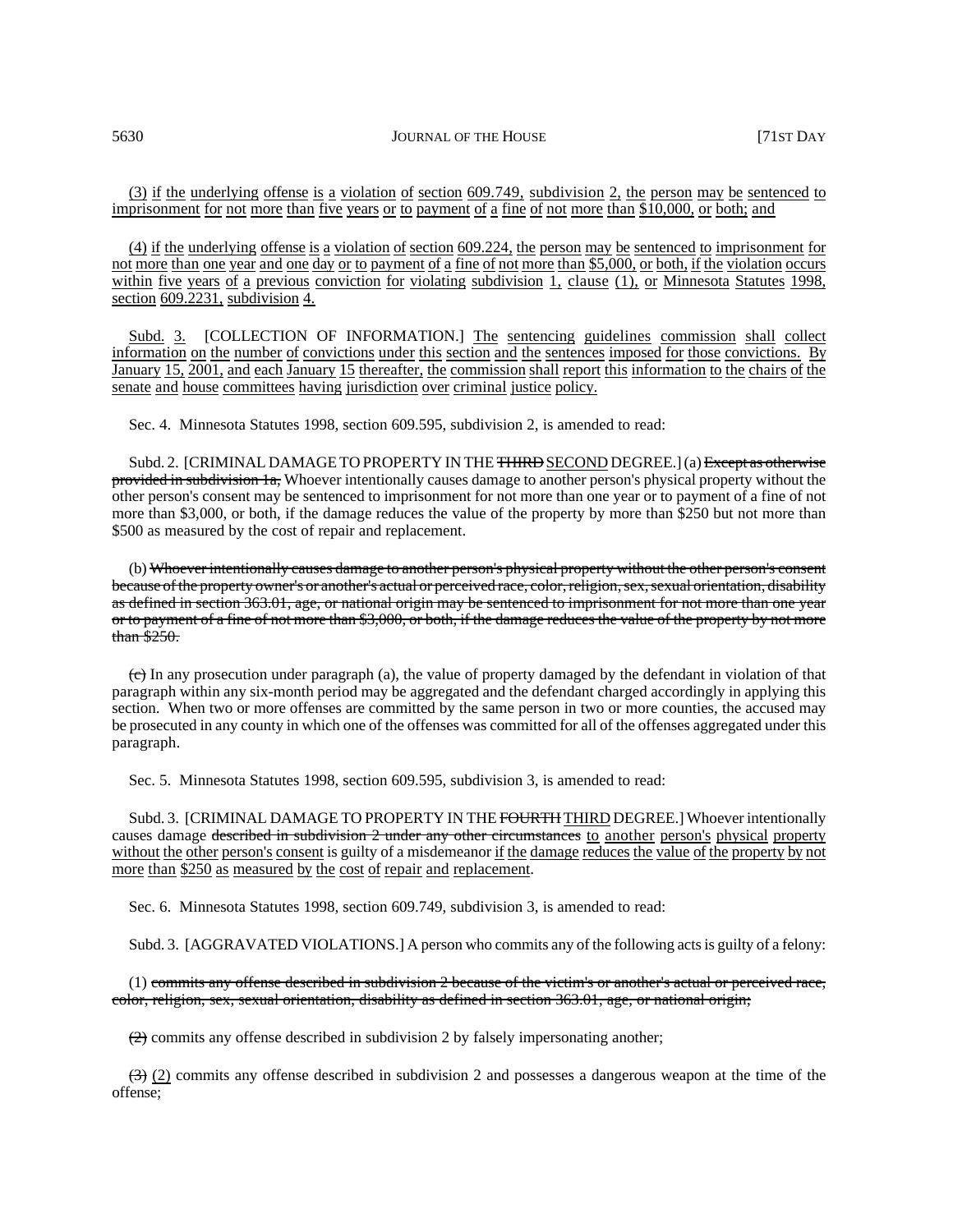$(4)$  (3) engages in harassing conduct, as defined in subdivision 1, with intent to influence or otherwise tamper with a juror or a judicial proceeding or with intent to retaliate against a judicial officer, as defined in section 609.415, or a prosecutor, defense attorney, or officer of the court, because of that person's performance of official duties in connection with a judicial proceeding; or

 $(5)$  (4) commits any offense described in subdivision 2 against a victim under the age of 18, if the actor is more than 36 months older than the victim.

Sec. 7. Minnesota Statutes 1998, section 624.712, subdivision 5, is amended to read:

Subd. 5. [CRIME OF VIOLENCE.] "Crime of violence" includes murder in the first, second, and third degrees, manslaughter in the first and second degrees, aiding suicide, aiding attempted suicide, felony violations of assault in the first, second, third, and fourth degrees, assaults motivated by bias under section 609.2231, subdivision 4, or 609.156, drive-by shootings, terroristic threats, use of drugs to injure or to facilitate crime, crimes committed for the benefit of a gang, commission of a crime while wearing or possessing a bullet-resistant vest, simple robbery, aggravated robbery, kidnapping, false imprisonment, criminal sexual conduct in the first, second, third, and fourth degrees, theft of a firearm, felony theft involving the intentional taking or driving of a motor vehicle without the consent of the owner or the authorized agent of the owner, felony theft involving the taking of property from a burning, abandoned, or vacant building, or from an area of destruction caused by civil disaster, riot, bombing, or the proximity of battle, felony theft involving the theft of a controlled substance, an explosive, or an incendiary device, arson in the first and second degrees, riot, burglary in the first, second, third, and fourth degrees, harassment and stalking, shooting at a public transit vehicle or facility, reckless use of a gun or dangerous weapon, intentionally pointing a gun at or towards a human being, setting a spring gun, and unlawfully owning, possessing, operating a machine gun or short-barreled shotgun, and an attempt to commit any of these offenses, as each of those offenses is defined in chapter 609. "Crime of violence" also includes felony violations of the following: malicious punishment of a child; neglect or endangerment of a child; and chapter 152.

Sec. 8. [REPEALER.]

Minnesota Statutes 1998, sections 609.2231, subdivision 4; and 609.595, subdivision 1a, are repealed.

Sec. 9. [EFFECTIVE DATE.]

Sections 1 to 8 are effective August 1, 2000, and apply to crimes and acts committed on or after that date."

Delete the title and insert:

"A bill for an act relating to crime; providing additional penalty enhancements for certain crimes motivated by bias; amending Minnesota Statutes 1998, sections 609.595, subdivisions 2 and 3; 609.749, subdivision 3; and 624.712, subdivision 5; Minnesota Statutes 1999 Supplement, sections 260B.198, subdivision 7, and by adding a subdivision; proposing coding for new law in Minnesota Statutes, chapter 609; repealing Minnesota Statutes 1998, sections 609.2231, subdivision 4; and 609.595, subdivision 1a."

With the recommendation that when so amended the bill pass.

The report was adopted.

Stanek from the Committee on Crime Prevention to which was referred:

H. F. No. 1590, A bill for an act relating to peace officers; clarifying warrant authority of alcohol and gambling agents; amending Minnesota Statutes 1998, section 626.11.

Reported the same back with the recommendation that the bill pass.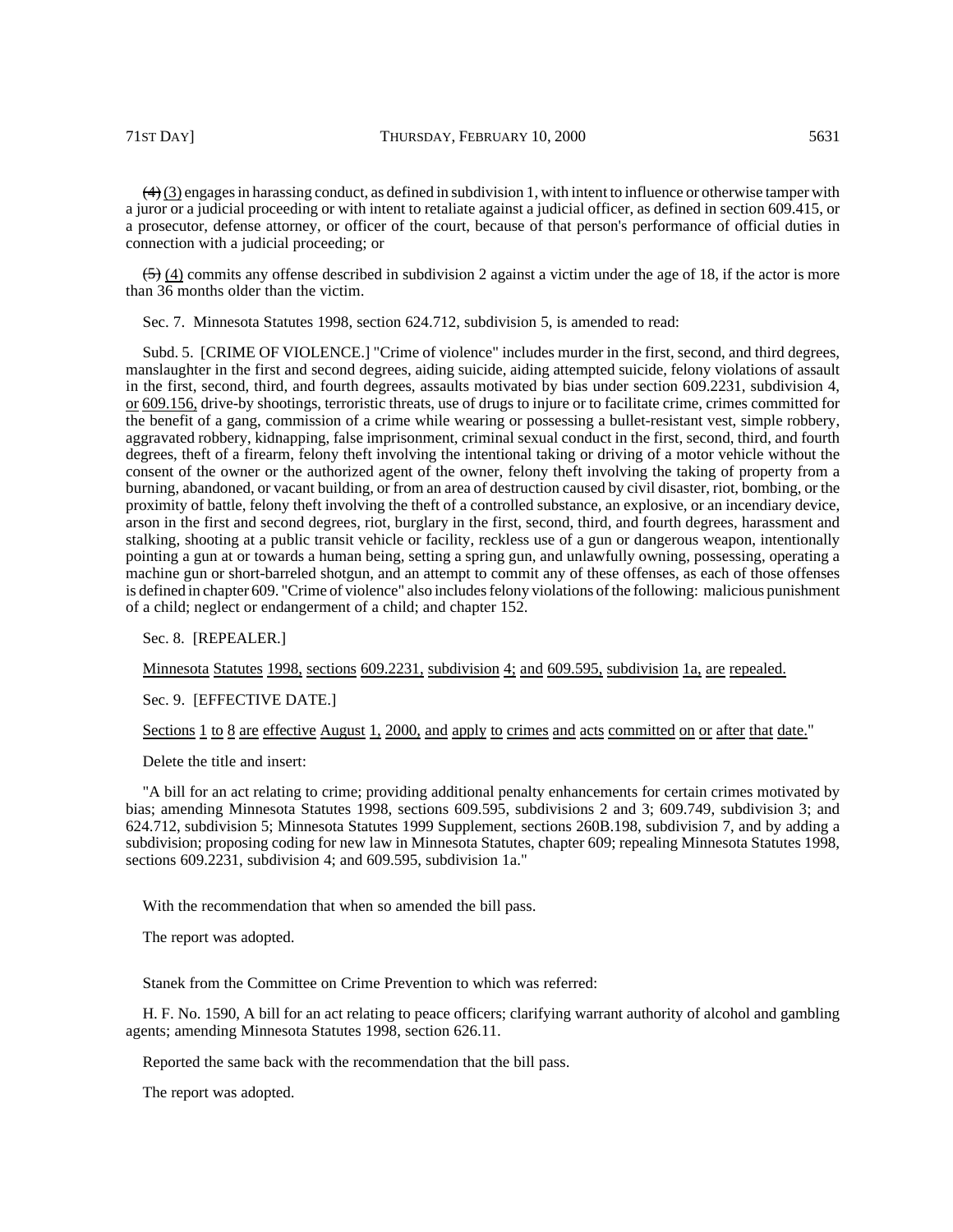Lindner from the Committee on Jobs and Economic Development Policy to which was referred:

H. F. No. 1722, A bill for an act relating to capital improvements; appropriating money for certain capital redevelopment activities in St. Paul; authorizing state bonds.

Reported the same back with the recommendation that the bill be re-referred to the Committee on Jobs and Economic Development Finance without further recommendation.

The report was adopted.

Lindner from the Committee on Jobs and Economic Development Policy to which was referred:

H. F. No. 1936, A bill for an act relating to capital improvements; authorizing the issuance of bonds to refurbish the LeDuc mansion in Hastings; appropriating money.

Reported the same back with the recommendation that the bill be re-referred to the Committee on Jobs and Economic Development Finance without further recommendation.

The report was adopted.

Lindner from the Committee on Jobs and Economic Development Policy to which was referred:

H. F. No. 2418, A bill for an act relating to appropriations; appropriating wastewater funding for the city of Eagle Bend; authorizing the sale of state bonds.

Reported the same back with the recommendation that the bill be re-referred to the Committee on Jobs and Economic Development Finance without further recommendation.

The report was adopted.

Lindner from the Committee on Jobs and Economic Development Policy to which was referred:

H. F. No. 2438, A bill for an act relating to appropriations; appropriating wastewater funding for the city of Clarissa; authorizing state bonds; appropriating money.

Reported the same back with the recommendation that the bill be re-referred to the Committee on Jobs and Economic Development Finance without further recommendation.

The report was adopted.

Lindner from the Committee on Jobs and Economic Development Policy to which was referred:

H. F. No. 2442, A bill for an act relating to economic development; providing for reimbursement of losses incurred by the city of Pipestone; authorizing state bonds; appropriating money.

Reported the same back with the recommendation that the bill be re-referred to the Committee on Jobs and Economic Development Finance without further recommendation.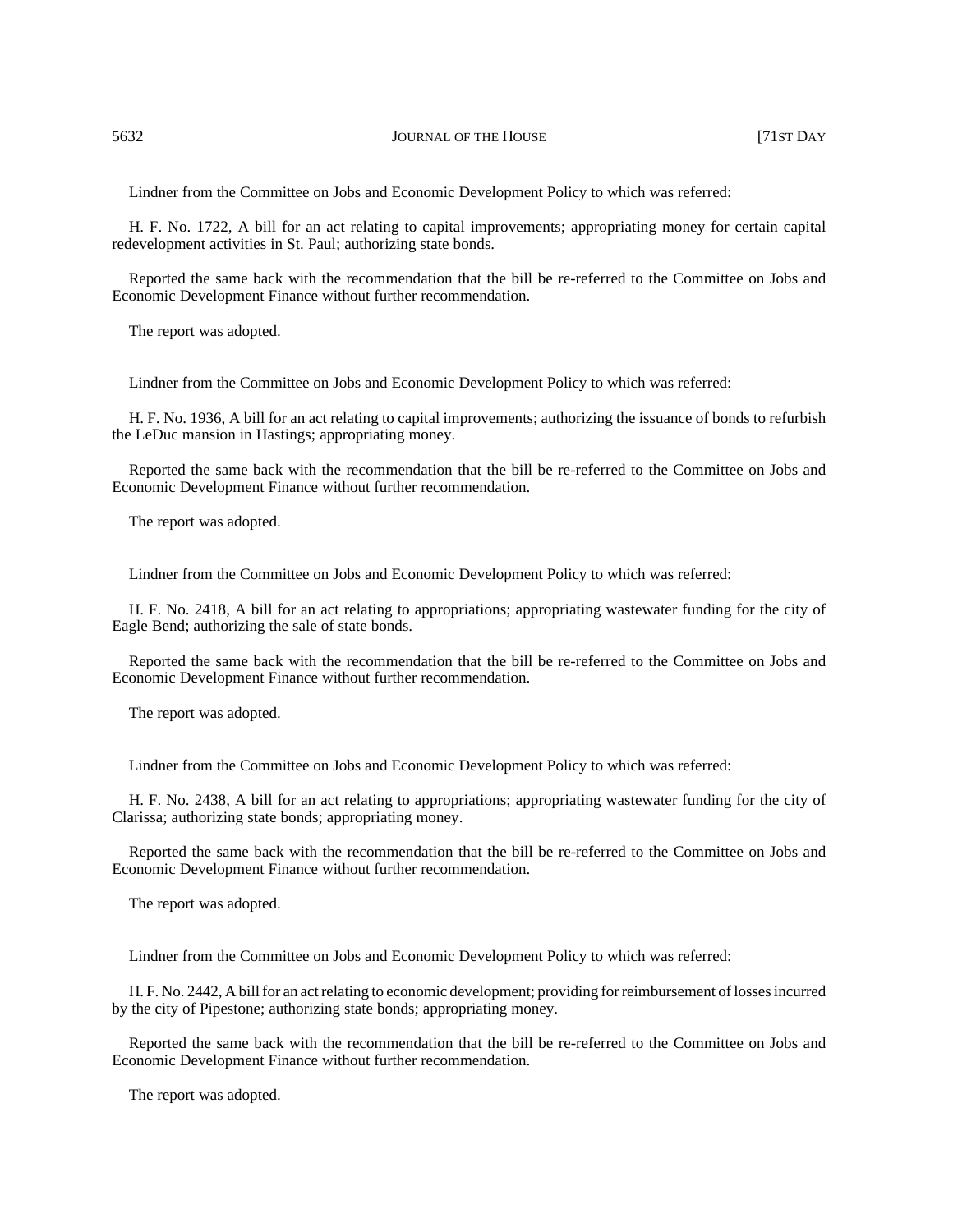Stanek from the Committee on Crime Prevention to which was referred:

H. F. No. 2486, A bill for an act relating to crime; clarifying that the definition of "peace officer" in the fleeing a peace officer crime includes tribal peace officers; amending Minnesota Statutes 1998, section 609.487, subdivision 2.

Reported the same back with the following amendments:

Page 1, after line 6, insert:

"Section 1. Minnesota Statutes 1998, section 609.487, subdivision 1, is amended to read:

Subdivision 1. [FLEE; DEFINITION.] For purposes of this section, the term "flee" means to increase speed, extinguish motor vehicle headlights or taillights, refuse to stop the vehicle, or to use other means with intent to attempt to elude a peace officer following a signal given by any peace officer to the driver of a motor vehicle."

Page 1, line 7, delete "Section 1." and insert "Sec. 2."

Page 2, line 1, delete "Sec. 2." and insert "Sec. 3."

Page 2, line 2, delete "Section 1 is" and insert "Sections 1 and 2 are" and delete "applies" and insert "apply"

Amend the title as follows:

Page 1, line 2, after the semicolon, insert "defining flee to include refusing to stop the vehicle;"

Page 1, line 5, delete "subdivision" and insert "subdivisions 1 and"

With the recommendation that when so amended the bill pass.

The report was adopted.

Stanek from the Committee on Crime Prevention to which was referred:

H. F. No. 2503, A bill for an act relating to crime prevention; increasing maximum fines for petty misdemeanor and misdemeanor offenses; amending Minnesota Statutes 1998, sections 169.89, subdivision 2; 609.02, subdivisions 3 and 4a; 609.03; 609.033; 609.0331; 609.0332, subdivision 1; and 609.034.

Reported the same back with the recommendation that the bill pass and be re-referred to the Committee on Judiciary Finance.

The report was adopted.

Stanek from the Committee on Crime Prevention to which was referred:

H. F. No. 2516, A bill for an act relating to crime; amending the definition of harassment; amending Minnesota Statutes 1998, section 609.748, subdivisions 1, 3, 3a, and 4.

Reported the same back with the recommendation that the bill pass and be re-referred to the Committee on Judiciary Finance.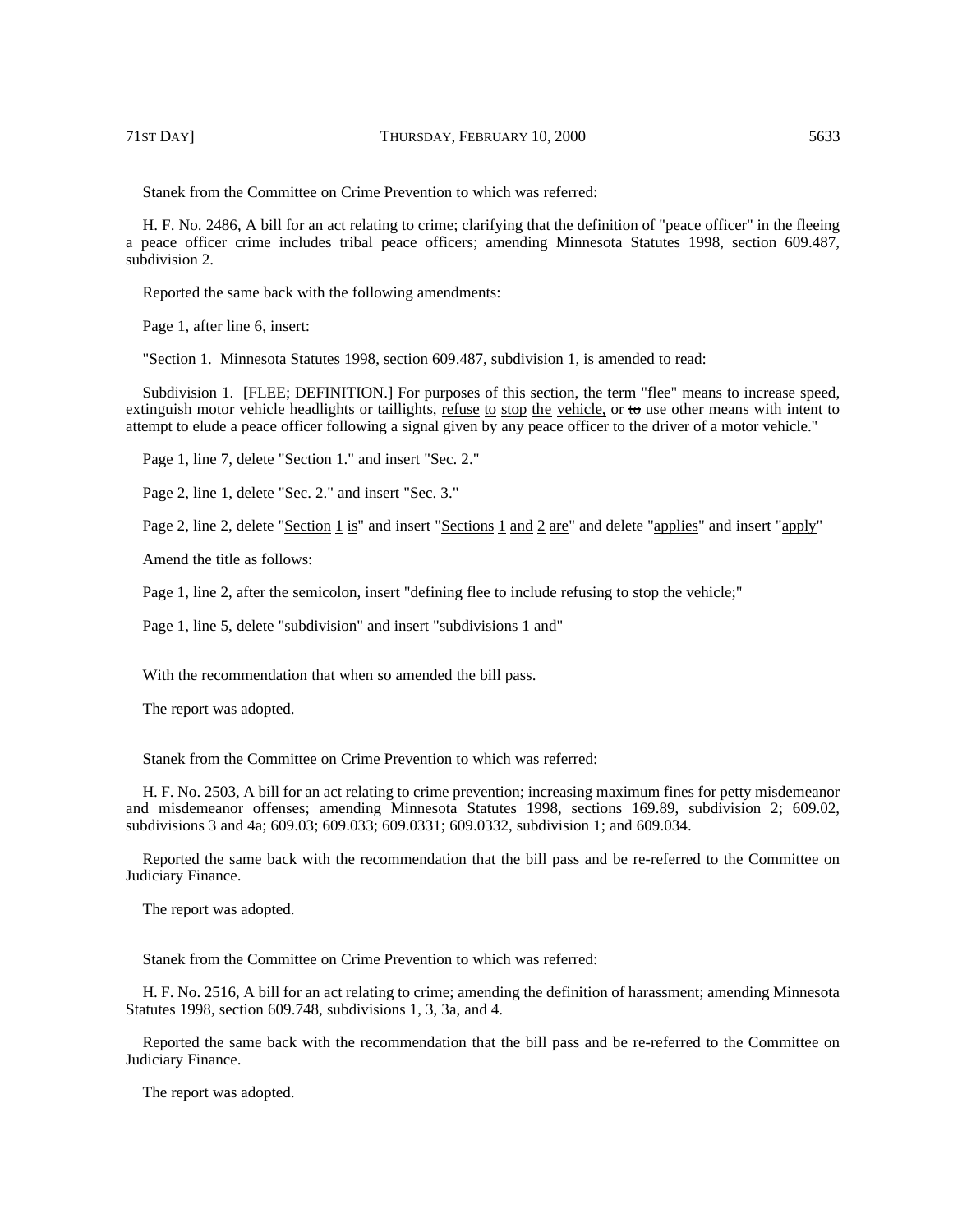5634 JOURNAL OF THE HOUSE 171ST DAY

Lindner from the Committee on Jobs and Economic Development Policy to which was referred:

H. F. No. 2574, A bill for an act relating to capital improvements; authorizing spending to acquire and to better public land and buildings and other public improvements of a capital nature; providing for the Cass Lake rest area and interpretive center; authorizing state bonds; appropriating money.

Reported the same back with the recommendation that the bill be re-referred to the Committee on Jobs and Economic Development Finance without further recommendation.

The report was adopted.

Lindner from the Committee on Jobs and Economic Development Policy to which was referred:

H. F. No. 2580, A bill for an act relating to capital improvements; authorizing spending to acquire and to better public land and buildings and other public improvements of a capital nature; appropriating money for a grant to the Upper Minnesota Valley Regional Development Commission.

Reported the same back with the recommendation that the bill be re-referred to the Committee on Jobs and Economic Development Finance without further recommendation.

The report was adopted.

Lindner from the Committee on Jobs and Economic Development Policy to which was referred:

H. F. No. 2583, A bill for an act relating to capital improvements; appropriating money for the Minnesota Cold Weather Testing Center; authorizing the sale of state bonds.

Reported the same back with the recommendation that the bill be re-referred to the Committee on Jobs and Economic Development Finance without further recommendation.

The report was adopted.

Lindner from the Committee on Jobs and Economic Development Policy to which was referred:

H. F. No. 2625, A bill for an act relating to capital improvements; authorizing state bonds; appropriating money for a community center in Buffalo.

Reported the same back with the recommendation that the bill be re-referred to the Committee on Jobs and Economic Development Finance without further recommendation.

The report was adopted.

Lindner from the Committee on Jobs and Economic Development Policy to which was referred:

H. F. No. 2636, A bill for an act relating to capital improvements; appropriating money for a rural water system for the Lewis and Clark joint powers board; authorizing state bonds.

Reported the same back with the recommendation that the bill be re-referred to the Committee on Jobs and Economic Development Finance without further recommendation.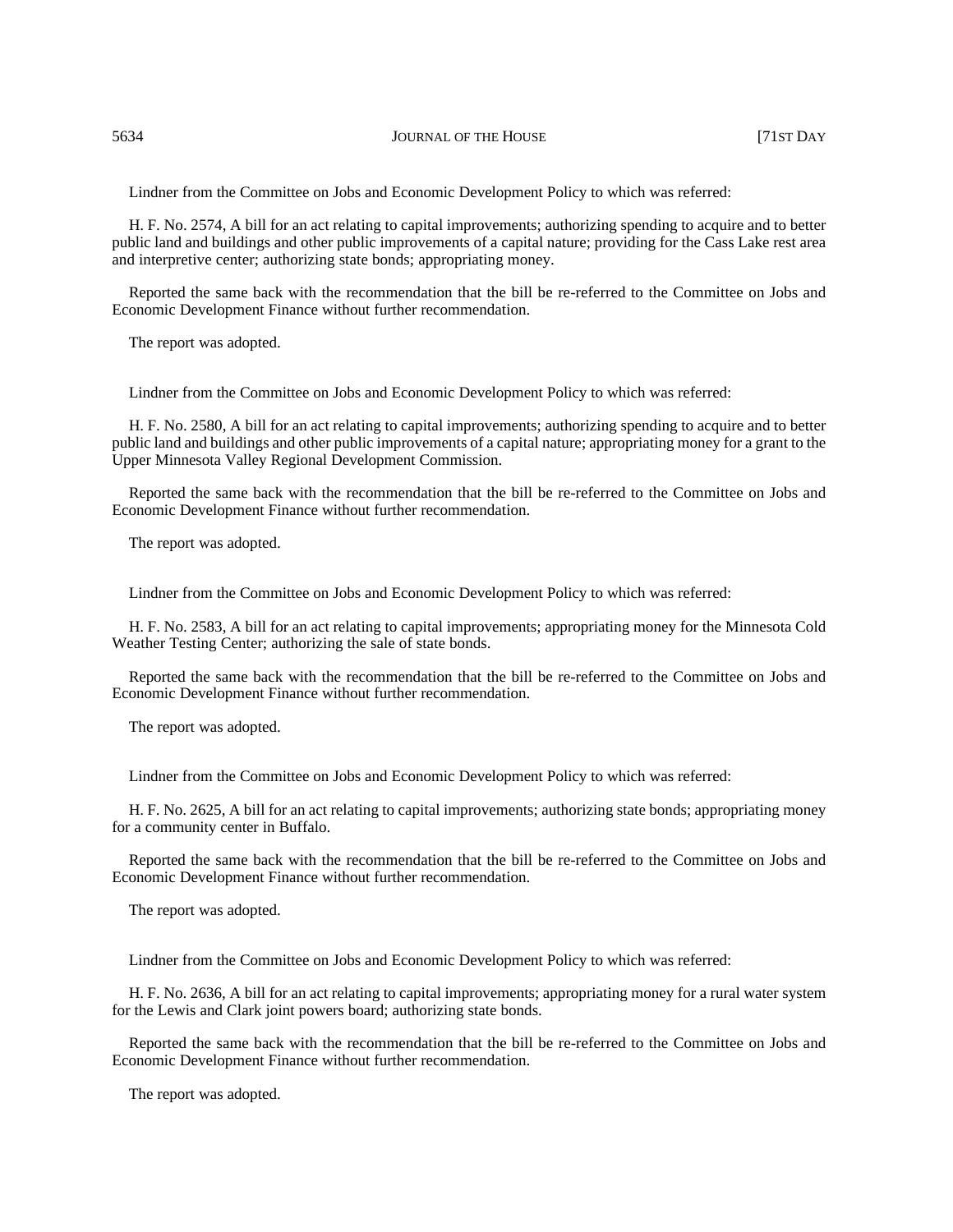Davids from the Committee on Commerce to which was referred:

H. F. No. 2686, A bill for an act relating to regulated industries; extending expiration date of legislative electric energy task force; amending Minnesota Statutes 1998, section 216C.051, subdivision 9.

Reported the same back with the following amendments:

Page 1, line 10, delete "December 31" and insert "March 15" and strike "2000" and insert "2001"

With the recommendation that when so amended the bill pass and be placed on the Consent Calendar.

The report was adopted.

Davids from the Committee on Commerce to which was referred:

H. F. No. 2687, A bill for an act relating to utilities; modifying electric power generating plant exemption from the Minnesota Power Plant Siting Act; amending Minnesota Statutes 1998, section 116C.57, subdivision 5a.

Reported the same back with the recommendation that the bill pass.

The report was adopted.

Bradley from the Committee on Health and Human Services Policy to which was referred:

H. F. No. 2699, A bill for an act relating to human services; establishing a floor for nursing facility operating cost reimbursement; amending Minnesota Statutes 1998, section 256B.431, by adding a subdivision.

Reported the same back with the following amendments:

Page 1, line 20, delete "\$61.97" and insert "\$62.10"

Page 1, line 21, delete "\$68.14" and insert "\$68.56"

Page 1, line 22, delete "\$75.12" and insert "\$75.88"

Page 1, line 23, delete "\$81.50" and insert "\$82.55"

Page 1, line 24, delete "\$88.07" and insert "\$89.44"

Page 1, line 25, delete "\$88.48" and insert "\$89.87"

Page 2, line 1, delete "\$94.03" and insert "\$95.69"

Page 2, line 2, delete "\$104.51" and insert "\$106.67"

Page 2, line 3, delete "\$108.21" and insert "\$110.54"

Page 2, line 4, delete "\$113.97" and insert "\$116.57"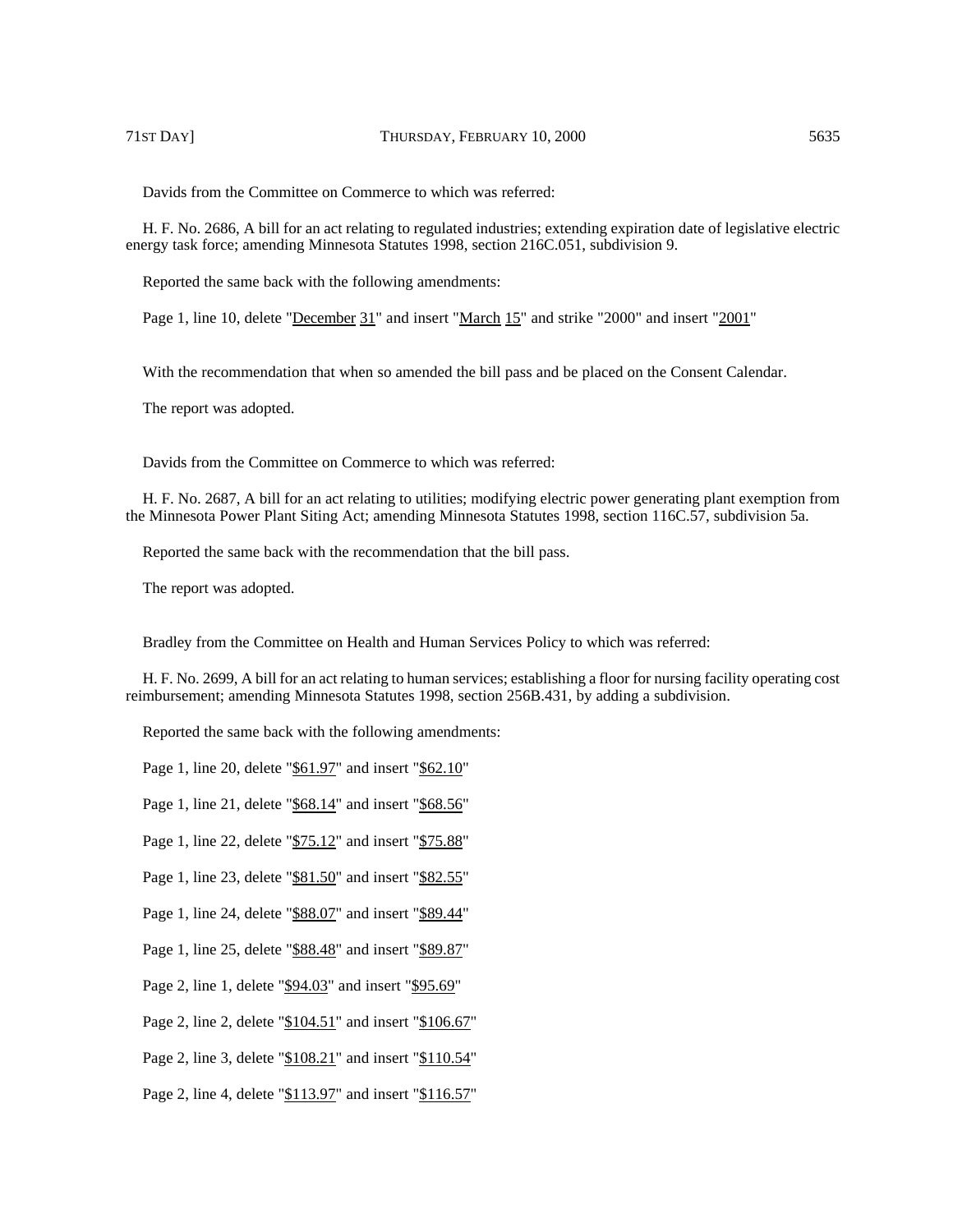Page 2, line 5, delete "\$126.09" and insert "\$129.28"

With the recommendation that when so amended the bill pass and be re-referred to the Committee on Health and Human Services Finance.

The report was adopted.

McElroy from the Committee on Jobs and Economic Development Finance to which was referred:

H. F. No. 2705, A bill for an act relating to capital improvements; authorizing spending to acquire and to better public land and buildings and other public improvements of a capital nature; authorizing issuance of state bonds; appropriating money to Polk county as fiscal agent for a joint powers entity for a regional jail facility in Crookston.

Reported the same back with the recommendation that the bill be re-referred to the Committee on Judiciary Finance without further recommendation.

The report was adopted.

Davids from the Committee on Commerce to which was referred:

H. F. No. 2719, A bill for an act relating to insurance; auto; regulating rental vehicle coverages; amending Minnesota Statutes 1998, section 65B.49, subdivision 5a.

Reported the same back with the following amendments:

Page 5, line 8, after "vehicle" insert ", provided that the vehicle so loaned is owned by the service or repair business"

With the recommendation that when so amended the bill pass.

The report was adopted.

McElroy from the Committee on Jobs and Economic Development Finance to which was referred:

H. F. No. 2725, A bill for an act relating to capital improvements; authorizing spending to acquire and to better public land and buildings and other public improvements of a capital nature; for a grant to the city of Dassel for expansion of the wastewater treatment plant; authorizing issuance of bonds; appropriating money.

Reported the same back with the recommendation that the bill be re-referred to the Committee on Environment and Natural Resources Finance without further recommendation.

The report was adopted.

McElroy from the Committee on Jobs and Economic Development Finance to which was referred:

H. F. No. 2726, A bill for an act relating to capital improvements; authorizing spending to acquire and to better public land and buildings and other public improvements of a capital nature; for a grant to the city of Litchfield for the city library; authorizing issuance of bonds; appropriating money.

Reported the same back with the recommendation that the bill be re-referred to the Committee on K-12 Education Finance without further recommendation.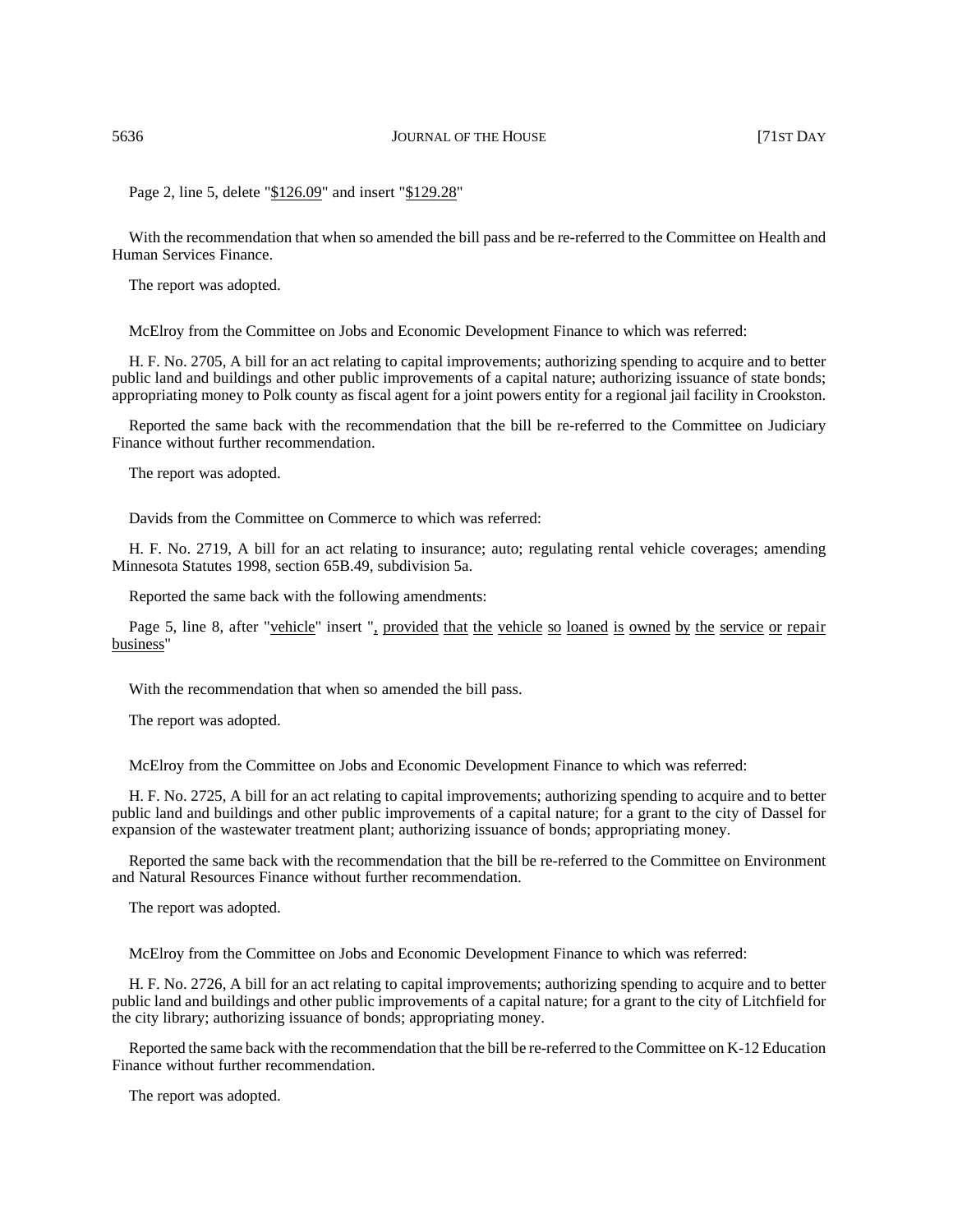McElroy from the Committee on Jobs and Economic Development Finance to which was referred:

H. F. No. 2784, A bill for an act relating to economic development; regulating rural challenge grant program loan repayments; amending Minnesota Statutes 1998, section 116J.415, subdivision 7.

Reported the same back with the recommendation that the bill be re-referred to the Committee on Jobs and Economic Development Policy without further recommendation.

The report was adopted.

Stanek from the Committee on Crime Prevention to which was referred:

H. F. No. 2815, A bill for an act relating to crime; providing for the distribution of certain fine proceeds in Hennepin county; repealing an expiration date; amending Minnesota Statutes 1998, section 488A.03, subdivision 11; repealing Laws 1998, chapter 367, article 8, section 25.

Reported the same back with the following amendments:

Page 3, delete lines 6 to 11

With the recommendation that when so amended the bill pass and be placed on the Consent Calendar.

The report was adopted.

Lindner from the Committee on Jobs and Economic Development Policy to which was referred:

H. F. No. 2820, A bill for an act relating to economic development; providing catalyst grants to promote Internet access in rural Minnesota; appropriating money.

Reported the same back with the recommendation that the bill pass and be re-referred to the Committee on Jobs and Economic Development Finance.

The report was adopted.

Goodno from the Committee on Health and Human Services Finance to which was referred:

H. F. No. 2951, A bill for an act relating to capital improvements; authorizing bonds and appropriating money for maintenance and repairs on the campuses of Minnesota veterans homes.

Reported the same back with the recommendation that the bill be re-referred to the Committee on Capital Investment without further recommendation.

The report was adopted.

Ozment from the Committee on Environment and Natural Resources Policy to which was referred:

H. F. No. 2962, A bill for an act relating to natural resources; providing for seizure and administrative forfeiture of certain firearms and abandoned property; modifying authority to issue trespass citations; modifying provisions for forfeited vehicles; modifying definition of peace officer; providing civil penalties; appropriating money;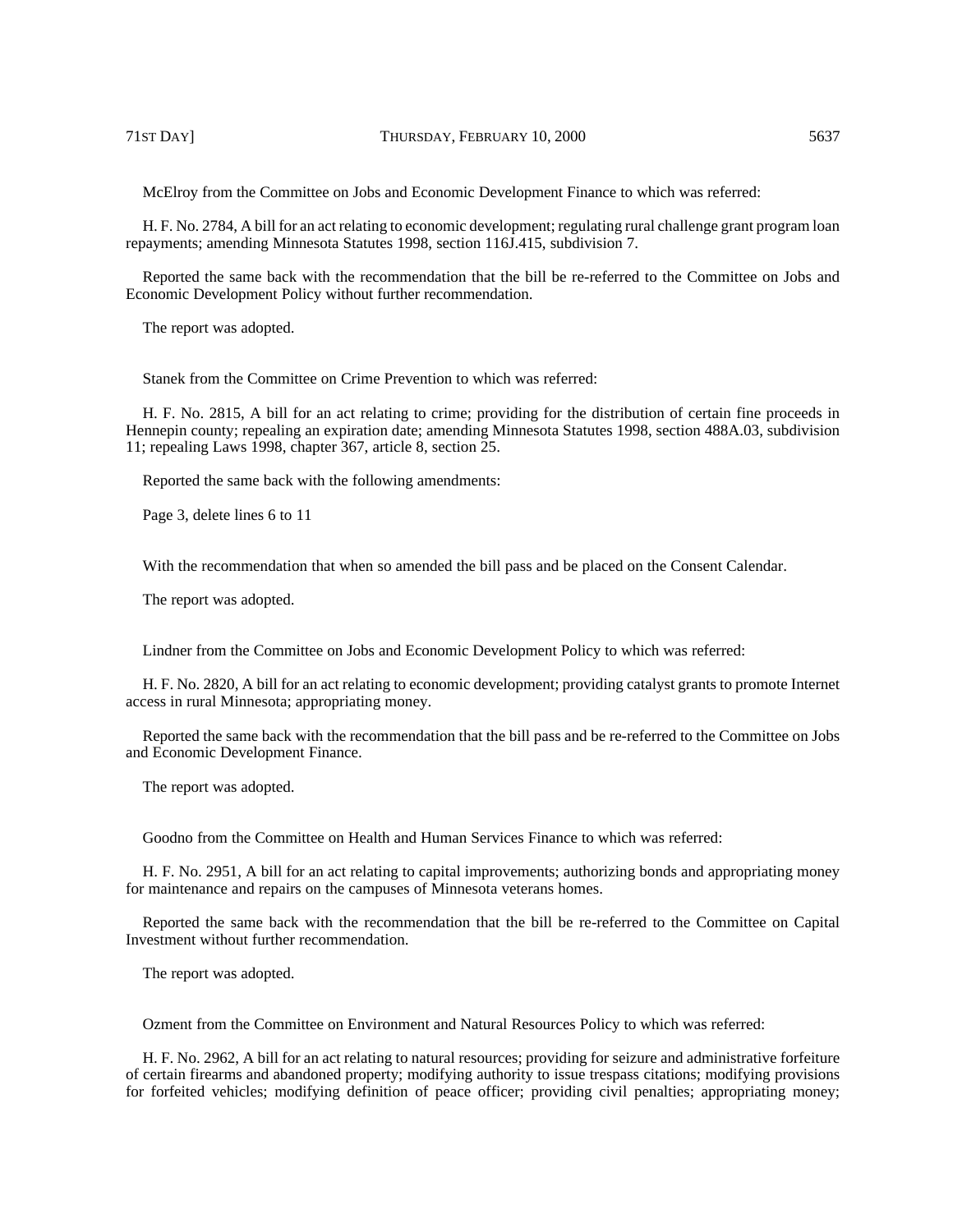amending Minnesota Statutes 1998, sections 97B.002, subdivision 1; and 609.5312, subdivision 4; Minnesota Statutes 1999 Supplement, sections 169.1217, subdivision 9; and 169.123, subdivision 1; proposing coding for new law in Minnesota Statutes, chapter 97A.

Reported the same back with the following amendments:

Page 5, line 11, after "to" insert "the notice provisions of"

Page 5, after line 11, insert:

"Sec. 6. [OFFICER RESIDENCE.]

Conservation officers shall be allowed to live up to 15 miles from their designated station or anywhere within their designated station patrol boundaries. At the director of enforcement division's discretion, requests to live outside this restriction may be granted. Any existing residency agreements between individual officers and the division of enforcement that are in effect at the time of the enactment of this section shall continue.

Sec. 7. [ASSESSING GROSS VIOLATIONS.]

The commissioner must review and assess gross violations of taking game and fish resources. A report on increased penalties for gross violations must be completed by the commissioner by February 1, 2001, and delivered to the house and senate committees on natural resources policy and finance."

Page 5, line 12, delete "6" and insert "8"

Amend the title as follows:

Page 1, after line 6, insert "imposing residency requirements for conservation officers; requiring assessment of gross violations;"

With the recommendation that when so amended the bill pass and be re-referred to the Committee on Crime Prevention.

The report was adopted.

Stanek from the Committee on Crime Prevention to which was referred:

H. F. No. 3003, A bill for an act relating to corrections; authorizing creation of a fugitive apprehension unit in the department of corrections; proposing coding for new law in Minnesota Statutes, chapter 241.

Reported the same back with the following amendments:

Delete everything after the enacting clause and insert:

"Section 1. [241.025] [DEPARTMENT OF CORRECTIONS FUGITIVE APPREHENSION UNIT.]

Subdivision 1. [AUTHORIZATION.] The commissioner of corrections may appoint peace officers, as defined in section 626.84, subdivision 1, paragraph (c), who shall serve in the classified service subject to the provisions of section 43A.01, subdivision 2, and establish a law enforcement agency, as defined in section 626.84, subdivision 1, paragraph (h), known as the department of corrections fugitive apprehension unit, to perform the duties necessary to make statewide arrests under sections 629.30 and 629.34. The jurisdiction of the law enforcement agency is limited to the arrest of department of corrections' discretionary and statutory released violators and department of corrections' escapees.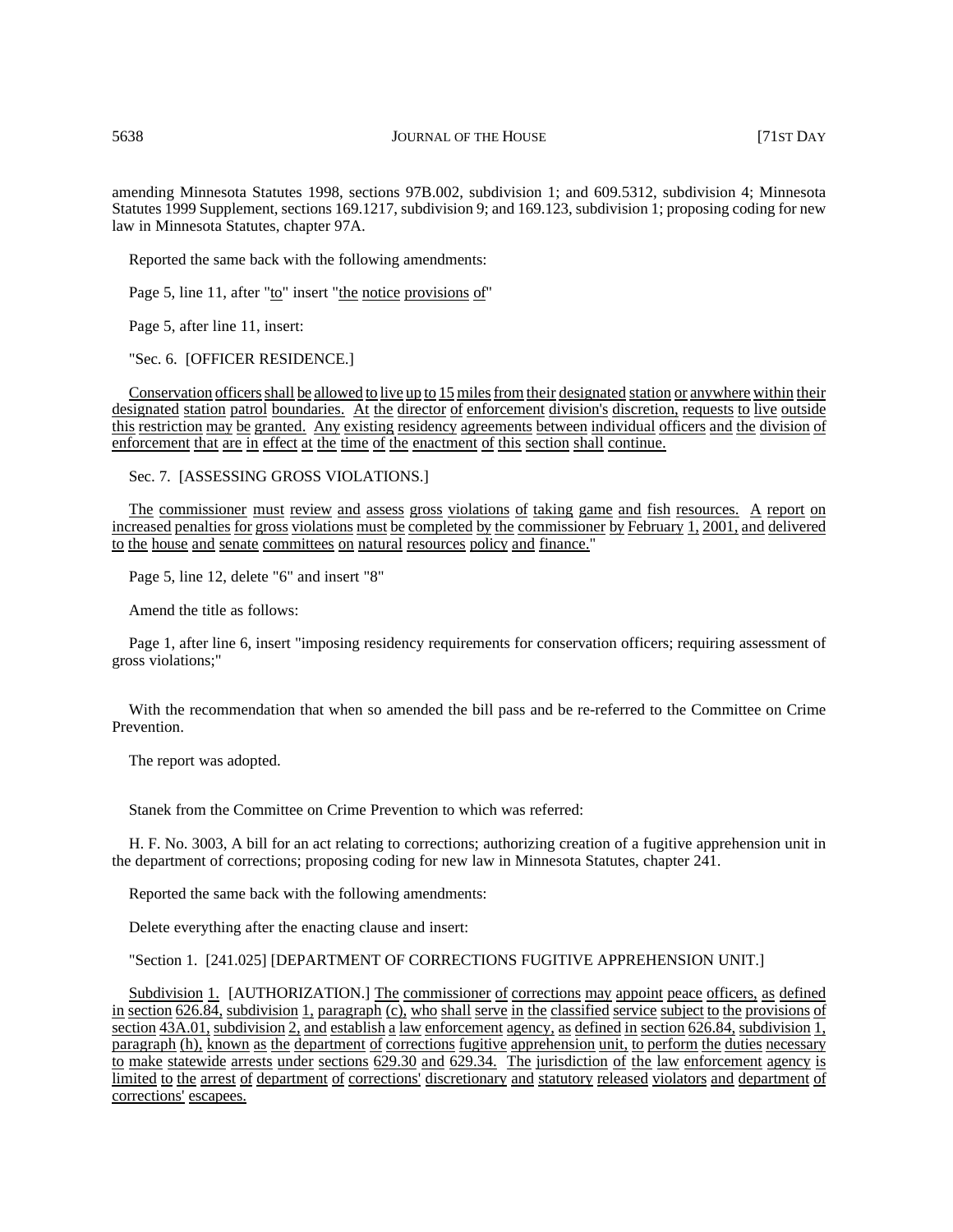Subd. 2. [LIMITATIONS.] The initial processing of a person arrested by the fugitive apprehension unit for an offense within the agency's jurisdiction is the responsibility of the fugitive apprehension unit unless otherwise directed by the law enforcement agency with primary jurisdiction. A subsequent investigation is the responsibility ofthe law enforcement agency of the jurisdiction in which a new crime is committed. The fugitive apprehension unit members are not authorized to apply for a search warrant as prescribed in section 626.05.

Subd. 3. [POLICIES.] The fugitive apprehension unit must develop and file all policies required under state law for law enforcement agencies. The fugitive apprehension unit also must develop a policy for contacting law enforcement agencies in a city or county before initiating any fugitive surveillance, investigation, or apprehension within the city or county. These policies must be filed with the board of peace officers standards and training by November 1, 2000. Revisions of any of these policies must be filed with the board within ten days of the effective date of the revision. The department of corrections shall train all of its peace officers regarding the application of these policies.

Subd. 4. [CHIEF LAW ENFORCEMENT OFFICER.] The commissioner of correctionsshall appoint a full-time peace officer, who shall serve in the classified service subject to the provisions of section 43A.01, subdivision 2, to be the chief law enforcement officer and to be responsible for the management of the fugitive apprehension unit. The chief law enforcement officer shall possess the necessary police and management experience to manage a law enforcement agency. The chief law enforcement officer shall have supervisory responsibility for all fugitive apprehension unit members as defined in section 179A.03, subdivision 17. Supervisory personnel must be available any time fugitive apprehension unit members are on duty. The chief law enforcement officer may not hire part-time peace officers as defined in section 626.84, subdivision 1, paragraph (f).

Subd. 5. [EMERGENCIES.] (a) The commissioner of corrections shall ensure that all emergency vehicles used by the fugitive apprehension unit are equipped with radios capable of receiving and transmitting on the same frequencies used by the law enforcement agencies that have primary jurisdiction.

(b) When the fugitive apprehension unit receives an emergency call, it shall notify the public safety agency with primary jurisdiction and coordinate the appropriate response.

(c) Fugitive apprehension unit officers shall notify the primary jurisdiction of their response to the emergency.

Subd. 6. [COMPLIANCE.] Except as otherwise provided in this section, the fugitive apprehension unit shall comply with all other statutes to include all deadly force training requirements as defined in section 626.8452 and all administrative rules relating to the operation and management of a law enforcement agency.

Sec. 2. Minnesota Statutes 1999 Supplement, section 626.84, subdivision 1, is amended to read:

Subdivision 1. [DEFINITIONS.] For purposes of sections 626.84 to 626.863, the following terms have the meanings given them:

(a) "Board" means the board of peace officer standards and training.

- (b) "Director" means the executive director of the board.
- (c) "Peace officer" means:

(1) an employee or an elected or appointed official of a political subdivision or law enforcement agency who is licensed by the board, charged with the prevention and detection of crime and the enforcement of the general criminal laws of the state and who has the full power of arrest, and shall also include the Minnesota state patrol, agents of the division of alcohol and gambling enforcement, state conservation officers, and metropolitan transit police officers, and department of corrections' fugitive apprehension unit officers; and

(2) a peace officer who is employed by a law enforcement agency of a federally recognized tribe, as defined in United States Code, title 25, section 450b(e), and who is licensed by the board.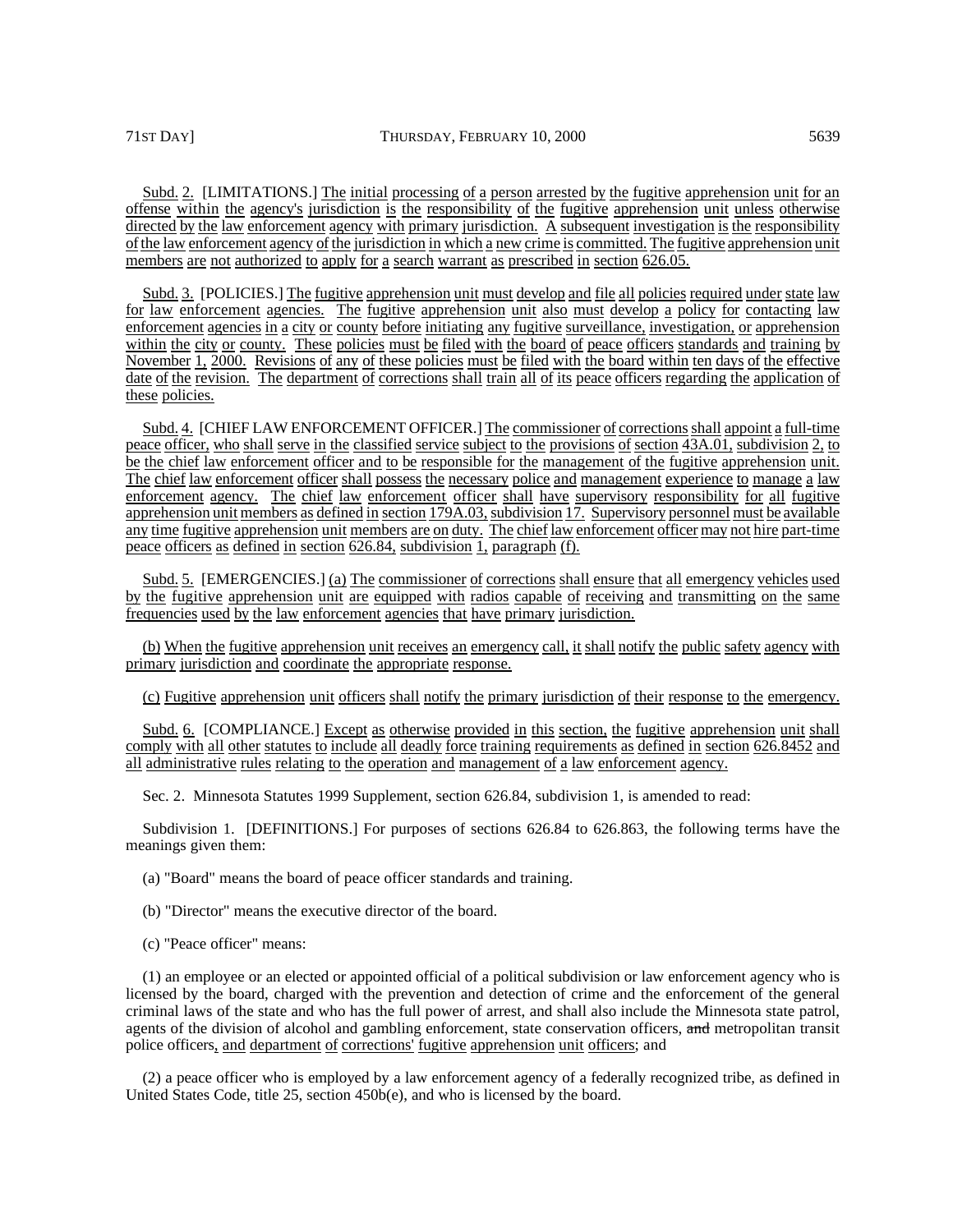(d) "Constable" has the meaning assigned to it in section 367.40.

(e) "Deputy constable" has the meaning assigned to it in section 367.40.

(f) "Part-time peace officer" means an individual licensed by the board whose services are utilized by law enforcement agencies no more than an average of 20 hours per week, not including time spent on call when no call to active duty is received, calculated on an annual basis, who has either full powers of arrest or authorization to carry a firearm while on active duty. The term shall apply even though the individual receives no compensation for time spent on active duty, and shall apply irrespective of the title conferred upon the individual by any law enforcement agency. The limitation on the average number of hours in which the services of a part-time peace officer may be utilized shall not apply to a part-time peace officer who has formally notified the board pursuant to rules adopted by the board of the part-time peace officer's intention to pursue the specialized training for part-time peace officers who desire to become peace officers pursuant to sections 626.843, subdivision 1, clause (g), and 626.845, subdivision 1, clause  $(g)$ .

(g) "Reserve officer" means an individual whose services are utilized by a law enforcement agency to provide supplementary assistance at special events, traffic or crowd control, and administrative or clerical assistance. A reserve officer's duties do not include enforcement of the general criminal laws of the state, and the officer does not have full powers of arrest or authorization to carry a firearm on duty.

(h) "Law enforcement agency" means:

(1) a unit of state or local government that is authorized by law to grant full powers of arrest and to charge a person with the duties of preventing and detecting crime and enforcing the general criminal laws of the state; and

(2) subject to the limitations in section 626.93, a law enforcement agency of a federally recognized tribe, as defined in United States Code, title 25, section 450b(e).

(i) "Professional peace officer education" means a post-secondary degree program, or a nondegree program for persons who already have a college degree, that is offered by a college or university in Minnesota, designed for persons seeking licensure as a peace officer, and approved by the board."

Delete the title and insert:

"A bill for an act relating to corrections; authorizing creation of a fugitive apprehension unit in the department of corrections; prescribing duties for the unit; amending Minnesota Statutes 1999 Supplement, section 626.84, subdivision 1; proposing coding for new law in Minnesota Statutes, chapter 241."

With the recommendation that when so amended the bill pass.

The report was adopted.

Stanek from the Committee on Crime Prevention to which was referred:

S. F. No. 76, A bill for an act relating to crime prevention; eliminating requirement to hold DWI-related vehicle forfeiture proceeding at same time as implied consent hearing; amending Minnesota Statutes 1998, section 169.1217, subdivision 7a.

Reported the same back with the following amendments:

Delete everything after the enacting clause and insert: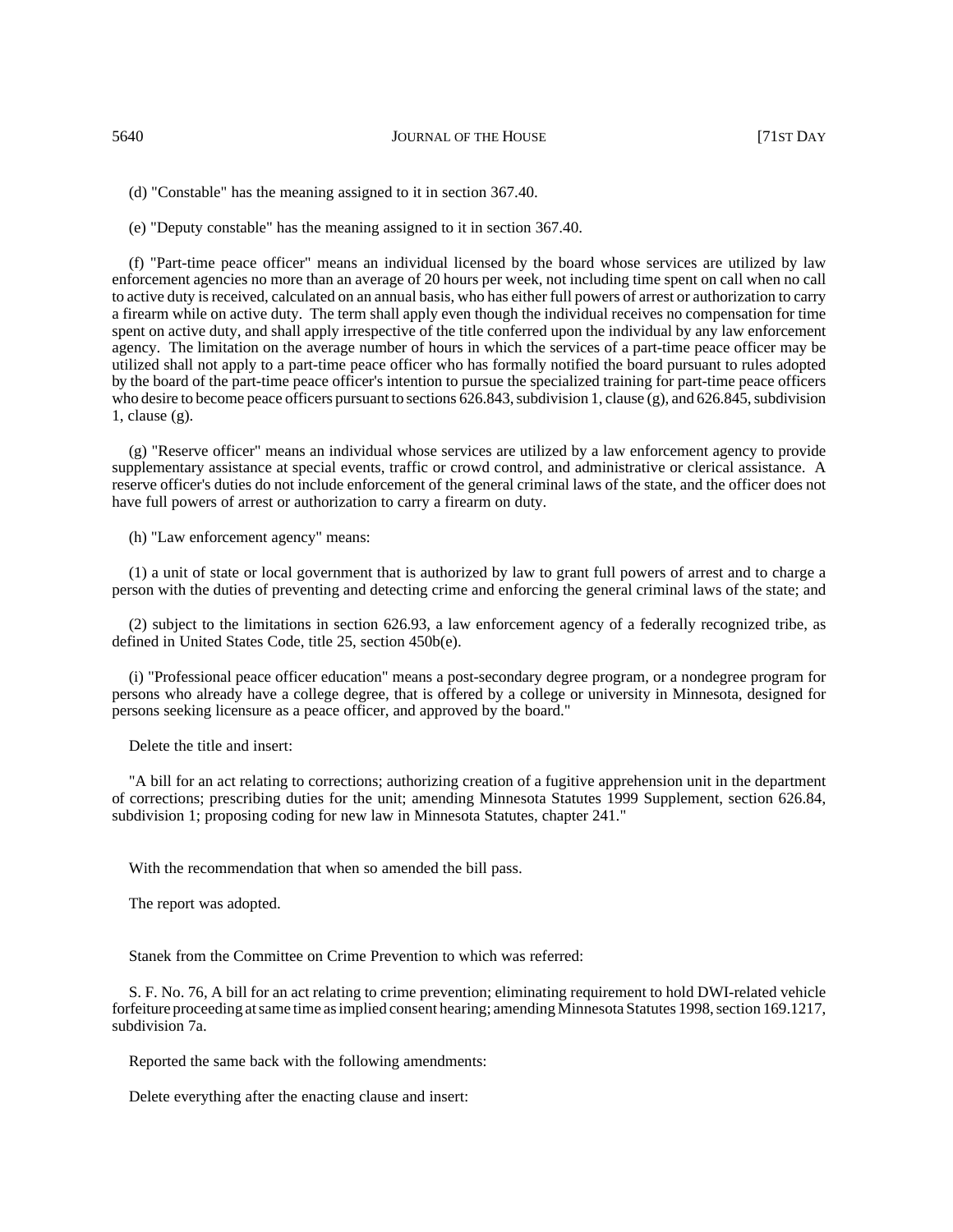"Section 1. Minnesota Statutes 1999 Supplement, section 169.1217, subdivision 7, is amended to read:

Subd. 7. [LIMITATIONS ON FORFEITURE OF MOTOR VEHICLE.] (a) A vehicle is subject to forfeiture under this section only if:

(1) the driver is convicted of the designated offense upon which the forfeiture is based;

(2) the driver fails to appear with respect to the designated offense charge in violation of section 609.49; or

(3) the driver's conduct results in a designated license revocation and the driver either fails to seek administrative or judicial review of the revocation in a timely manner as required by section 169.123, subdivision 5b or 5c, or the revocation is sustained under section 169.123, subdivision 5b or 6.

(b) A vehicle encumbered by a bona fide security interest, or subject to a lease that has a term of 180 days or more, is subject to the interest of the secured party or lessor unless the party or lessor had knowledge of or consented to the act upon which the forfeiture is based. However, when the proceeds of the sale of a seized vehicle do not equal or exceed the outstanding loan balance, the appropriate agency shall remit all proceeds of the sale to the secured party. If the sale of the vehicle is conducted in a commercially reasonable manner consistent with the provisions of section 336.9-504, clause (3), the agency is not liable to the secured party for any amount owed on the loan in excess of the sale proceeds if the secured party received notification of the time and place of the sale at least three days prior to the sale. If a financial institution chooses to dispose of the vehicle under subdivision 10 and the sale proceeds do not equal or exceed the financial institution's outstanding loan or lease balance, the financial institution may retain all the sale proceeds.

(c) Notwithstanding paragraphs (b) and (d), the secured party's, lessor's, or owner's interest in a vehicle is not subject to forfeiture based solely on the secured party's, lessor's, or owner's knowledge of the act or omission upon which the forfeiture is based if the secured party, lessor, or owner took reasonable steps to terminate use of the vehicle by the offender.

(d) A motor vehicle is subject to forfeiture under this section only if its owner knew or should have known of the unlawful use or intended use.

(e) A vehicle subject to a security interest, based upon a loan or other financing arranged by a financial institution, is subject to the interest of the financial institution.

Sec. 2. Minnesota Statutes 1999 Supplement, section 169.1217, subdivision 7a, is amended to read:

Subd. 7a. [ADMINISTRATIVE FORFEITURE PROCEDURE.] (a) A motor vehicle used to commit a designated offense or used in conduct resulting in a designated license revocation is subject to administrative forfeiture under this subdivision.

(b) When a motor vehicle is seized under subdivision 2, the appropriate agency shall serve the driver or operator of the vehicle with a notice of the seizure and intent to forfeit the vehicle. Additionally, when a motor vehicle is seized under subdivision 2, or within a reasonable time after that, all persons known to have an ownership, possessory, or security interest in the vehicle must be notified of the seizure and the intent to forfeit the vehicle. The notification to a person known to have a security interest in the vehicle is required only if the vehicle is registered under chapter 168 and the interest is listed on the vehicle's title. Notice mailed by certified mail to the address shown in department of public safety records is sufficient notice to the registered owner of the vehicle. Otherwise, notice may be given in the manner provided by law for service of a summons in a civil action.

(c) The notice must be in writing and contain:

(1) a description of the vehicle seized;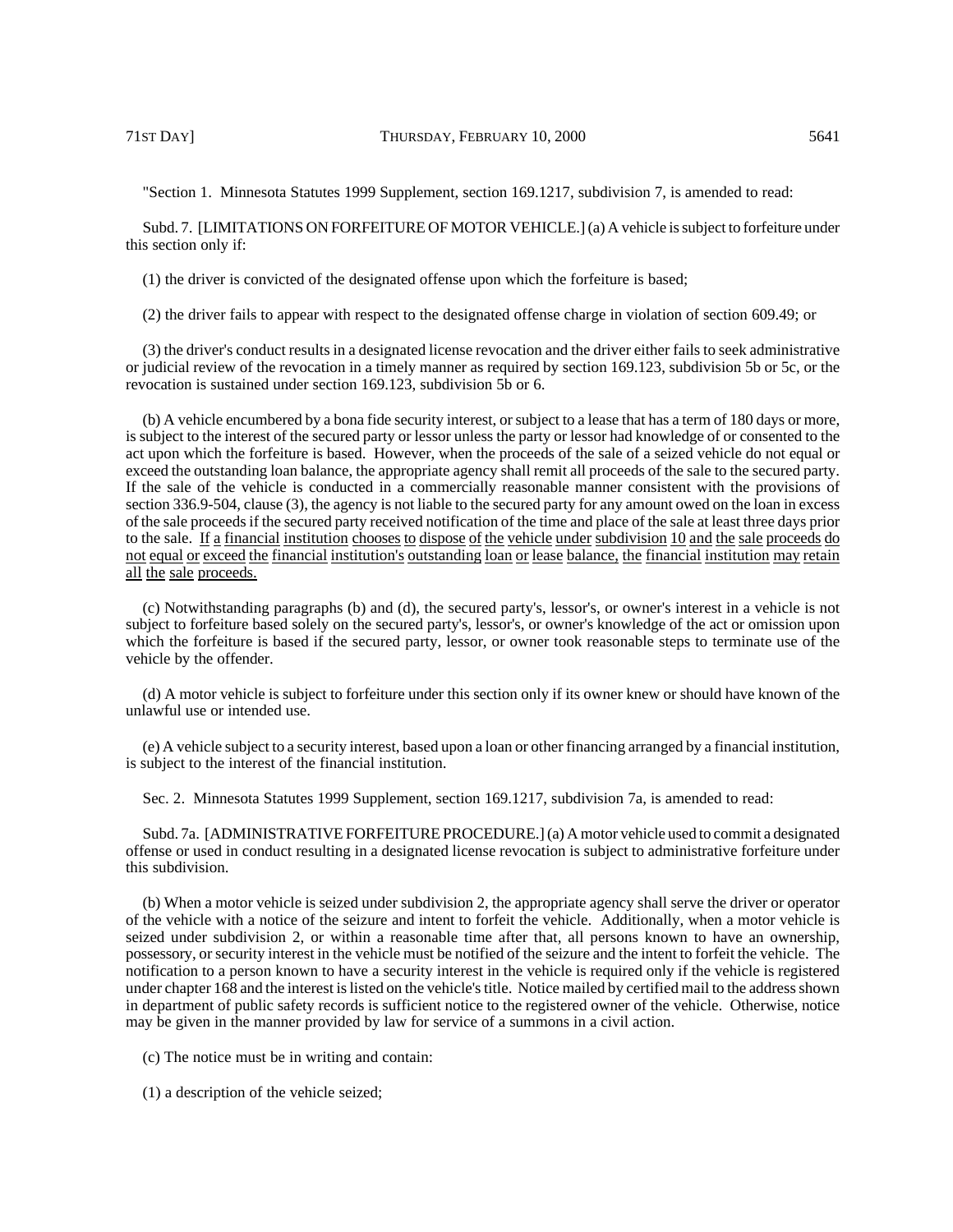(2) the date of seizure; and

(3) notice of the right to obtain judicial review of the forfeiture and of the procedure for obtaining that judicial review, printed in English, Hmong, and Spanish. Substantially the following language must appear conspicuously: "IF YOU DO NOT DEMAND JUDICIAL REVIEW EXACTLY AS PRESCRIBED IN MINNESOTA STATUTES, SECTION 169.1217, SUBDIVISION 7a, YOU LOSE THE RIGHT TO A JUDICIAL DETERMINATION OF THIS FORFEITURE AND YOU LOSE ANY RIGHT YOU MAY HAVE TO THE ABOVE DESCRIBED PROPERTY. YOU MAY NOT HAVE TO PAY THE FILING FEE FOR THE DEMAND IF DETERMINED YOU ARE UNABLE TO AFFORD THE FEE. IF THE PROPERTY IS WORTH \$7,500 OR LESS, YOU MAY FILE YOUR CLAIM IN CONCILIATION COURT. YOU DO NOT HAVE TO PAY THE CONCILIATION COURT FILING FEE IF THE PROPERTY IS WORTH LESS THAN \$500."

(d) Within 30 days following service of a notice of seizure and forfeiture under this subdivision, a claimant may file a demand for a judicial determination of the forfeiture. The demand must be in the form of a civil complaint and must be filed with the court administrator in the county in which the seizure occurred, together with proof of service of a copy of the complaint on the prosecuting authority having jurisdiction over the forfeiture, and the standard filing fee for civil actions unless the petitioner has the right to sue in forma pauperis under section 563.01. If the value of the seized property is \$7,500 or less, the claimant may file an action in conciliation court for recovery of the seized vehicle. If the value of the seized property is less than \$500, the claimant does not have to pay the conciliation court filing fee. No responsive pleading is required of the prosecuting authority and no court fees may be charged for the prosecuting authority's appearance in the matter. Except as provided in this section, judicial reviews and hearings are governed by section 169.123, subdivisions 5c and 6, and shall, at the option of the prosecuting authority, may take place at the same time as any judicial review of the person's license revocation under section 169.123. If the judicial review and hearing under this section do not take place at the same time as the judicial review of the person's license revocation under section 169.123, the review and hearing must take place at the earliest practicable date. The proceedings may be combined with any hearing on a petition filed under section 169.123, subdivision 5c, and are governed by the rules of civil procedure.

(e) The complaint must be captioned in the name of the claimant as plaintiff and the seized vehicle as defendant, and must state with specificity the grounds on which the claimant alleges the vehicle was improperly seized and the plaintiff's interest in the vehicle seized. Notwithstanding any law to the contrary, an action for the return of a vehicle seized under this section may not be maintained by or on behalf of any person who has been served with a notice of seizure and forfeiture unless the person has complied with this subdivision.

(f) If the claimant makes a timely demand for a judicial determination under this subdivision, the appropriate agency must conduct the forfeiture under subdivision 8.

(g) If a demand for judicial determination of an administrative forfeiture is filed under this subdivision and the court orders the return of the seized vehicle, the court shall order that filing fees be reimbursed to the person who filed the demand. In addition, the court may order sanctions under section 549.211.

Sec. 3. Minnesota Statutes 1999 Supplement, section 169.1217, subdivision 9, is amended to read:

Subd. 9. [DISPOSITION OF FORFEITED VEHICLE BY GOVERNMENT AGENCY.] (a) Except as otherwise provided in subdivision 10, if the vehicle is administratively forfeited under subdivision 7a, or if the court finds under subdivision 8 that the vehicle is subject to forfeiture under subdivisions 6 and 7, the appropriate agency shall:

(1) sell the vehicle and distribute the proceeds under paragraph (b); or

(2) keep the vehicle for official use. If the agency keeps a forfeited motor vehicle for official use, it shall make reasonable efforts to ensure that the motor vehicle is available for use by the agency's officers who participate in the drug abuse resistance education program.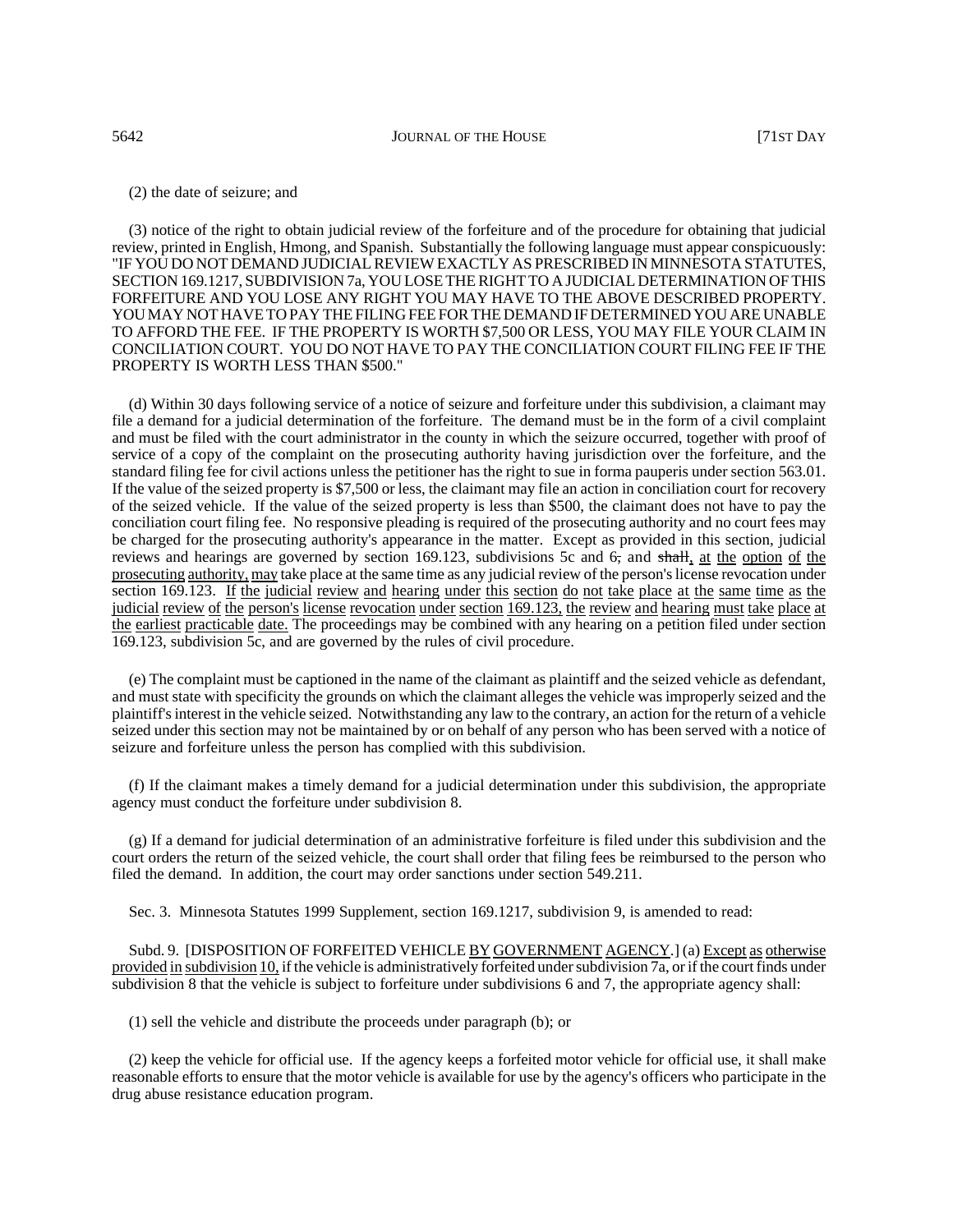(b) The proceeds from the sale of forfeited vehicles, after payment of seizure, storage, forfeiture, and sale expenses,

and satisfaction of valid liens against the property, must be forwarded to the treasury of the political subdivision that employs the appropriate agency responsible for the forfeiture for use in DWI-related enforcement, training and education. If the appropriate agency is an agency of state government, the net proceeds must be forwarded to the state treasury and credited to the following funds:

(1) if the forfeited vehicle is a motorboat, the net proceeds must be credited to the water recreation account in the natural resources fund;

(2) if the forfeited vehicle is a snowmobile, the net proceeds must be credited to the snowmobile trails and enforcement account in the natural resources fund;

(3) if the forfeited vehicle is an all-terrain vehicle, the net proceeds must be credited to the all-terrain vehicle account in the natural resources fund;

(4) if the forfeited vehicle is an off-highway motorcycle, the net proceeds must be credited to the off-highway motorcycle account in the natural resources fund;

(5) if the forfeited vehicle is an off-road vehicle, the net proceeds must be credited to the off-road vehicle account in the natural resources fund; and

(6) if otherwise, the net proceeds must be credited to the general fund.

Sec. 4. Minnesota Statutes 1998, section 169.1217, is amended by adding a subdivision to read:

Subd. 10. [SALE OF FORFEITED VEHICLE BY SECURED PARTY.] (a) A financial institution with a valid security interest in or a valid lease covering a forfeited vehicle may choose to dispose of the vehicle under this subdivision, in lieu of the appropriate agency disposing of the vehicle under subdivision 9. A financial institution wishing to dispose of a vehicle under this subdivision shall notify the appropriate agency of its intent, in writing, within 30 days after receiving notice of the seizure and forfeiture. The appropriate agency shall release the vehicle to the financial institution or its agent after the financial institution presents proof of its valid security agreement or of its lease agreement and the financial institution agrees not to sell the vehicle to a member of the violator's household, unless the violator is not convicted of the offense on which the forfeiture is based. The financial institution shall dispose of the vehicle in a commercially reasonable manner as defined in section 336.9-504.

(b) After disposing of the forfeited vehicle, the financial institution shall reimburse the appropriate agency for its seizure, storage, and forfeiture costs. The financial institution may then apply the proceeds of the sale to its storage costs, to its sale expenses, and to satisfy the lien or the lease on the vehicle. If any proceeds remain, the financial institution shall forward the proceeds to the state treasury, which shall credit the appropriate fund as specified in subdivision 9.

Sec. 5. [EFFECTIVE DATE.]

Sections 1 to 4 are effective the day following final enactment."

Delete the title and insert:

"A bill for an act relating to crime prevention; eliminating requirement to hold DWI-related vehicle forfeiture proceeding at same time as implied consent hearing; authorizing secured parties to sell forfeited vehicles under certain conditions; amending Minnesota Statutes 1998, section 169.1217, by adding a subdivision; and Minnesota Statutes 1999 Supplement, section 169.1217, subdivisions 7, 7a, and 9."

With the recommendation that when so amended the bill pass.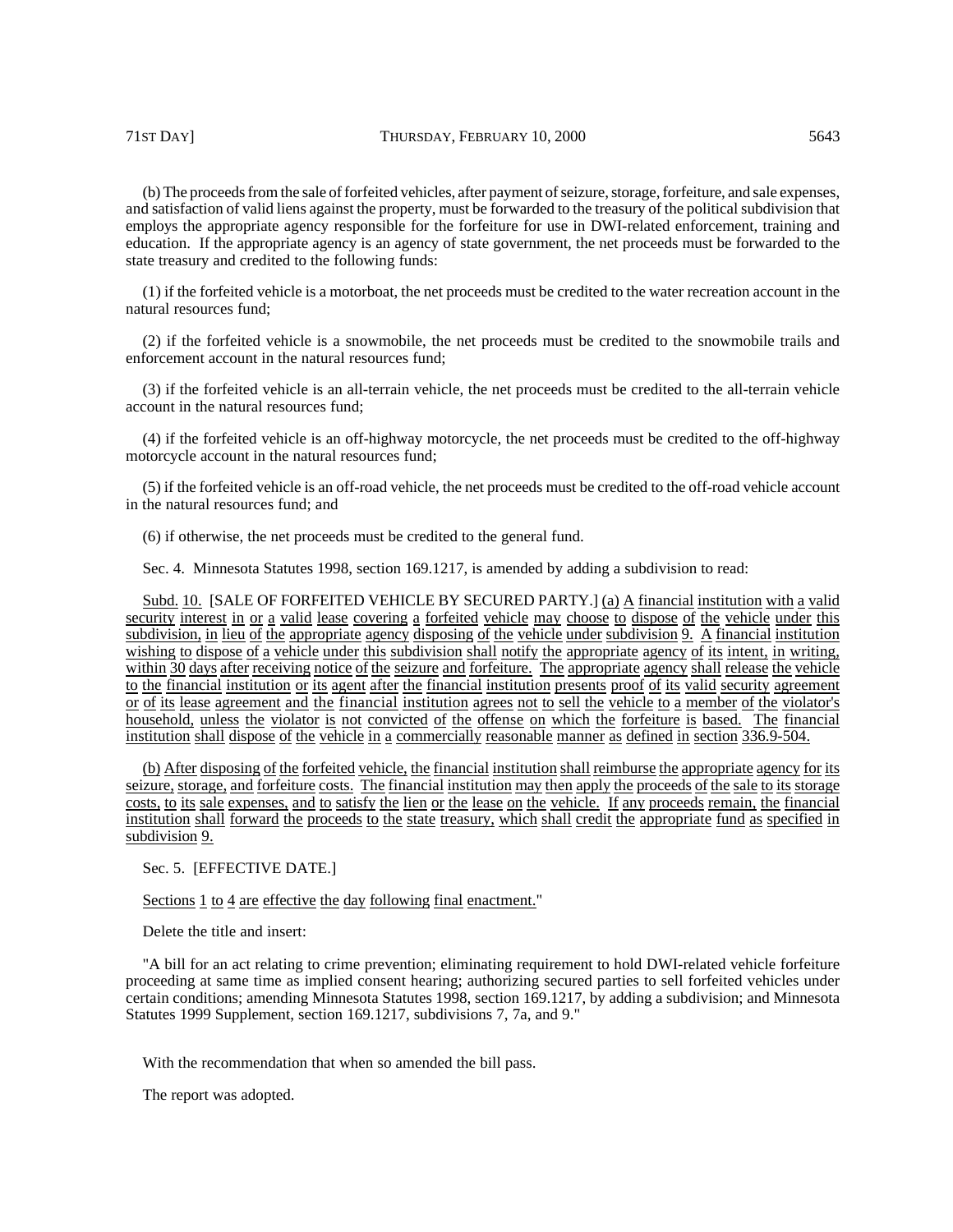## **SECOND READING OF HOUSE BILLS**

H. F. Nos. 545, 1502, 1590, 2486, 2686, 2687, 2719, 2815 and 3003 were read for the second time.

# **SECOND READING OF SENATE BILLS**

S. F. No. 76 was read for the second time.

# **INTRODUCTION AND FIRST READING OF HOUSE BILLS**

The following House Files were introduced:

Paulsen, Abrams, Rest, Davids and Milbert introduced:

H. F. No. 3075, A bill for an act relating to taxation; recodifying insurance tax laws; providing for civil and criminal penalties; appropriating money; amending Minnesota Statutes 1998, sections 43A.316, subdivision 9; 43A.317, subdivision 8; 60A.19, subdivision 8; 60A.198, subdivision 3; 60A.208, subdivision 8; 60A.209, subdivision 3; 60C.17; 60E.04, subdivision 4; 60E.095; 61B.30, subdivision 1; 62C.01, subdivision 3; 62E.10, subdivision 1; 62E.13, subdivision 10; 62L.13, subdivision 3; 62T.10; 64B.24; 71A.04, subdivision 1; 79.252, subdivision 4; 79.34, subdivision 1a; 176A.08; 290.35, subdivisions 2, 3, and 6; 295.58; and 424.165; Minnesota Statutes 1999 Supplement, sections 43A.23, subdivision 1; and 60A.19, subdivision 6; proposing coding for new law as Minnesota Statutes, chapter 297I; repealing Minnesota Statutes 1998, sections 60A.15; 60A.152; 60A.198, subdivision 6; 60A.199, subdivisions 2, 3, 4, 5, 6, 6a, 7, 8, 9, 10, and 11; 60A.209, subdivisions 4 and 5; 69.54; 69.55; 69.56; 69.57; 69.58; 69.59; 69.60; 69.61; 71A.04, subdivision 2; 299F.21; 299F.22; 299F.23; 299F.24; 299F.25; and 299F.26; Minnesota Rules, part 2765.1500, subpart 6.

The bill was read for the first time and referred to the Committee on Crime Prevention.

Seifert, J., introduced:

H. F. No. 3076, A bill for an act relating to commerce; regulating the repair or replacement of auto glass; regulating insurance claims practices; providing remedies; amending Minnesota Statutes 1998, section 72A.201, subdivision 6; proposing coding for new law in Minnesota Statutes, chapter 325F.

The bill was read for the first time and referred to the Committee on Commerce.

Koskinen, Otremba, Chaudhary and Clark, K., introduced:

H. F. No. 3077, A bill for an act relating to human services; expanding eligibility of the prescription drug program; amending Minnesota Statutes 1998, section 256.955, as amended.

The bill was read for the first time and referred to the Committee on Health and Human Services Policy.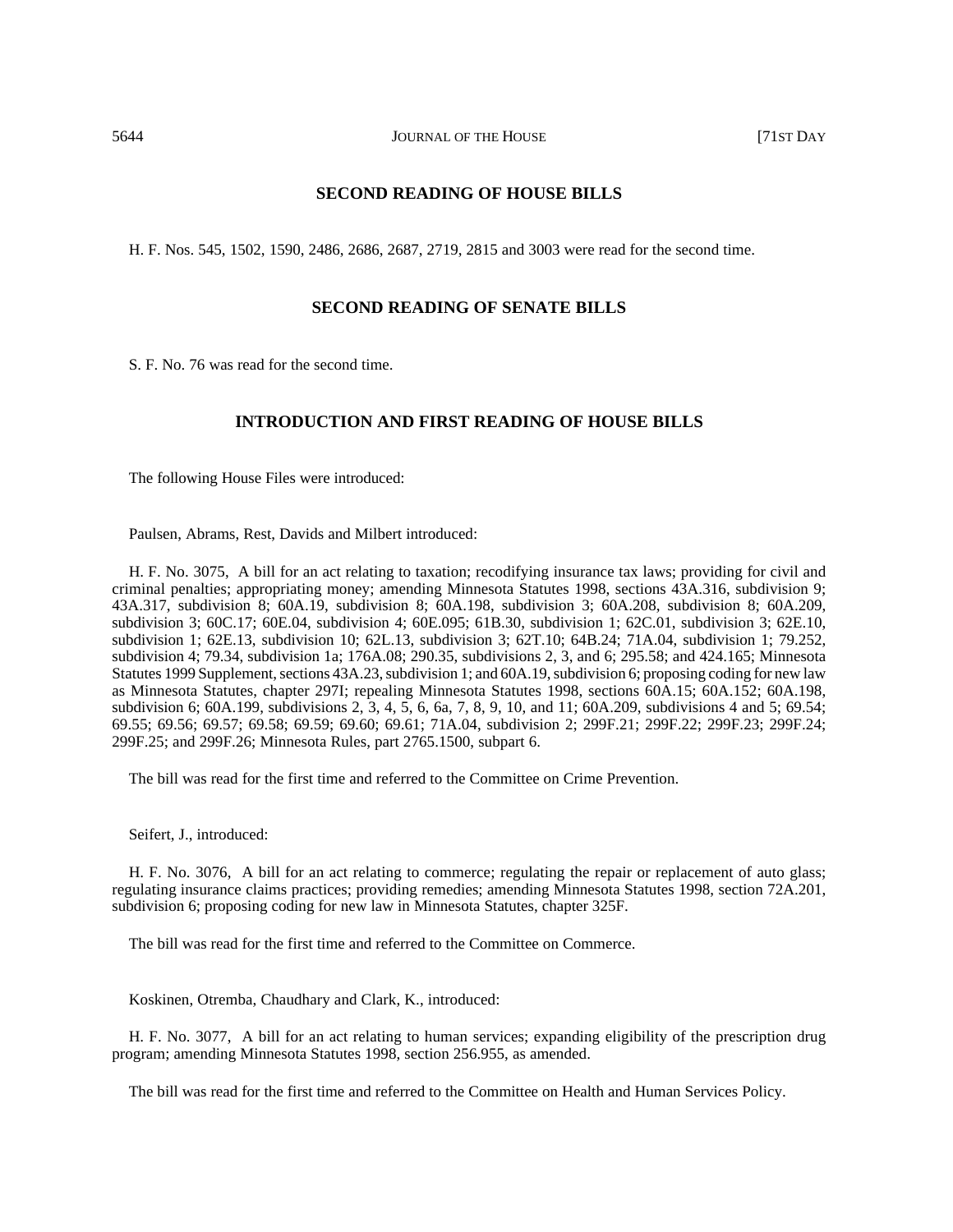Rukavina, Tomassoni and Bakk introduced:

H. F. No. 3078, A bill for an act relating to higher education; capital improvements; appropriating money to the Minnesota state colleges and universities for projects at the Mesabi Range Community and Technical College, Eveleth campus.

The bill was read for the first time and referred to the Committee on Higher Education Finance.

Koskinen, Wejcman, Dorn, Luther and Huntley introduced:

H. F. No. 3079, A bill for an act relating to human services; changing nursing facility salary adjustment per diem; amending Minnesota Statutes 1999 Supplement, section 256B.431, subdivision 2i.

The bill was read for the first time and referred to the Committee on Health and Human Services Policy.

Skoe introduced:

H. F. No. 3080, A bill for an act relating to taxes; sales and use tax; expanding the definitions of agricultural production and farm machinery to include maple syrup harvesting and related machinery; amending Minnesota Statutes 1998, section 297A.01, subdivisions 13 and 15.

The bill was read for the first time and referred to the Committee on Taxes.

Storm introduced:

H. F. No. 3081, A bill for an act relating to higher education; capital improvements; appropriating money to the Minnesota state colleges and universities for projects at Mankato State University.

The bill was read for the first time and referred to the Committee on Higher Education Finance.

Tuma, Pelowski, Entenza, Storm, Leppik, Finseth, Dehler and Stang introduced:

H. F. No. 3082, A bill for an act relating to higher education; increasing the higher education facilities authority bonding authority; amending Minnesota Statutes 1998, section 136A.29, subdivision 9.

The bill was read for the first time and referred to the Committee on Higher Education Finance.

Bakk; Holsten; Anderson, I.; Mares and Rukavina introduced:

H. F. No. 3083, A bill for an act relating to natural resources; requiring an exchange of revenue producing state land for certain nonrevenue producing permanent school fund lands; requiring reimbursement for lost revenue.

The bill was read for the first time and referred to the Committee on Environment and Natural Resources Policy.

Bakk introduced:

H. F. No. 3084, A bill for an act relating to state lands; authorizing public sale of certain tax-forfeited land that borders public water in Lake county.

The bill was read for the first time and referred to the Committee on Environment and Natural Resources Policy.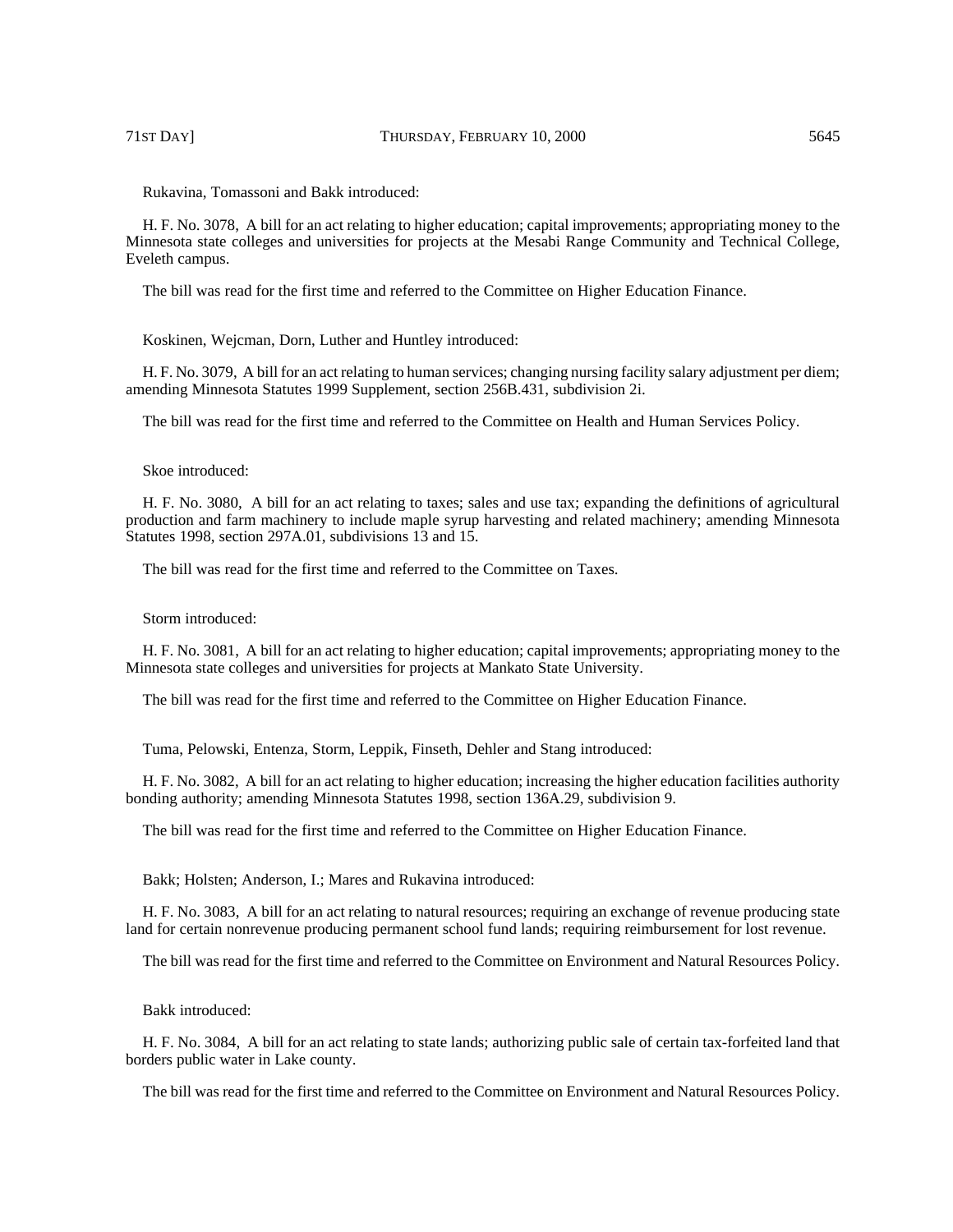Bishop, Stanek, Solberg and Skoglund introduced:

H. F. No. 3085, A bill for an act relating to the operation of state government; crime prevention and judiciary finance; appropriating money for the judicial branch, criminal justice technology infrastructure improvements and grants, Community Corrections Act subsidy grants, and grants to reduce sex offender supervision caseloads.

The bill was read for the first time and referred to the Committee on Crime Prevention.

Bakk, Osthoff, Tuma and McCollum introduced:

H. F. No. 3086, A bill for an act relating to natural resources; appropriating money and authorizing bonds for development of the Gitchi-Gami state trail.

The bill was read for the first time and referred to the Committee on Environment and Natural Resources Finance.

Abrams, Rest, Mares, McElroy and Lenczewski introduced:

H. F. No. 3087, A bill for an act relating to taxation; exempting certain sales or leases of motor vehicles by a nonprofit corporation from sales and use or motor vehicle sales tax; amending Minnesota Statutes 1998, section 297A.25, subdivision 16; and 297B.03.

The bill was read for the first time and referred to the Committee on Taxes.

Skoglund and Stanek introduced:

H. F. No. 3088, A bill for an act relating to crime prevention; expanding the definition of "crime of violence" in the gun control law; amending Minnesota Statutes 1998, section 624.712, subdivision 5.

The bill was read for the first time and referred to the Committee on Crime Prevention.

Tomassoni, Daggett and Davids introduced:

H. F. No. 3089, A bill for an act relating to taxation; individual income; modifying the long-term care insurance credit; amending Minnesota Statutes 1998, section 290.0672, subdivision 1.

The bill was read for the first time and referred to the Committee on Taxes.

Kahn, Osthoff, Greenfield, Biernat and Skoglund introduced:

H. F. No. 3090, A bill for an act relating to natural resources; providing a public waters work permit exemption for the Mississippi whitewater trail; appropriating money and authorizing bonds for the construction of a whitewater course on the Mississippi river.

The bill was read for the first time and referred to the Committee on Environment and Natural Resources Finance.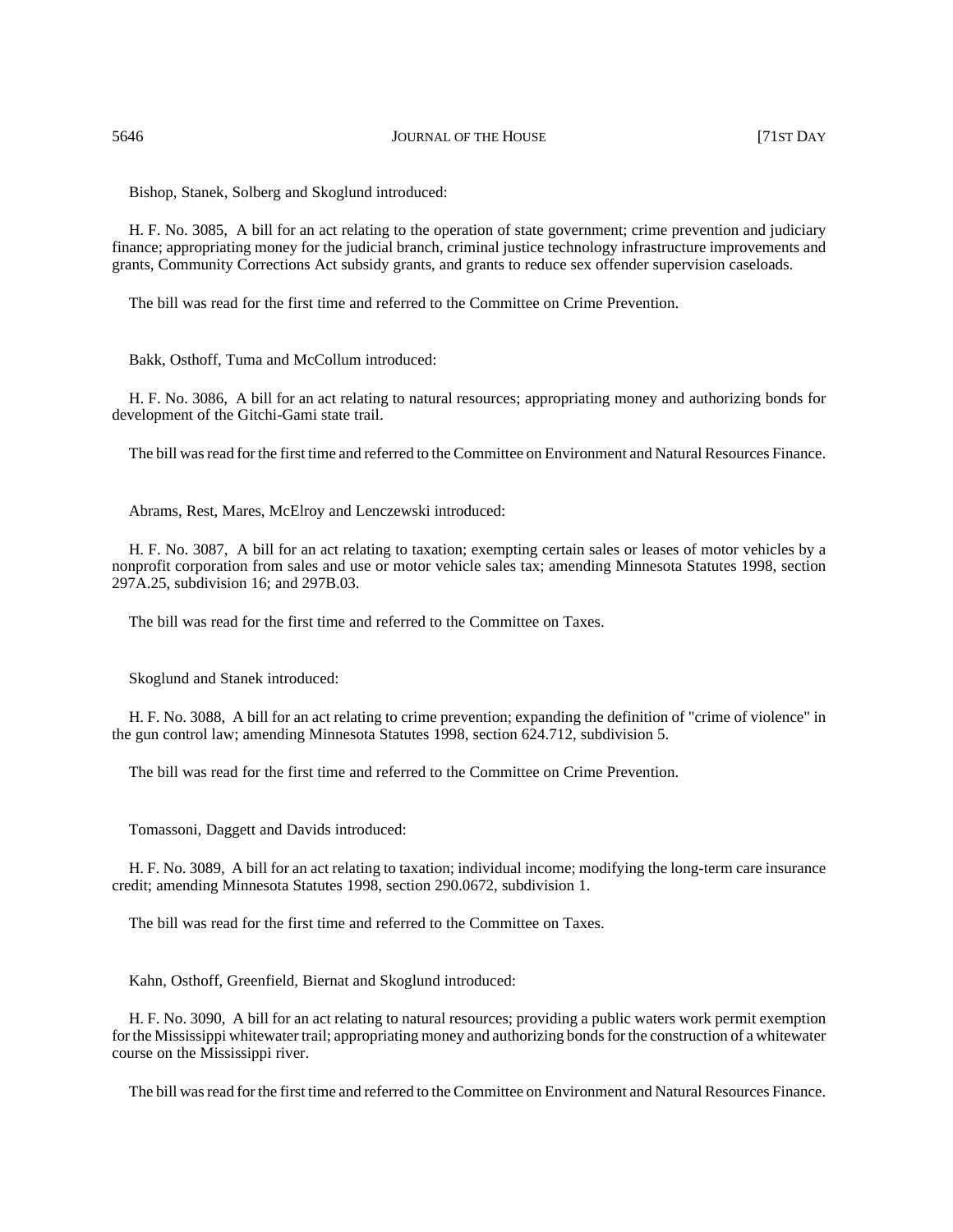Tomassoni, Milbert, Rukavina, Workman, Molnau and Howes introduced:

H. F. No. 3091, A bill for an act relating to traffic regulations; clarifying provision requiring vehicles to be driven in right-hand lane except under certain circumstances; appropriating money; amending Minnesota Statutes 1998, section 169.18, subdivision 10.

The bill was read for the first time and referred to the Committee on Transportation Policy.

Greiling, Gleason and Lenczewski introduced:

H. F. No. 3092, A bill for an act relating to openness in government; expanding the legislative open meeting law to cover caucuses and conference committee negotiations; amending Minnesota Statutes 1998, section 3.055, subdivision 1.

The bill was read for the first time and referred to the Committee on Governmental Operations and Veterans Affairs Policy.

## Orfield introduced:

H. F. No. 3093, A bill for an act relating to property taxation; extending the Metropolitan Revenue Distribution Act to the counties of Chisago, Isanti, Sherburne, and Wright; amending Minnesota Statutes 1998, sections 415.16, subdivision 2; 469.177, subdivision 3; 473F.02, subdivisions 2, 3, and 7; and 473F.06.

The bill was read for the first time and referred to the Committee on Taxes.

#### Mulder introduced:

H. F. No. 3094, A bill for an act relating to capital improvements; authorizing spending to acquire and to better public land and buildings and other public improvements of a capital nature; authorizing a grant to the city of Pipestone for the Pipestone county museum; authorizing issuance of bonds; appropriating money.

The bill was read for the first time and referred to the Committee on Jobs and Economic Development Finance.

Knoblach and Kalis, by request, introduced:

H. F. No. 3095, A bill for an act relating to capital improvements; authorizing spending for public purposes; authorizing spending to acquire and to better public land and buildings and other public improvements of a capital nature with certain conditions; canceling certain earlier appropriations and reducing certain earlier bond authorization; modifying capital project predesign requirements; authorizing state bonds; appropriating money; amending Minnesota Statutes 1998, sections 16B.335, as amended; and 462A.202, subdivision 2; Laws 1996, chapter 463, sections 13, subdivision 9; and 15, subdivision 4; Laws 1998, chapter 404, section 13, subdivision 10; Laws 1999, chapter 240, article 1, sections 8, subdivision 2; and 12; and chapter 250, article 1, section 12, subdivision 5.

The bill was read for the first time and referred to the Committee on Capital Investment.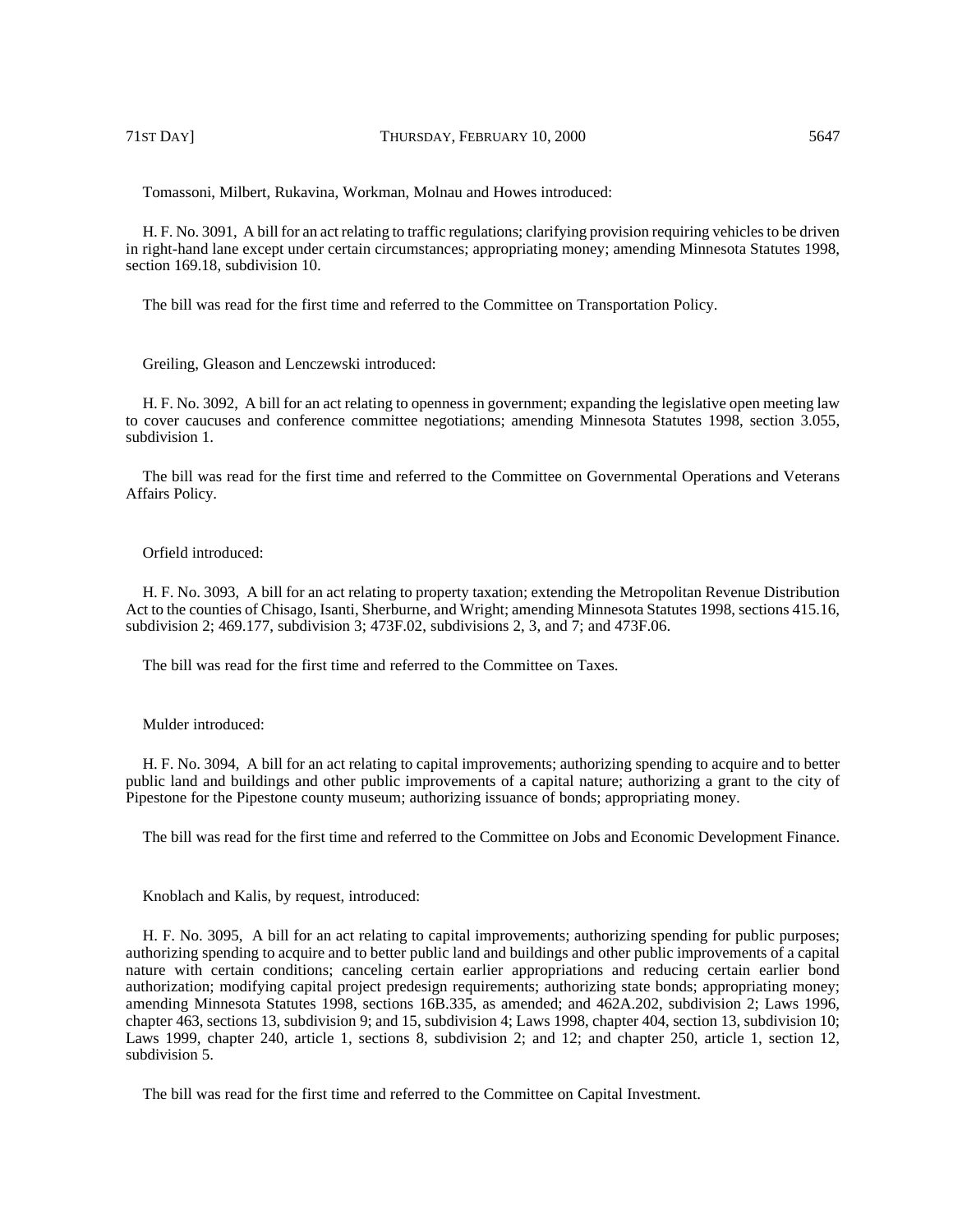5648 JOURNAL OF THE HOUSE 171ST DAY

Storm, Dorn, Fuller, Dorman, Abeler, Cassell, Westerberg, Rostberg, Jennings, Solberg, Dehler, Tomassoni, Carlson, Pelowski, Wenzel and Leppik introduced:

H. F. No. 3096, A bill for an act relating to higher education; appropriating money to Minnesota state colleges and universities to fund increased enrollment.

The bill was read for the first time and referred to the Committee on Higher Education Finance.

Tingelstad introduced:

H. F. No. 3097, A bill for an act relating to education; promoting healthful school buildings; improving indoor air quality; limiting the use of portable classrooms; reserving a portion of operating capital revenue for facilities purposes; amending Minnesota Statutes 1998, section 123B.71, subdivisions 3 and 10; Minnesota Statutes 1999 Supplement, section 126C.10, subdivision 14; proposing coding for new law in Minnesota Statutes, chapter 123B.

The bill was read for the first time and referred to the Committee on K-12 Education Finance.

Leppik, Rest, Gleason, Sykora, Mares, Greiling, Rhodes, Abrams and Erhardt introduced:

H. F. No. 3098, A bill for an act relating to education; restricting the phaseout of training and experience revenue; amending Minnesota Statutes 1999 Supplement, section 126C.10, subdivision 5.

The bill was read for the first time and referred to the Committee on K-12 Education Finance.

Hilty, Winter, Kalis, Juhnke and Lieder introduced:

H. F. No. 3099, A bill for an act relating to state government; proposing an amendment to the Minnesota Constitution, article V, sections 1, 3, and 4; article VIII, section 2; creating the constitutional office of commissioner of agriculture; amending Minnesota Statutes 1998, sections 15.01; and 15.06, subdivision 1; Minnesota Statutes 1999 Supplement, section 10A.25, subdivision 2; repealing Minnesota Statutes 1998, section 17.01.

The bill was read for the first time and referred to the Committee on Agriculture Policy.

Hilty and Murphy introduced:

H. F. No. 3100, A bill for an act relating to capital improvements; authorizing issuance of bonds; appropriating money for a geological interpretive center.

The bill was read for the first time and referred to the Committee on Environment and Natural Resources Finance.

Abrams, Pawlenty, Erhardt, McElroy and Sviggum introduced:

H. F. No. 3101, A bill for an act relating to taxation; individual income; allowing a long-term capital gain exclusion; amending Minnesota Statutes 1999 Supplement, sections 290.01, subdivision 19b; and 290.091, subdivisions 1, 2, and 6.

The bill was read for the first time and referred to the Committee on Taxes.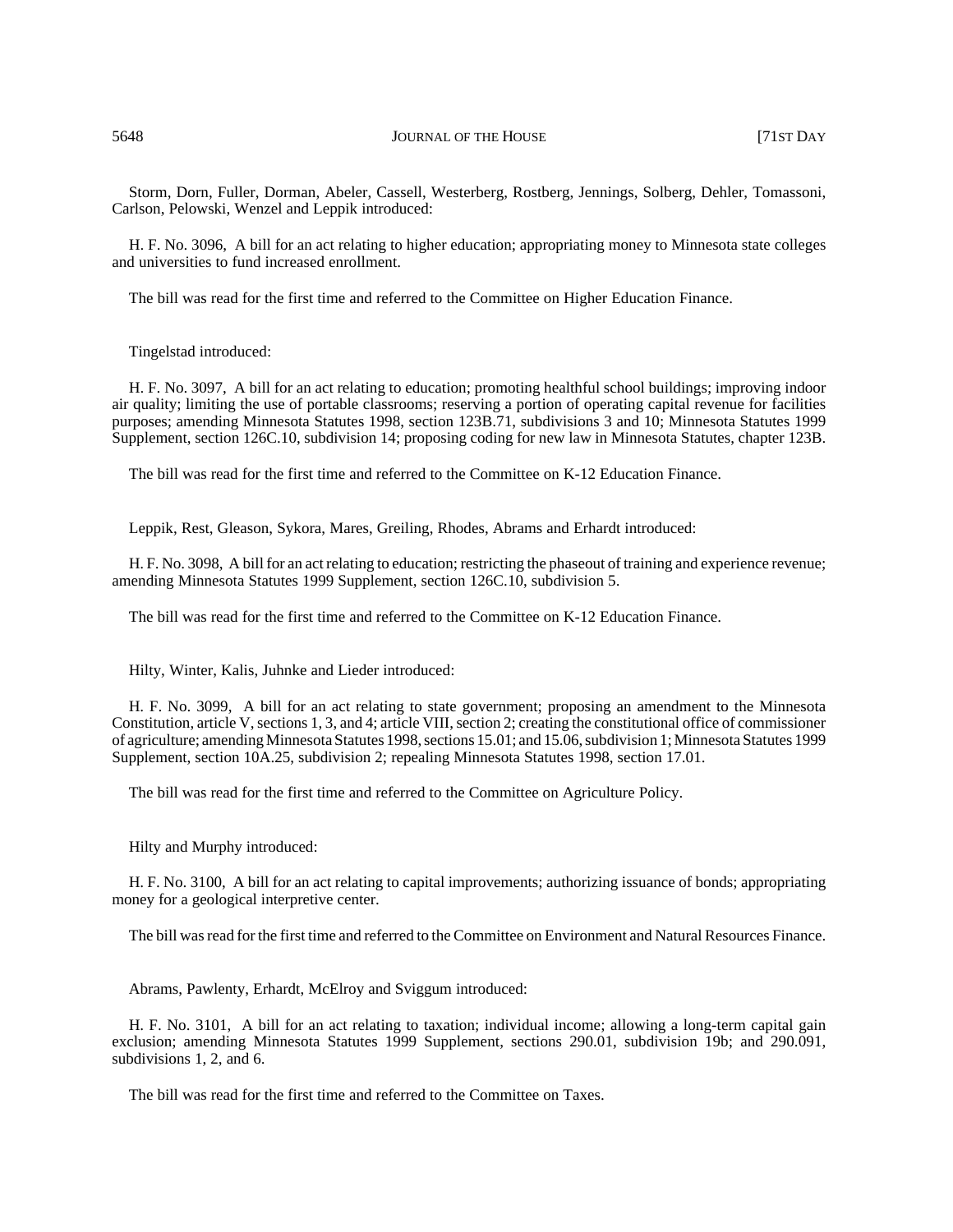Molnau, Wagenius, Knoblach, Bishop and Winter introduced:

H. F. No. 3102, A bill for an act relating to public employment; ratifying certain labor agreements; making technical changes to the Public Employment Labor Relations Act; amending Minnesota Statutes 1998, sections 15A.0815, subdivisions 2 and 3; 85A.02, subdivision 5a; and 179A.18, subdivision 1; Minnesota Statutes 1999 Supplement, section 179A.04, subdivision 3.

The bill was read for the first time and referred to the Committee on Governmental Operations and Veterans Affairs Policy.

Sykora, Carruthers, Greenfield, Abeler and Stanek introduced:

H. F. No. 3103, A bill for an act relating to health and human services; establishing the right to seek licensure for excluded adult foster care providers; changing requirements to background studies for licensed programs; establishing tribal licensing agency access to criminal history data; clarifying tort liability licensing exception for county agencies; amending Minnesota Statutes 1998, sections 245A.03, subdivision 2, and by adding a subdivision; 245A.04, subdivisions 3 and 3b; and 466.03, subdivision 6d; Minnesota Statutes 1999 Supplement, section 245A.04, subdivision 3d.

The bill was read for the first time and referred to the Committee on Health and Human Services Policy.

Sykora, Dorn, Boudreau and Bradley introduced:

H. F. No. 3104, A bill for an act relating to child care licensing; allowing churches or religious organizations to operate child care programs under the rules governing family day care or group family day care; amending Minnesota Statutes 1998, section 245A.14, subdivision 4.

The bill was read for the first time and referred to the Committee on Health and Human Services Policy.

Hasskamp, Smith, Leighton, Carruthers and Wenzel introduced:

H. F. No. 3105, A bill for an act relating to civil legal services; requesting the task force to study conflicts of interest arising when legal aid offices provide representation to indigent persons; amending Laws 1999, chapter 216, article 7, section 42.

The bill was read for the first time and referred to the Committee on Civil Law.

Dorn, Storm, Gunther and Kalis introduced:

H. F. No. 3106, A bill for an act relating to capital improvements; authorizing state bonds; appropriating money for phase II of the renovation and restoration of the indoor and outdoor student athletic facilities at Minnesota State University, Mankato.

The bill was read for the first time and referred to the Committee on Higher Education Finance.

Greiling; Seifert, J.; Biernat; McGuire; Hausman and Tomassoni introduced:

H. F. No. 3107, A bill for an act relating to civil law; civil commitment; providing for notice to certain relatives of patients receiving or hospitalized for psychiatric or mental health care; modifying consent provisions for voluntary mental health treatment for certain minors; modifying provisions related to early intervention mental health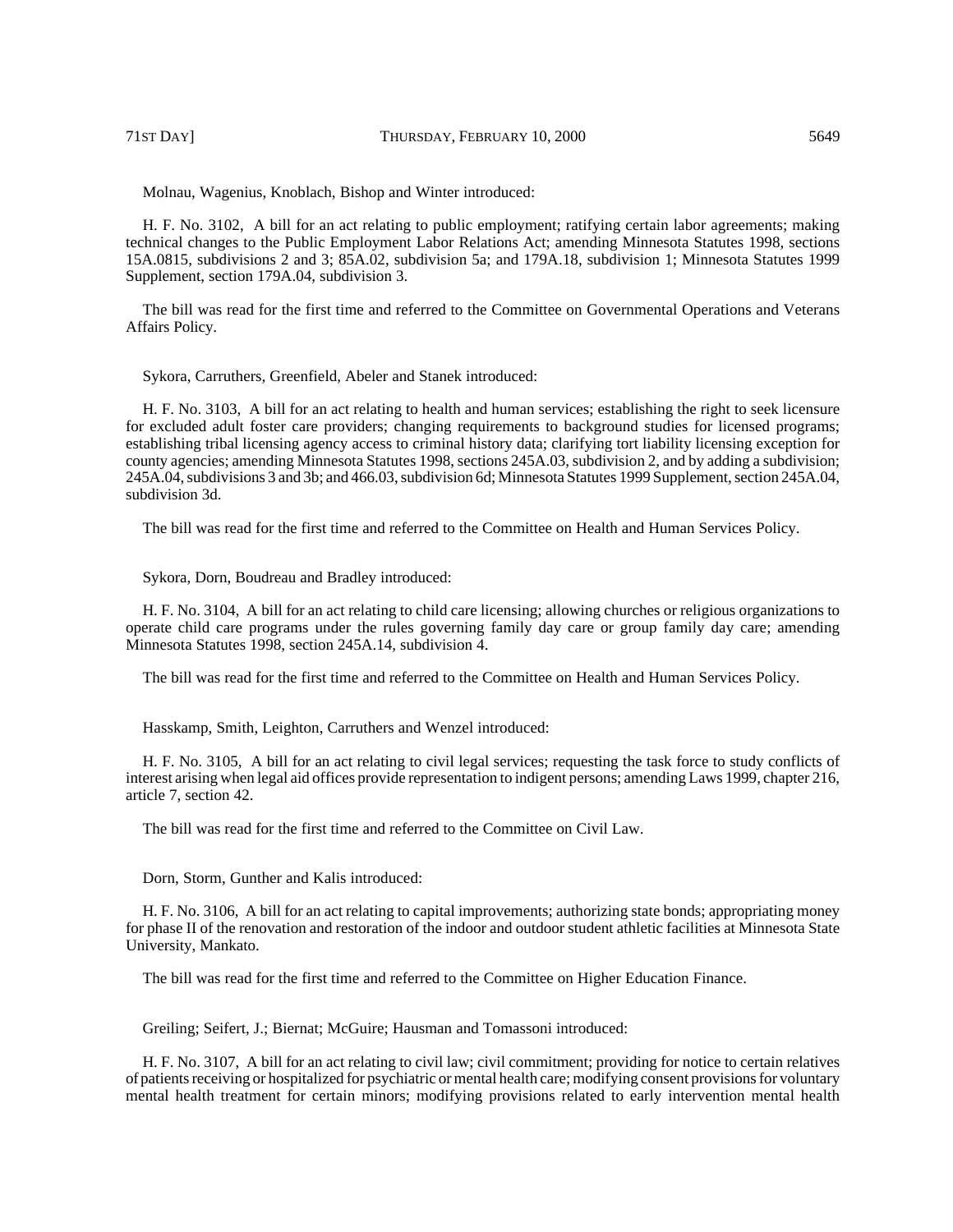## 5650 JOURNAL OF THE HOUSE 5650 [71ST DAY

treatment and civil commitment; amending Minnesota Statutes 1998, sections 253B.065, by adding a subdivision; 253B.066, subdivision 1; and 253B.15, subdivision 8; Minnesota Statutes 1999 Supplement, sections 253B.04, subdivision 1; and 253B.065, subdivision 5; proposing coding for new law in Minnesota Statutes, chapter 144.

The bill was read for the first time and referred to the Committee on Civil Law.

Davids introduced:

H. F. No. 3108, A bill for an act relating to capital improvements; authorizing spending to acquire and to better public land and buildings and other public improvements of a capital nature; making a grant to the city of Lanesboro for a theater and arts center; authorizing issuance of bonds; appropriating money.

The bill was read for the first time and referred to the Committee on Jobs and Economic Development Finance.

## Davids introduced:

H. F. No. 3109, A bill for an act relating to commerce; enacting the Uniform Electronic Transactions Act adopted by the National Conference of Commissioners on Uniform State Laws; proposing coding for new law as Minnesota Statutes, chapter 325L.

The bill was read for the first time and referred to the Committee on Commerce.

Mares, Westerberg, Leppik, Greiling and Ness introduced:

H. F. No. 3110, A bill for an act relating to education; repealing a provision relating to participation in Minnesota amateur sports commission exhibitions; repealing Minnesota Statutes 1999 Supplement, section 128C.02, subdivision 3a.

The bill was read for the first time and referred to the Committee on Governmental Operations and Veterans Affairs Policy.

Abrams, Rest and McElroy introduced:

H. F. No. 3111, A bill for an act relating to taxation; clarifying the qualifications for transit zone taxation; amending Minnesota Statutes 1999 Supplement, section 273.13, subdivision 24.

The bill was read for the first time and referred to the Committee on Taxes.

Broecker, Skoglund, Stanek, Holberg and Murphy introduced:

H. F. No. 3112, A bill for an act relating to government data practices; requiring that a predatory offender's driving record include information regarding registration requirements; providing for transfer of government data between state agencies for purposes of the offender registration system; amending Minnesota Statutes 1998, sections 13.54, subdivision 6; 171.12, by adding a subdivision; and 243.166, subdivision 7, and by adding a subdivision; Minnesota Statutes 1999 Supplement, section 13.46, subdivision 2; proposing coding for new law in Minnesota Statutes, chapter 176.

The bill was read for the first time and referred to the Committee on Crime Prevention.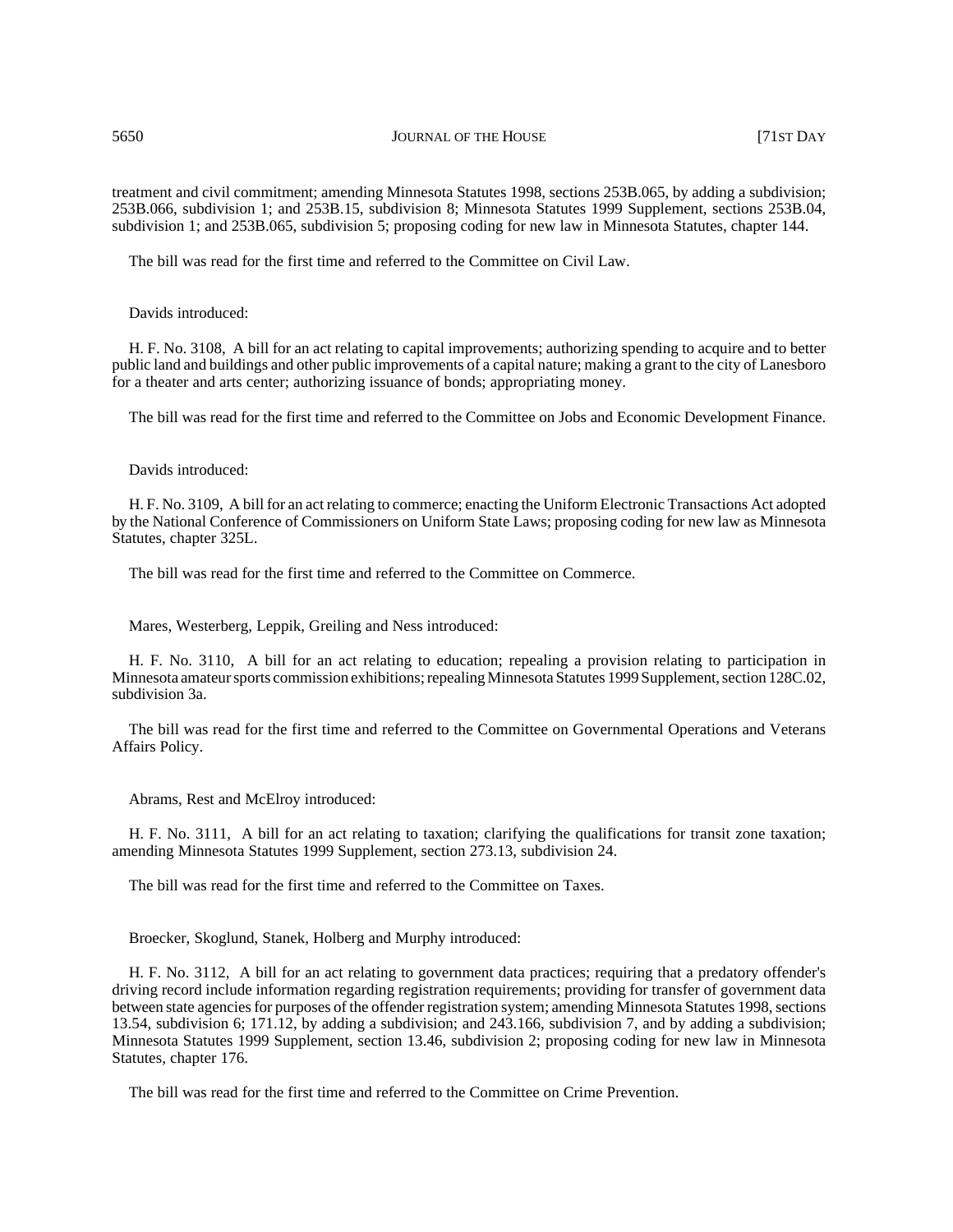Goodno, Jennings, Haas, Otremba and Bradley introduced:

H. F. No. 3113, A bill for an act relating to health occupations; permitting an additional pharmacy technician in a pharmacy if the technician is nationally certified; amending Minnesota Statutes 1999 Supplement, section 151.102, subdivision 1.

The bill was read for the first time and referred to the Committee on Health and Human Services Policy.

Lieder introduced:

H. F. No. 3114, A bill for an act relating to state lands; authorizing public sale of certain tax-forfeited land that borders public water in Polk county.

The bill was read for the first time and referred to the Committee on Environment and Natural Resources Policy.

#### Dorman introduced:

H. F. No. 3115, A bill for an act relating to taxation; extending certain dates relating to the sales tax rebate; appropriating money; amending Laws 1999, chapter 243, article 1, section 2.

The bill was read for the first time and referred to the Committee on Taxes.

Abrams and Rest introduced:

H. F. No. 3116, A bill for an act relating to taxation; modifying reporting requirements related to tax increment financing districts; amending Minnesota Statutes 1998, section 469.175, subdivisions 5 and 6; repealing Minnesota Statutes 1998, section 469.175, subdivision 6a.

The bill was read for the first time and referred to the Committee on Taxes.

Mahoney, Gunther, Trimble and Osthoff introduced:

H. F. No. 3117, A bill for an act relating to capital improvements; authorizing spending to acquire and to better public land and other public improvements of a capital nature; authorizing issuance of state bonds; appropriating money for gap financing to construct the west segment of Phalen Boulevard from I-35E to Payne Avenue of the Phalen corridor initiative in the city of St. Paul.

The bill was read for the first time and referred to the Committee on Jobs and Economic Development Finance.

Otremba, Wenzel, Winter, Hasskamp, Kalis, Murphy, Reuter, Juhnke and Schumacher introduced:

H. F. No. 3118, A bill for an act relating to health; requiring informed consent of a female upon whom an abortion is performed; providing civil remedies; proposing coding for new law in Minnesota Statutes, chapter 145.

The bill was read for the first time and referred to the Committee on Health and Human Services Policy.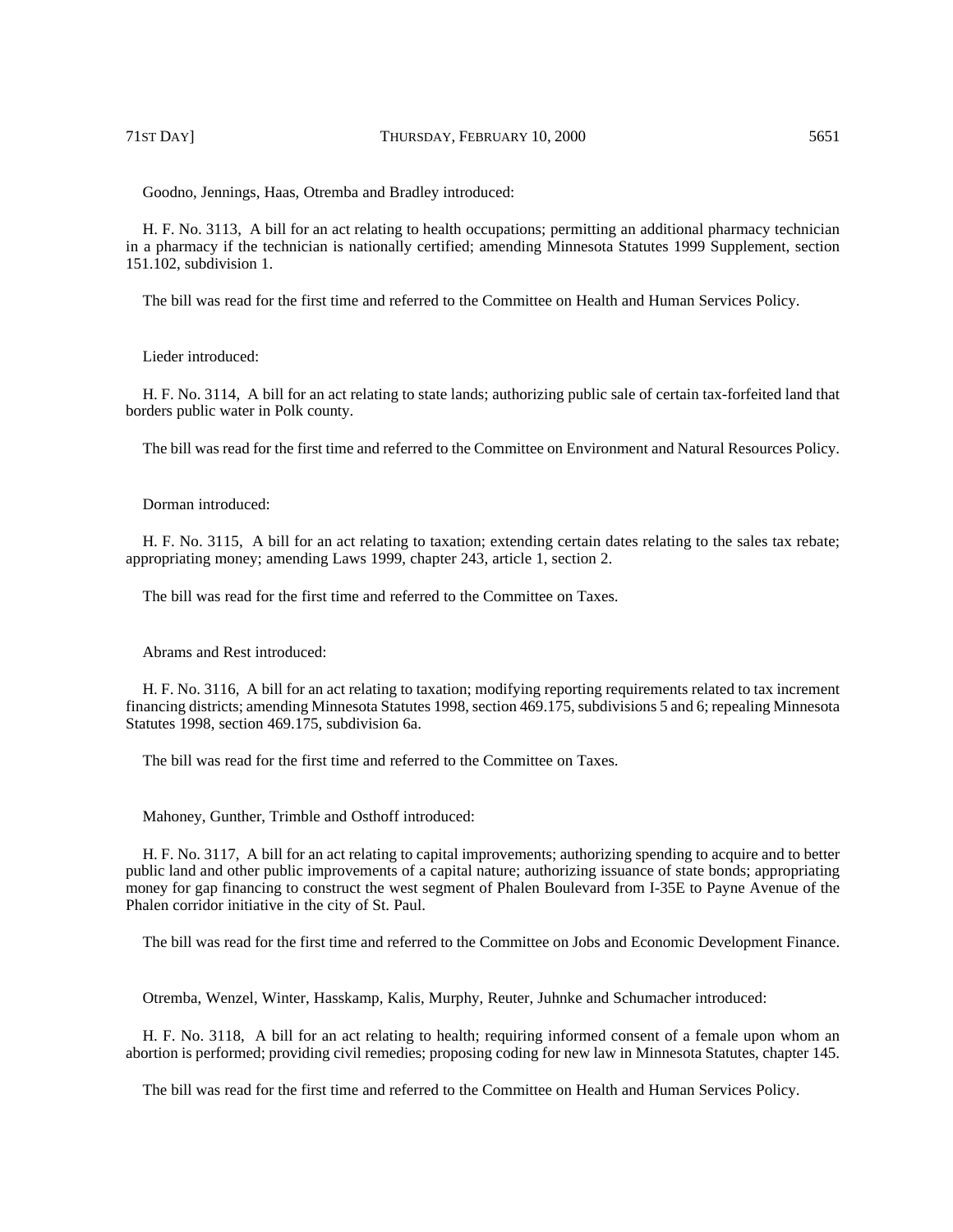5652 JOURNAL OF THE HOUSE 5652 [71ST DAY

Bishop, Smith, Stanek, Broecker and Carruthers introduced:

H. F. No. 3119, A bill for an act relating to public defense; limiting representation by public defenders and court-appointed counsel to minors who are ten years of age or older; amending Minnesota Statutes 1998, section 611.26, subdivision 6; Minnesota Statutes 1999 Supplement, sections 260C.163, subdivision 3; and 611.14.

The bill was read for the first time and referred to the Committee on Civil Law.

Abeler, Ness, Carlson, Johnson and Mares introduced:

H. F. No. 3120, A bill for an act relating to education; providing that referendum equalization aid shall not be paid to a charter school or to a nonresident district; amending Minnesota Statutes 1999 Supplement, sections 124D.11, subdivision 1; and 127A.47, subdivision 7.

The bill was read for the first time and referred to the Committee on K-12 Education Finance.

Howes and Hasskamp introduced:

H. F. No. 3121, A bill for an act relating to insurance; providing coverages, notice and filing requirements, and rate increase disclosures; regulating motor vehicle insurance contracts; regulating workers' compensation self-insurance; amending Minnesota Statutes 1998, sections 60A.085; 60A.09, subdivision 4a; 62A.024; 62A.105, subdivision 2; 62A.146; 62A.30, subdivision 2; 62A.31, by adding subdivisions; 62A.315; 62A.316; 62A.65, subdivision 8; 62Q.107; 65B.16; 65B.29, subdivisions 2 and 3; 65B.44, subdivision 3; 65B.55, subdivision 2; 72A.201, subdivision 6; 79A.04, subdivisions 1, 2, 7, and 9; and 79A.11, subdivision 2, and by adding a subdivision; Minnesota Statutes 1999 Supplement, section 65B.44, subdivision 2; proposing coding for new law in Minnesota Statutes, chapter 72A.

The bill was read for the first time and referred to the Committee on Commerce.

Abeler, Huntley, Boudreau and Dorn introduced:

H. F. No. 3122, A bill for an act relating to human services; modifying provisions in health care programs; amending Minnesota Statutes 1999 Supplement, sections 256B.0945, subdivisions 1, 2, 4, 5, 6, 7, 8, and 9; 256D.03, subdivision 3; and 256L.03, subdivision 5; Laws 1999, chapter 245, article 8, section 84; repealing Laws 1998, chapter 407, article 5, section 44.

The bill was read for the first time and referred to the Committee on Health and Human Services Policy.

Larsen, P., introduced:

H. F. No. 3123, A bill for an act relating to education; permitting charter school pupils to participate in district school extracurricular activities; amending Minnesota Statutes 1999 Supplement, section 123B.49, subdivision 4.

The bill was read for the first time and referred to the Committee on Education Policy.

Osskopp introduced:

H. F. No. 3124, A bill for an act relating to family law; providing for visitation enforcement; allowing court to impose certain penalties for contempt of court; amending Minnesota Statutes 1998, section 518.175, subdivision 6.

The bill was read for the first time and referred to the Committee on Civil Law.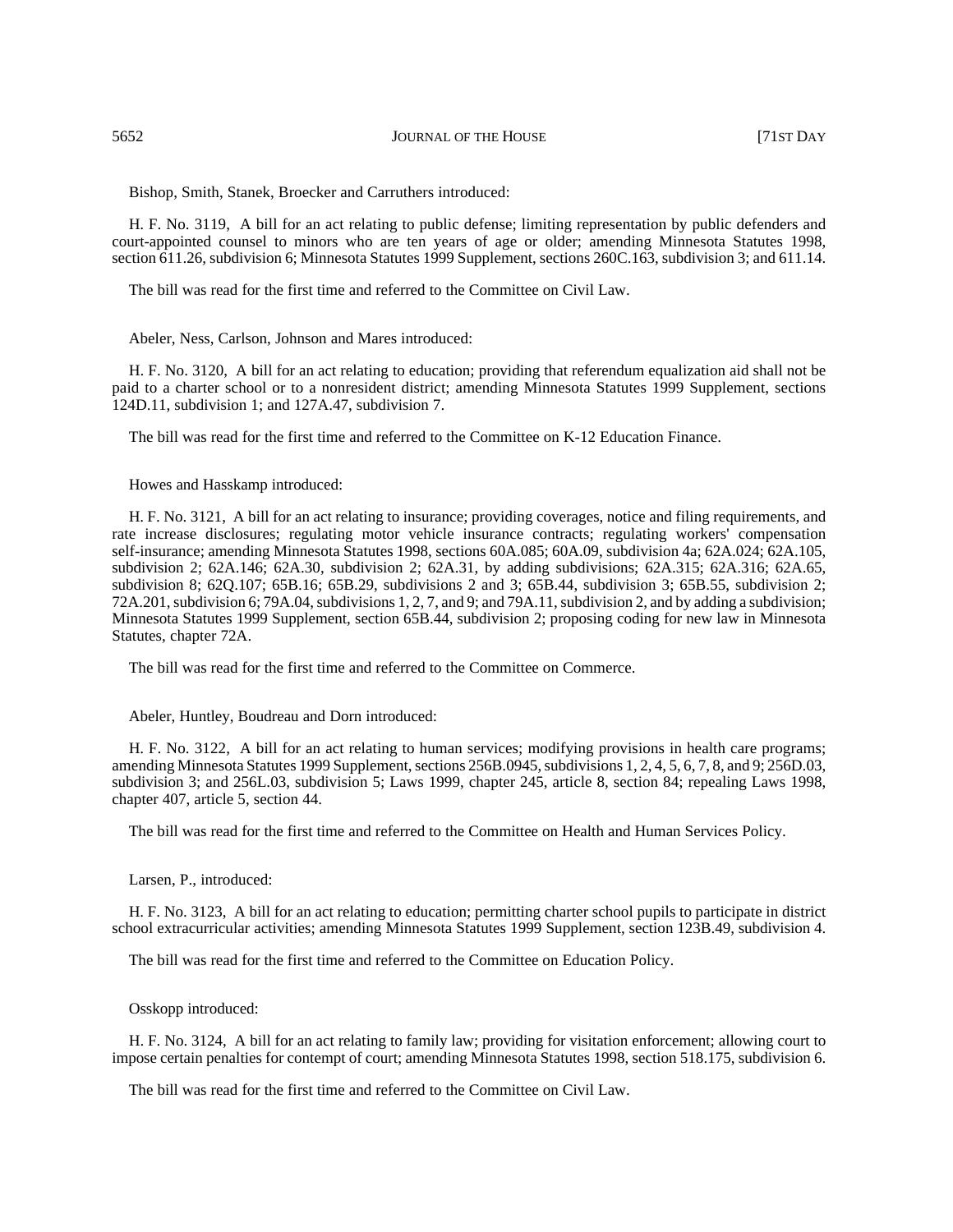71ST DAY] THURSDAY, FEBRUARY 10, 2000 5653

Seifert, M., introduced:

H. F. No. 3125, A bill for an act relating to capital improvements; authorizing spending to acquire and to better public land and buildings and other public improvements of a capital nature; authorizing the board of trustees of Minnesota state colleges and universities to proceed with design of library improvements at Southwest State University; authorizing issuance of bonds; appropriating money.

The bill was read for the first time and referred to the Committee on Higher Education Finance.

## Greiling introduced:

H. F. No. 3126, A bill for an act relating to elections; expanding certain definitions; requiring certain campaign finance reports to be filed and published electronically; requiring notice of independent expenditures; requiring reports of excess spending by candidates who do not agree to limit spending; reducing certain contribution limits and spending limits; limiting independent expenditures by political parties on behalf of their own candidates as a condition of receiving a public subsidy; imposing campaign contribution and spending limits on political party caucuses as a condition of receiving a public subsidy; limiting multicandidate expenditures by political parties; increasing public subsidies for candidates who agree to lower contribution limits; increasing spending limits and public subsidies to respond to independent expenditures and excess spending by nonparticipating candidates; repealing the income tax checkoff for election campaigns; increasing the maximum political contribution refund from \$50 to \$100; imposing criminal penalties; appropriating money; amending Minnesota Statutes 1998, section 200.02, subdivision 7, and by adding a subdivision; Minnesota Statutes 1999 Supplement, sections 10A.01, subdivisions 18, 21, and by adding a subdivision; 10A.02, subdivision 11a; 10A.14, subdivision 2; 10A.20, subdivisions 2, 6b, and by adding subdivisions; 10A.25, subdivisions 1, 2, 2a, 10, and by adding subdivisions; 10A.257, subdivision 1; 10A.27, subdivisions 1, 11, and by adding subdivisions; 10A.275, subdivision 1; 10A.28, subdivisions 1 and 2; 10A.315; 10A.322; and 290.06, subdivision 23; proposing coding for new law in Minnesota Statutes, chapter 10A; repealing Minnesota Statutes 1999 Supplement, sections 10A.25, subdivision 6; and 10A.31.

The bill was read for the first time and referred to the Committee on Governmental Operations and Veterans Affairs Policy.

#### Seifert, M., introduced:

H. F. No. 3127, A bill for an act relating to ethics in government; campaign finance; prohibiting a candidate who accepts a public subsidy from accepting contributions from a political committee or political fund; modifying the allocation of state elections campaign fund money for candidates; modifying the income tax checkoff for campaign finance; amending Minnesota Statutes 1999 Supplement, sections 10A.27, subdivision 11; 10A.31, subdivisions 3, 4, 5, 7, 10, and 10b; 10A.315; 10A.321, subdivision 1; 10A.323; repealing Minnesota Statutes 1999 Supplement, sections 10A.31, subdivisions 3a, 5a, 6, and 6a.

The bill was read for the first time and referred to the Committee on Governmental Operations and Veterans Affairs Policy.

#### Goodno introduced:

H. F. No. 3128, A bill for an act relating to human services; modifying sanctions and program eligibility requirements for noncompliant MFIP recipients; amending Minnesota Statutes 1998, section 256J.15, by adding a subdivision; and 256.46, by adding a subdivision; Minnesota Statutes 1999 Supplement, section 256J.46, subdivisions 1, 2, and 2a; repealing Minnesota Statutes 1998, section 256J.46, subdivision 1a.

The bill was read for the first time and referred to the Committee on Health and Human Services Policy.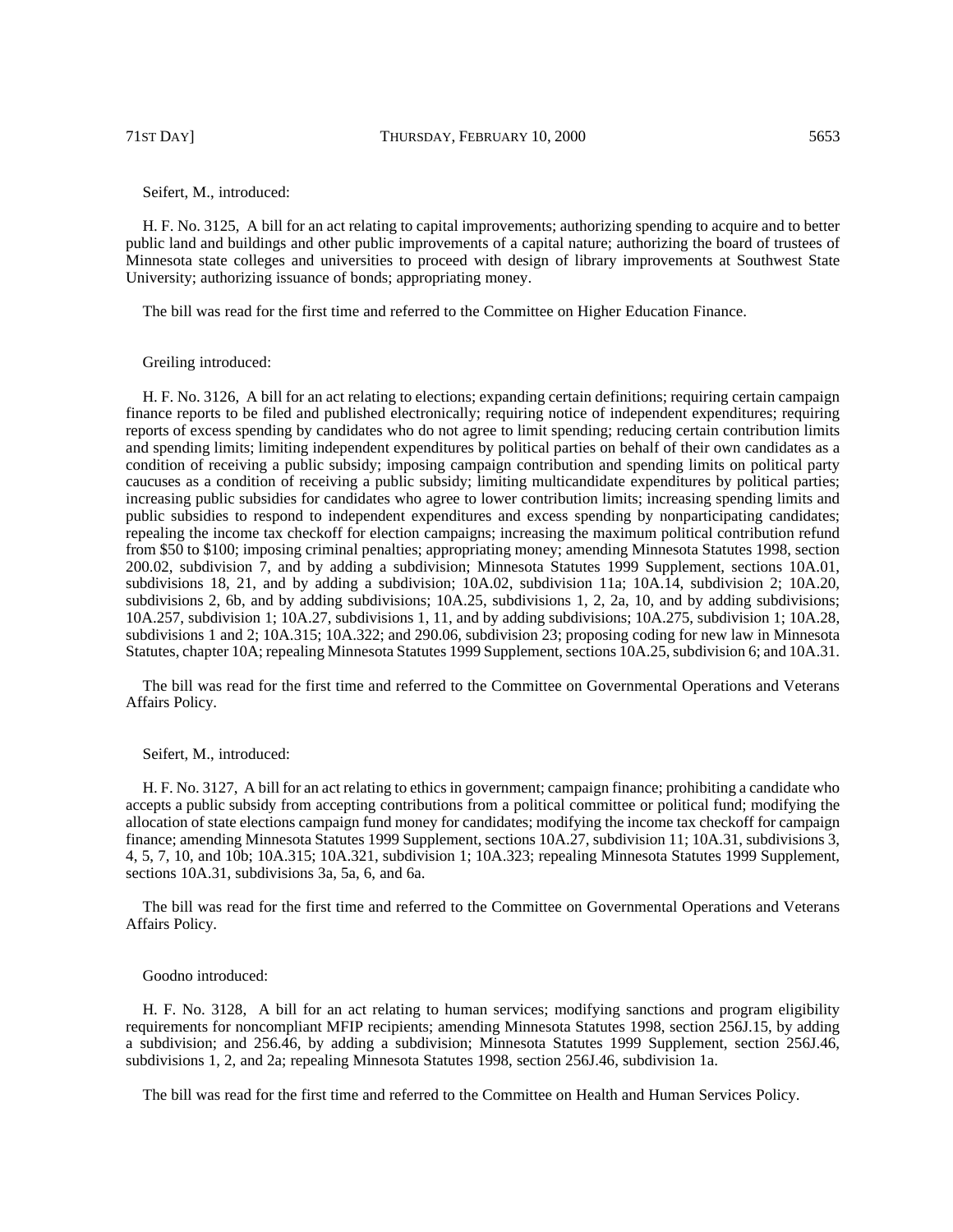## 5654 JOURNAL OF THE HOUSE 5654 [71ST DAY

Goodno; Mulder; Seifert, J.; Otremba and Koskinen introduced:

H. F. No. 3129, A bill for an act relating to human services; increasing the income standard for medical assistance; amending Minnesota Statutes 1999 Supplement, section 256B.056, subdivision 4.

The bill was read for the first time and referred to the Committee on Health and Human Services Policy.

Koskinen, Bakk, Johnson and Gleason introduced:

H. F. No. 3130, A bill for an act relating to education; increasing the equity revenue program; appropriating money; amending Minnesota Statutes 1999 Supplement, section 126C.10, subdivision 24.

The bill was read for the first time and referred to the Committee on K-12 Education Finance.

Osthoff introduced:

H. F. No. 3131, A bill for an act relating to motor fuels; prohibiting the use of MTBE as an oxygenate in gasoline sold in Minnesota; amending Minnesota Statutes 1998, section 239.761, subdivision 6.

The bill was read for the first time and referred to the Committee on Environment and Natural Resources Policy.

Storm and Dawkins introduced:

H. F. No. 3132, A bill for an act relating to landlords and tenants; providing for interest rates on security deposits; amending Minnesota Statutes 1999 Supplement, section 504B.178, subdivision 2.

The bill was read for the first time and referred to the Committee on Jobs and Economic Development Policy.

Reuter and Sviggum introduced:

H. F. No. 3133, A bill for an act proposing an amendment to the Minnesota Constitution, article VIII, by adding a section; providing for removal and replacement of elected officials who move from their districts.

The bill was read for the first time and referred to the Committee on Governmental Operations and Veterans Affairs Policy.

Ozment introduced:

H. F. No. 3134, A bill for an act relating to natural resources; limiting authority of the metropolitan mosquito control commission to enter certain state lands; amending Minnesota Statutes 1998, section 473.704, subdivision 17.

The bill was read for the first time and referred to the Committee on Environment and Natural Resources Policy.

Nornes introduced:

H. F. No. 3135, A bill for an act relating to natural resources; providing for acquisition and development of land for dog field trials; amending Minnesota Statutes 1998, section 84.029, by adding a subdivision.

The bill was read for the first time and referred to the Committee on Environment and Natural Resources Policy.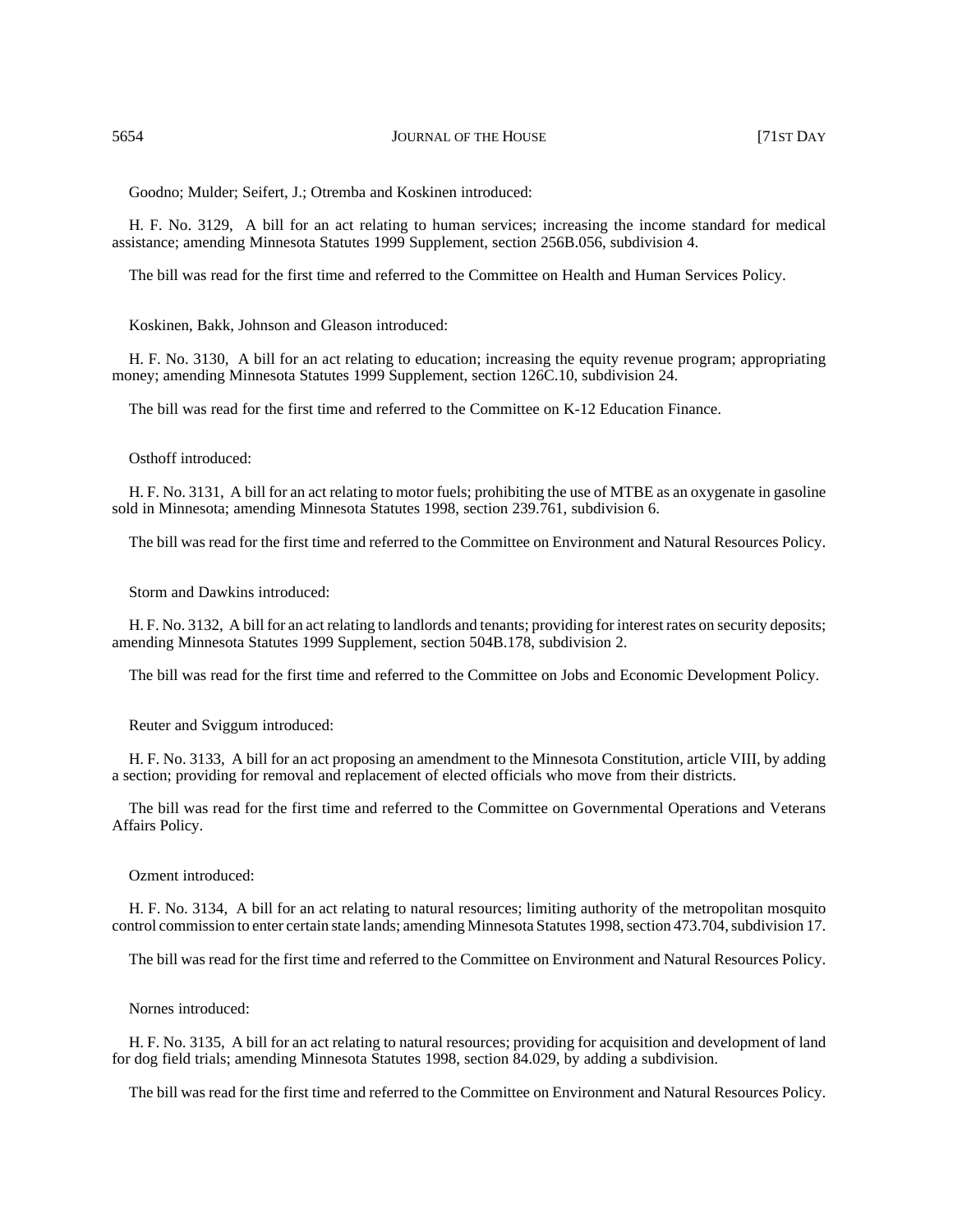Biernat, Entenza, Abrams and Folliard introduced:

H. F. No. 3136, A bill for an act relating to alcoholic beverages; authorizing cities to issue on-sale intoxicating liquor, wine, and malt liquor licenses to theaters; amending Minnesota Statutes 1998, sections 340A.101, by adding a subdivision; 340A.404, subdivision 1; and 340A.413, subdivision 4.

The bill was read for the first time and referred to the Committee on Commerce.

Biernat, Stanek and Skoglund introduced:

H. F. No. 3137, A bill for an act relating to crime prevention; increasing the penalties for assaulting a peace officer; amending Minnesota Statutes 1998, section 609.2231, subdivision 1.

The bill was read for the first time and referred to the Committee on Crime Prevention.

Holsten, Hackbarth, Osthoff and Ozment introduced:

H. F. No. 3138, A bill for an act relating to natural resources; dedicating the in lieu of sales tax receipts on lottery tickets for natural resource purposes; amending Minnesota Statutes 1998, section 297A.44, subdivision 1.

The bill was read for the first time and referred to the Committee on Environment and Natural Resources Policy.

Abrams and Rest introduced:

H. F. No. 3139, A bill for an act relating to taxation; property; providing for proceedings and appeals of utility valuations; proposing coding for new law in Minnesota Statutes, chapter 273.

The bill was read for the first time and referred to the Committee on Taxes.

Ness and Kielkucki introduced:

H. F. No. 3140, A bill for an act relating to capital improvements; authorizing spending to acquire and to better public land and buildings and other public improvements of a capital nature; authorizing the board of trustees of the Minnesota state colleges and universities to remove asbestos and otherwise improve the heating, ventilation, and air conditioning systems at Ridgewater college; authorizing issuance of bonds; appropriating money.

The bill was read for the first time and referred to the Committee on Higher Education Finance.

Trimble introduced:

H. F. No. 3141, A bill for an act relating to capital improvements; appropriating money for school safety capital improvements; authorizing the sale of state bonds.

The bill was read for the first time and referred to the Committee on K-12 Education Finance.

Swenson; Clark, J., and Harder introduced:

H. F. No. 3142, A bill for an act relating to highways; designating the Richard J. Mathiowetz Memorial Highway; amending Minnesota Statutes 1998, section 161.14, by adding a subdivision.

The bill was read for the first time and referred to the Committee on Transportation Policy.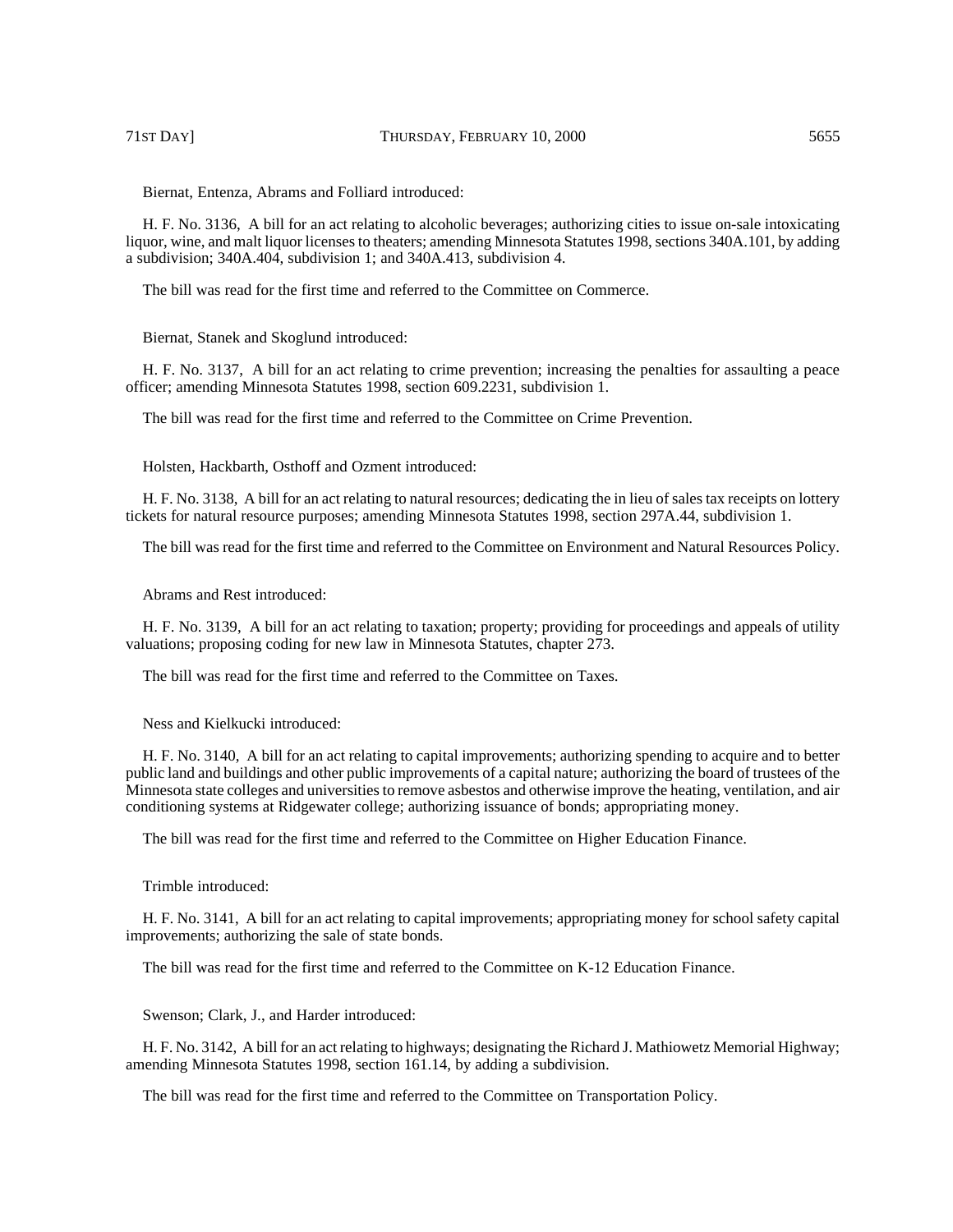Dorn and Johnson introduced:

H. F. No. 3143, A bill for an act relating to education funding; creating district-sponsored choice magnet schools; authorizing district-sponsored choice magnet schools to qualify for start-up grants; directing the commissioner to consider the effect of a proposed charter school on other public schools located within a school district; requiring a nonsponsoring district in which a charter school is located to approve the location; allowing a charter school applicant to appeal the decision of a local school board not to sponsor the charter school if three school board members vote in support of the proposal; amending Minnesota Statutes 1998, section 124D.11, subdivision 8; Minnesota Statutes 1999 Supplement, sections 124D.10, subdivisions 4 and 8; and 124D.11, subdivision 4; proposing coding for new law in Minnesota Statutes, chapter 124D.

The bill was read for the first time and referred to the Committee on Education Policy.

#### Lindner introduced:

H. F. No. 3144, A bill for an act relating to capital improvements; authorizing state bonds for a WIF project; appropriating money to the city of Dayton.

The bill was read for the first time and referred to the Committee on Jobs and Economic Development Finance.

#### Swenson introduced:

H. F. No. 3145, A bill for an act relating to drivers' licenses; modifying school bus transportation, driver's license endorsement, and school bus driver training provisions; clarifying statutory language; amending Minnesota Statutes 1998, sections 123B.90, subdivision 1; 169.448, subdivision 3; 171.02, subdivision 2; 171.06, subdivision 2; and 171.321; Minnesota Statutes 1999 Supplement, sections 123B.90, subdivision 2; and 123B.91, subdivision 1.

The bill was read for the first time and referred to the Committee on Transportation Policy.

Skoe, Smith and Lieder introduced:

H. F. No. 3146, A bill for an act relating to housing; providing for a shelter charge on some tribally owned property; amending Minnesota Statutes 1998, section 469.040, by adding a subdivision.

The bill was read for the first time and referred to the Committee on Jobs and Economic Development Policy.

Greiling, Folliard, Biernat and Schumacher introduced:

H. F. No. 3147, A bill for an act relating to education; amending graduation standards; amending implementation of the profile of learning; amending graduation rules; adjusting length of school year; amending Minnesota Statutes 1998, section 120B.03, subdivision 2, and by adding subdivisions; repealing Minnesota Statutes 1998, sections 120A.41; and 120B.03, subdivision 1.

The bill was read for the first time and referred to the Committee on Education Policy.

Abeler, Goodno, Bradley and Jennings introduced:

H. F. No. 3148, A bill for an act relating to human services; requiring a study of group residential housing expenditures.

The bill was read for the first time and referred to the Committee on Health and Human Services Policy.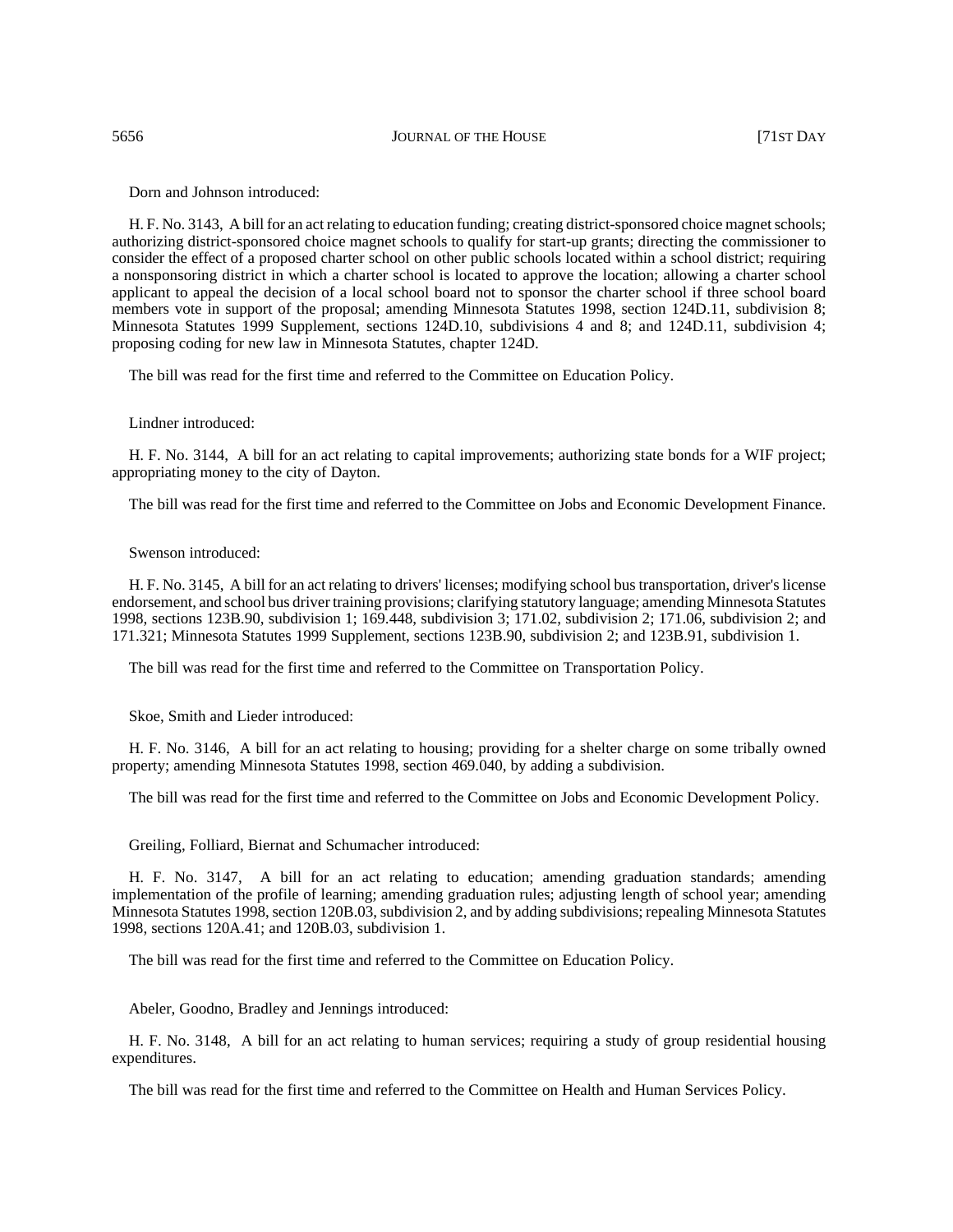Holberg; Smith; Seifert, J.; Lenczewski; Abrams; Tingelstad and Buesgens introduced:

H. F. No. 3149, A bill for an act relating to municipalities; providing an exception to tort liability for geographic information systems information; amending Minnesota Statutes 1998, section 466.03, by adding a subdivision.

The bill was read for the first time and referred to the Committee on Civil Law.

McElroy, Wilkin, Pugh, Ozment and Gerlach introduced:

H. F. No. 3150, A bill for an act relating to human services; establishing a diversionary assistance pilot project; appropriating money.

The bill was read for the first time and referred to the Committee on Health and Human Services Policy.

## Jennings introduced:

H. F. No. 3151, A bill for an act relating to retirement; providing service credit for certain military service; amending Minnesota Statutes 1998, section 352.27.

The bill was read for the first time and referred to the Committee on Governmental Operations and Veterans Affairs Policy.

#### Kuisle introduced:

H. F. No. 3152, A bill for an act relating to municipalities; removing governmental units from certain procurement requirements; increasing certain dollar limits in the Uniform Municipal Contracting Law; providing an exemption for certain cooperative purchasing; authorizing county purchases on credit cards; amending Minnesota Statutes 1998, sections 16B.181, subdivision 1; and 471.345, subdivisions 3, 4, and by adding a subdivision; proposing coding for new law in Minnesota Statutes, chapter 375.

The bill was read for the first time and referred to the Committee on Local Government and Metropolitan Affairs.

## Skoe and Anderson, I., introduced:

H. F. No. 3153, A bill for an act relating to natural resources; creating the Big Bog state recreation area; authorizing state bonds; appropriating money.

The bill was read for the first time and referred to the Committee on Environment and Natural Resources Finance.

### Lieder introduced:

H. F. No. 3154, A bill for an act relating to state lands; authorizing public sale of certain tax-forfeited land that borders public water in Norman county.

The bill was read for the first time and referred to the Committee on Environment and Natural Resources Policy.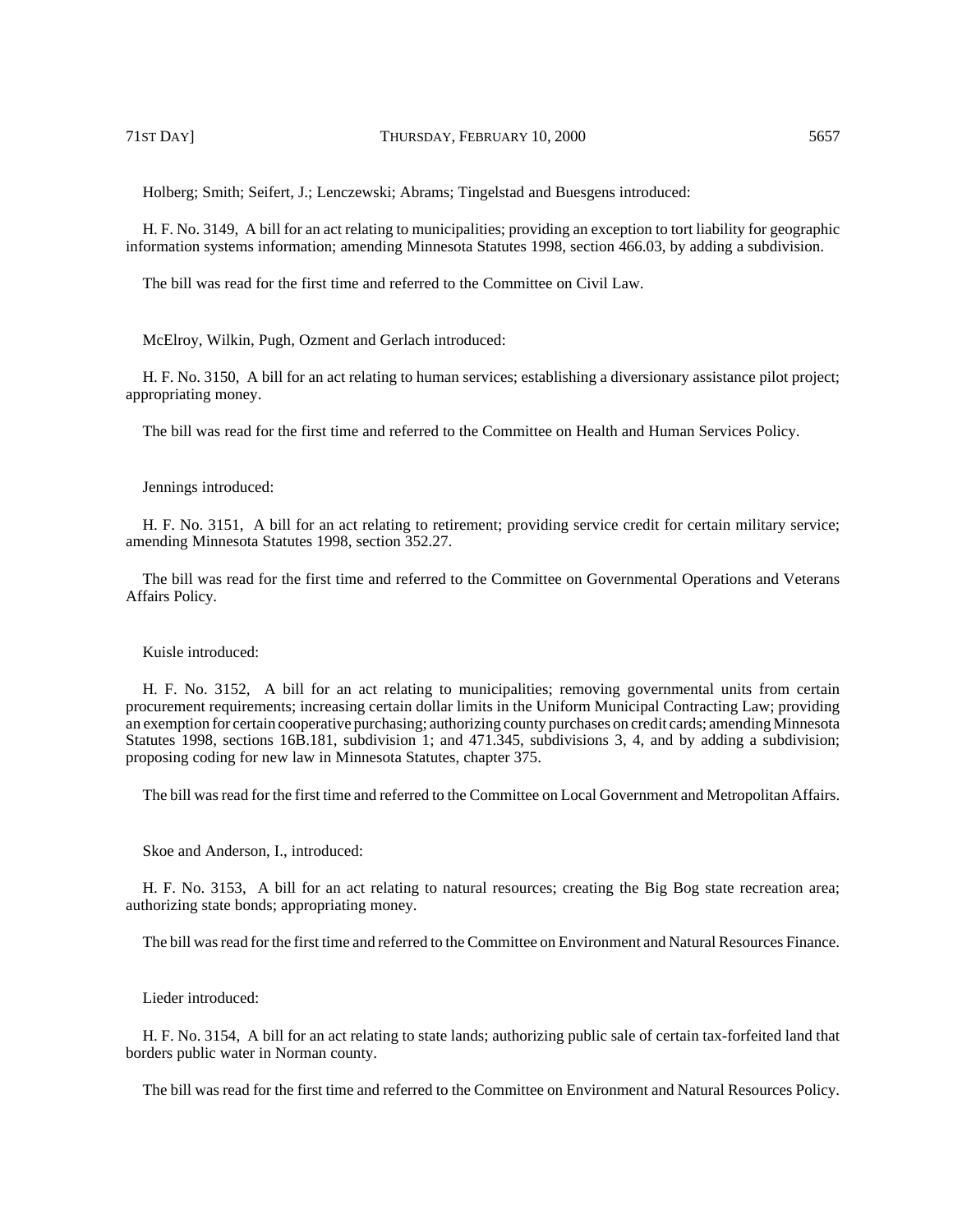Cassell and Daggett introduced:

H. F. No. 3155, A bill for an act relating to taxes; eliminating June accelerated payments of sales, liquor, and cigarette and tobacco taxes; amending Minnesota Statutes 1998, section 297F.09, subdivisions 1 and 2; Minnesota Statutes 1999 Supplement, sections 289A.18, subdivision 4; and 289A.20, subdivision 4; repealing Minnesota Statutes 1998, sections 289A.60, subdivision 15; 297F.09, subdivision 6; and 297G.09, subdivision 5.

The bill was read for the first time and referred to the Committee on Taxes.

Workman; Wenzel; Swenson; Holsten; Kelliher; Kalis; Finseth; Molnau; Juhnke; Erhardt; Dehler; Clark, J.; Gerlach and Stang introduced:

H. F. No. 3156, A bill for an act relating to highways; designating trunk highway No. 390, and marked as interstate highway I-35, the 34th Infantry (Red Bull) Division Highway; amending Minnesota Statutes 1998, section 161.14, by adding a subdivision.

The bill was read for the first time and referred to the Committee on Transportation Policy.

Stanek, Wenzel, Murphy and Mares introduced:

H. F. No. 3157, A bill for an act relating to retirement; providing pension coverage for certain tribal police officers; amending Minnesota Statutes 1998, section 353.64, by adding a subdivision.

The bill was read for the first time and referred to the Committee on Governmental Operations and Veterans Affairs Policy.

Dawkins, Haake, McCollum and Hausman introduced:

H. F. No. 3158, A bill for an act relating to Ramsey county; providing for retention by the county of the entire county conservation fee collected under Minnesota Statutes, section 40A.152.

The bill was read for the first time and referred to the Committee on Local Government and Metropolitan Affairs.

Seifert, M.; Mares; Kielkucki; Erickson; Pelowski; Westfall; Storm; Cassell; Dorn; Otremba; Davids; Tomassoni; Juhnke; Gunther; Hasskamp; Reuter; Buesgens; Rifenberg; Abeler; Clark, J.; Harder; Fuller and Mulder introduced:

H. F. No. 3159, A bill for an act relating to education; reallocating appropriations to provide funding in fiscal year 2001 for telecommunication access grants; amending Laws 1999, chapter 241, articles 4, section 27, subdivision 7; and 10, section 5, subdivisions 2 and 4.

The bill was read for the first time and referred to the Committee on K-12 Education Finance.

Pugh, Schumacher, Mares, Koskinen and McCollum introduced:

H. F. No. 3160, A bill for an act relating to education finance; increasing the funding for debt service equalization aid; lowering the property tax levy for new school buildings; appropriating money; amending Minnesota Statutes 1999 Supplement, sections 123B.53, subdivisions 4 and 5; and 123B.54.

The bill was read for the first time and referred to the Committee on K-12 Education Finance.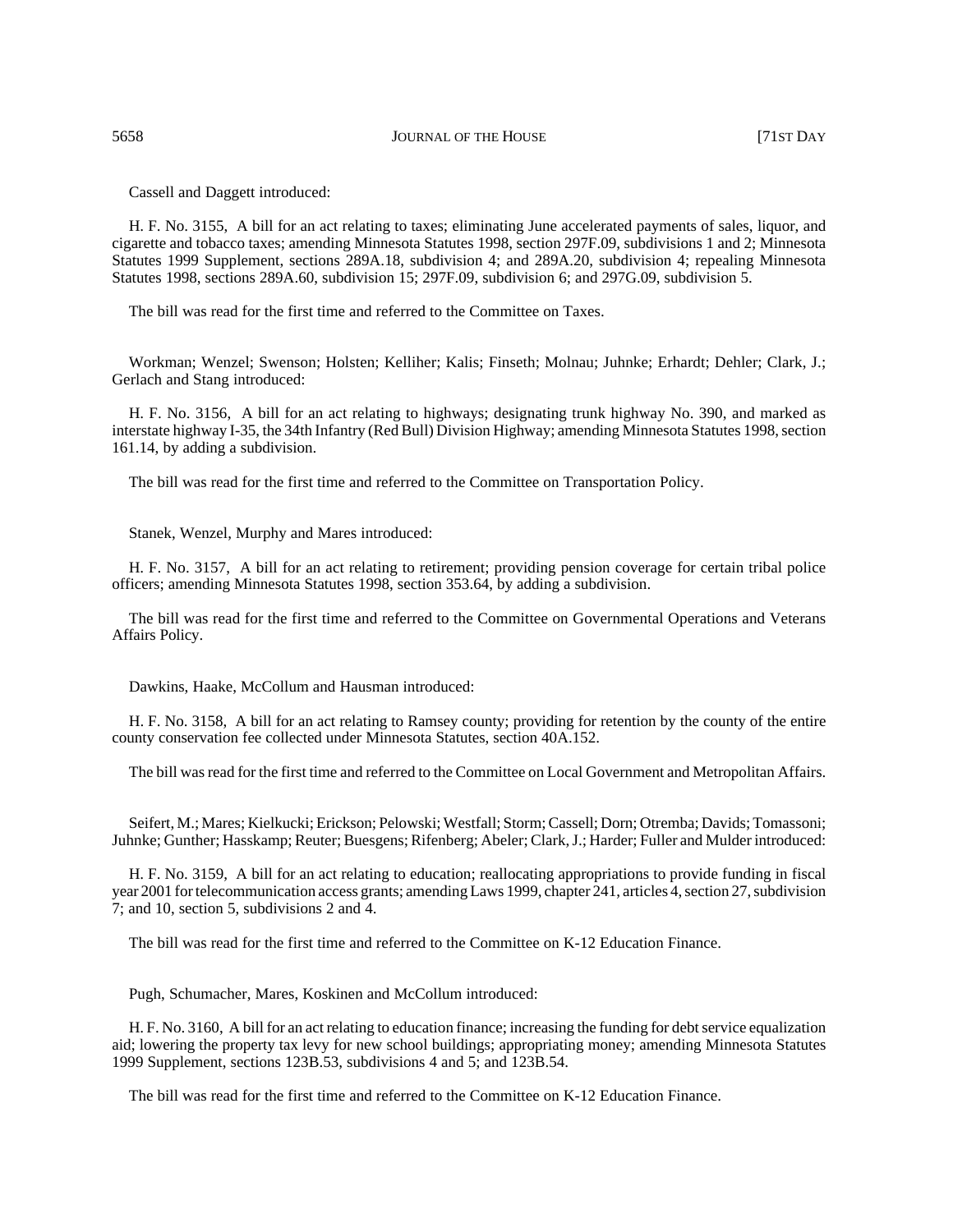Harder, Kalis, Holsten, Gunther and McCollum introduced:

H. F. No. 3161, A bill for an act relating to capital improvements; appropriating money for the Minnesota river basin conservation reserve enhancement program; authorizing the sale of state bonds.

The bill was read for the first time and referred to the Committee on Environment and Natural Resources Finance.

Buesgens, Greiling, Biernat and Seagren introduced:

H. F. No. 3162, A bill for an act relating to education; expanding the sponsors for a charter school; including parents in the majority of board members of a charter school; amending Minnesota Statutes 1999 Supplement, section 124D.10, subdivisions 3 and 4.

The bill was read for the first time and referred to the Committee on Education Policy.

Dorman introduced:

H. F. No. 3163, A bill for an act relating to capitol improvements; authorizing bonds and appropriating money to build a bridge on the Blazing Star state trail.

The bill was read for the first time and referred to the Committee on Environment and Natural Resources Finance.

Larsen, P.; Vandeveer; Pelowski and Marko introduced:

H. F. No. 3164, A bill for an act relating to Washington county; increasing its housing and redevelopment authority to seven members.

The bill was read for the first time and referred to the Committee on Local Government and Metropolitan Affairs.

Carlson, Pelowski, Folliard, Opatz, Dorn, Leighton, Tomassoni, Solberg, McCollum, Luther, Pugh and Gray introduced:

H. F. No. 3165, A bill for an act relating to capital improvements; authorizing spending to acquire and to better public land and buildings and other public improvements of a capital nature; authorizing the board of regents of the University of Minnesota and the board of trustees of the Minnesota state colleges and universities to make certain improvements to colleges and universities; authorizing issuance of bonds; appropriating money.

The bill was read for the first time and referred to the Committee on Higher Education Finance.

Ozment, Finseth, Rest and Ness introduced:

H. F. No. 3166, A bill for an act relating to taxation; extending the time for filing for 1999 agricultural assistance aid; amending Laws 1999, chapter 112, sections 1, subdivisions 2 and 7; and 2.

The bill was read for the first time and referred to the Committee on Taxes.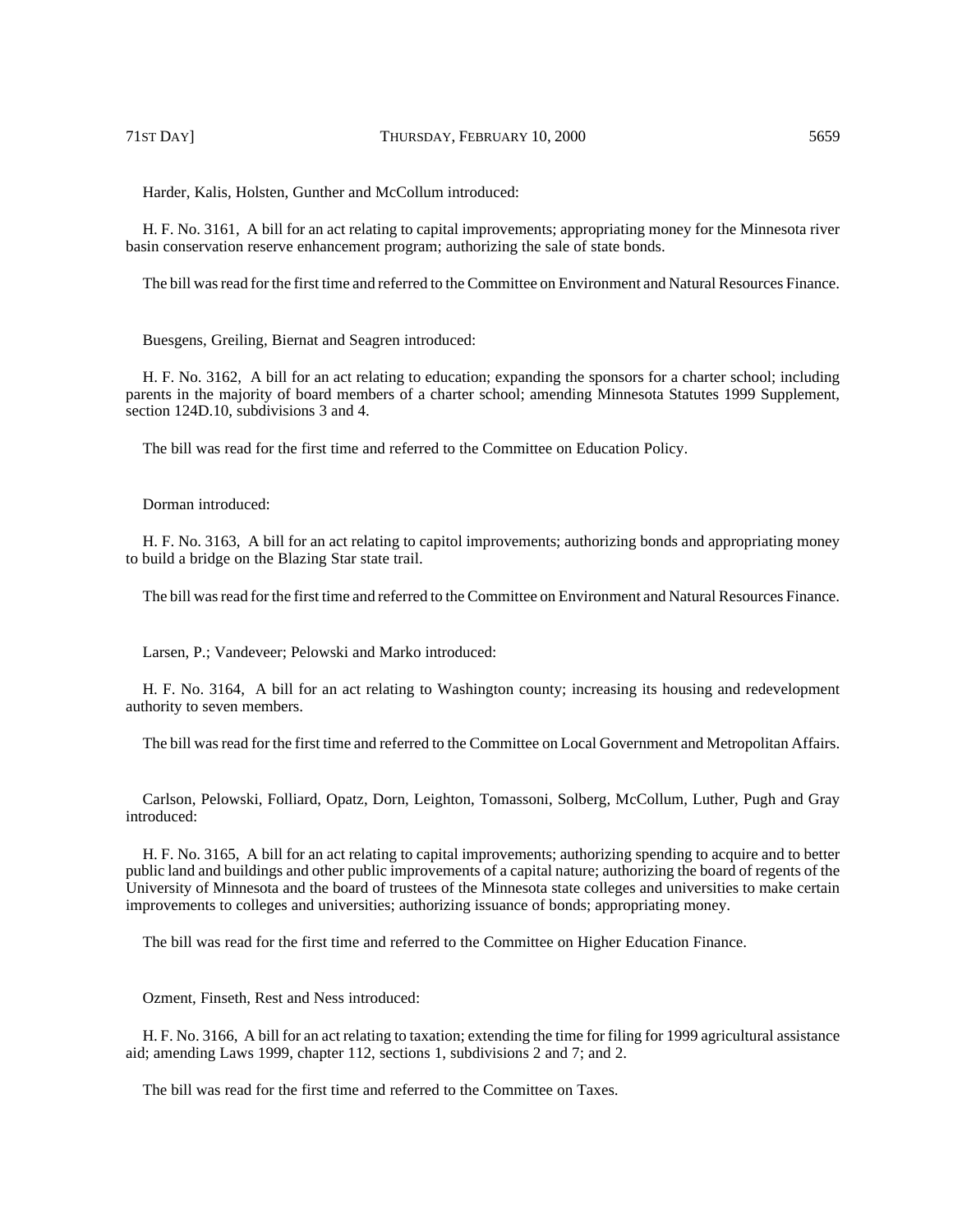5660 JOURNAL OF THE HOUSE 5660 [71ST DAY

Ozment, McCollum, Haas and Hausman introduced:

H. F. No. 3167, A bill for an act relating to natural resources; designating certain wildlife management areas; adding land to certain state forests; providing for all-terrain vehicle use in certain wildlife management areas; amending Minnesota Statutes 1998, section 97A.135, subdivision 2a; proposing coding for new law in Minnesota Statutes, chapter 97A.

The bill was read for the first time and referred to the Committee on Environment and Natural Resources Policy.

Cassell introduced:

H. F. No. 3168, A bill for an act relating to agriculture; updating certain food standards; simplifying certain language; amending Minnesota Statutes 1998, sections 31.101, as amended; 31.102, subdivision 1; 31.103, subdivision 1; and 31.104.

The bill was read for the first time and referred to the Committee on Agriculture Policy.

Gerlach, Wilkin, Dempsey, Pawlenty and Wolf introduced:

H. F. No. 3169, A bill for an act relating to Dakota county; authorizing the county to appoint an additional member to its personnel board of appeals; amending Minnesota Statutes 1998, sections 383D.30, subdivision 1; and 383D.31.

The bill was read for the first time and referred to the Committee on Local Government and Metropolitan Affairs.

Bradley and Bishop introduced:

H. F. No. 3170, A bill for an act relating to human services; providing a rate adjustment for a 103-bed nursing facility located in Rochester; amending Minnesota Statutes 1998, section 256B.434, by adding a subdivision.

The bill was read for the first time and referred to the Committee on Health and Human Services Policy.

Trimble, Osthoff, Hausman, Mares and Mariani introduced:

H. F. No. 3171, A bill for an act relating to capital improvements; appropriating money to the city of St. Paul for various capital projects; authorizing state bonds.

The bill was read for the first time and referred to the Committee on Jobs and Economic Development Finance.

Swenson introduced:

H. F. No. 3172, A bill for an act relating to agriculture; changing eligibility and maximum loan amounts for certain rural finance authority loan programs; amending Minnesota Statutes 1998, sections 41B.03, subdivisions 1 and 2; 41B.039, subdivision 2; 41B.04, subdivision 8; 41B.042, subdivision 4; 41B.043, subdivision 2; and 41B.045, subdivision 2.

The bill was read for the first time and referred to the Committee on Agriculture Policy.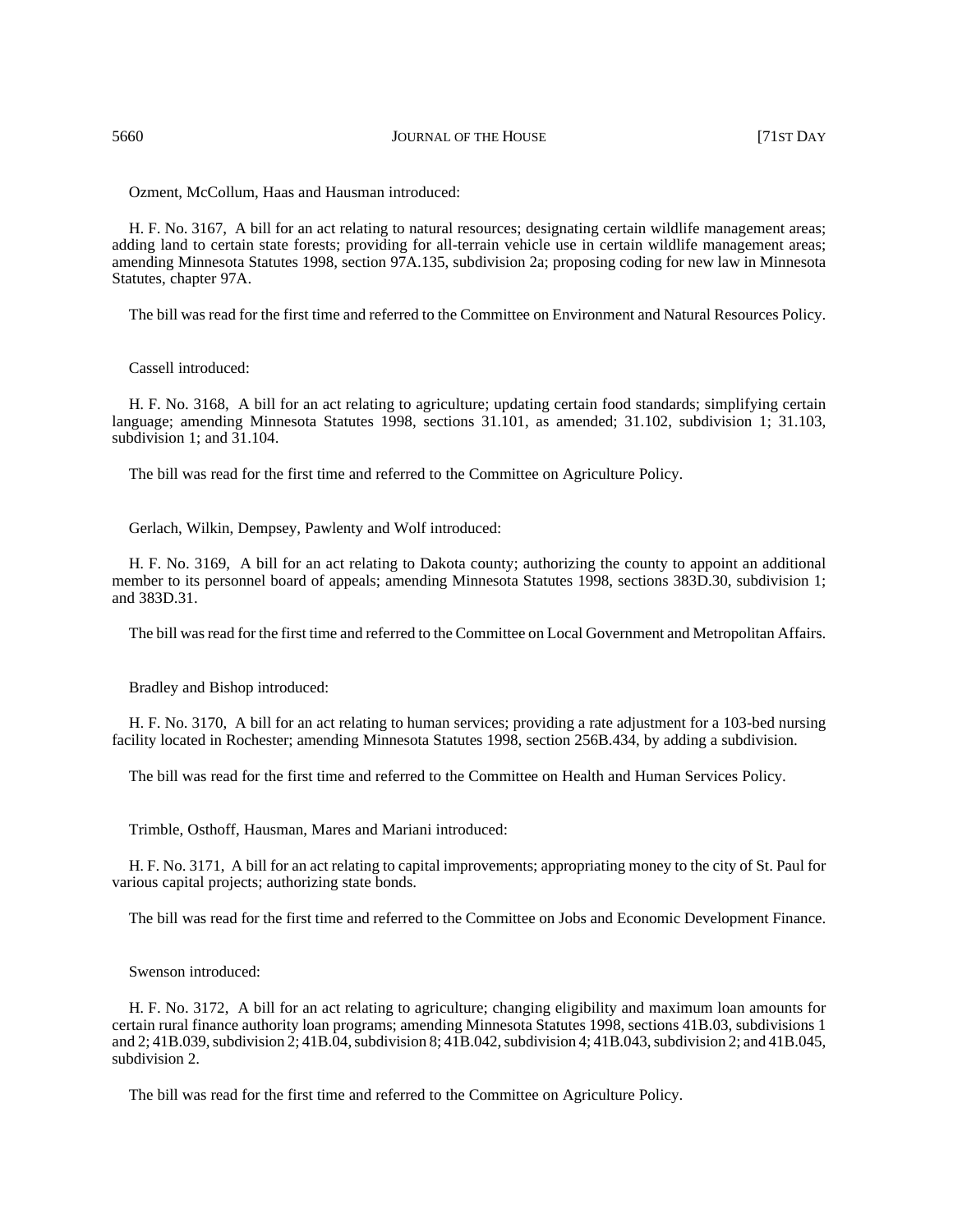Westfall introduced:

H. F. No. 3173, A bill for an act relating to agriculture; changing meeting provisions and duties of the board of grain standards; changing certain fees; amending Minnesota Statutes 1998, sections 17B.07; and 17B.12; Minnesota Statutes 1999 Supplement, section 17B.15, subdivision 1.

The bill was read for the first time and referred to the Committee on Agriculture Policy.

Swenson introduced:

H. F. No. 3174, A bill for an act relating to agriculture; changing certain penalties for adulteration of dairy products; amending Minnesota Statutes 1999 Supplement, section 32.21, subdivision 4.

The bill was read for the first time and referred to the Committee on Agriculture Policy.

Sykora, Dorn, Abeler, Daggett, Erhardt and Olson introduced:

H. F. No. 3175, A bill for an act relating to taxation; individual income; providing a subtraction for personal and dependent exemptions; amending Minnesota Statutes 1999 Supplement, section 290.01, subdivision 19b.

The bill was read for the first time and referred to the Committee on Taxes.

Boudreau; Greenfield; Tingelstad; Abeler; Seifert, J., and Wejcman introduced:

H. F. No. 3176, A bill for an act relating to child protection; repealing certain unfunded county mandates; amending Minnesota Statutes 1999 Supplement, section 626.556, subdivision 2.

The bill was read for the first time and referred to the Committee on Health and Human Services Policy.

Westerberg, Howes, Milbert, Mares, Goodno and Rostberg introduced:

H. F. No. 3177, A bill for an act relating to capital improvements; authorizing state bonds; appropriating money for a sports conference center.

The bill was read for the first time and referred to the Committee on State Government Finance.

Knoblach, Opatz and Schumacher introduced:

H. F. No. 3178, A bill for an act relating to capital improvements; authorizing spending to acquire and to better public land and buildings and other public improvements of a capital nature; authorizing the board of trustees of the Minnesota state colleges and universities to make capital improvements at St. Cloud State University; authorizing issuance of bonds; appropriating money.

The bill was read for the first time and referred to the Committee on Higher Education Finance.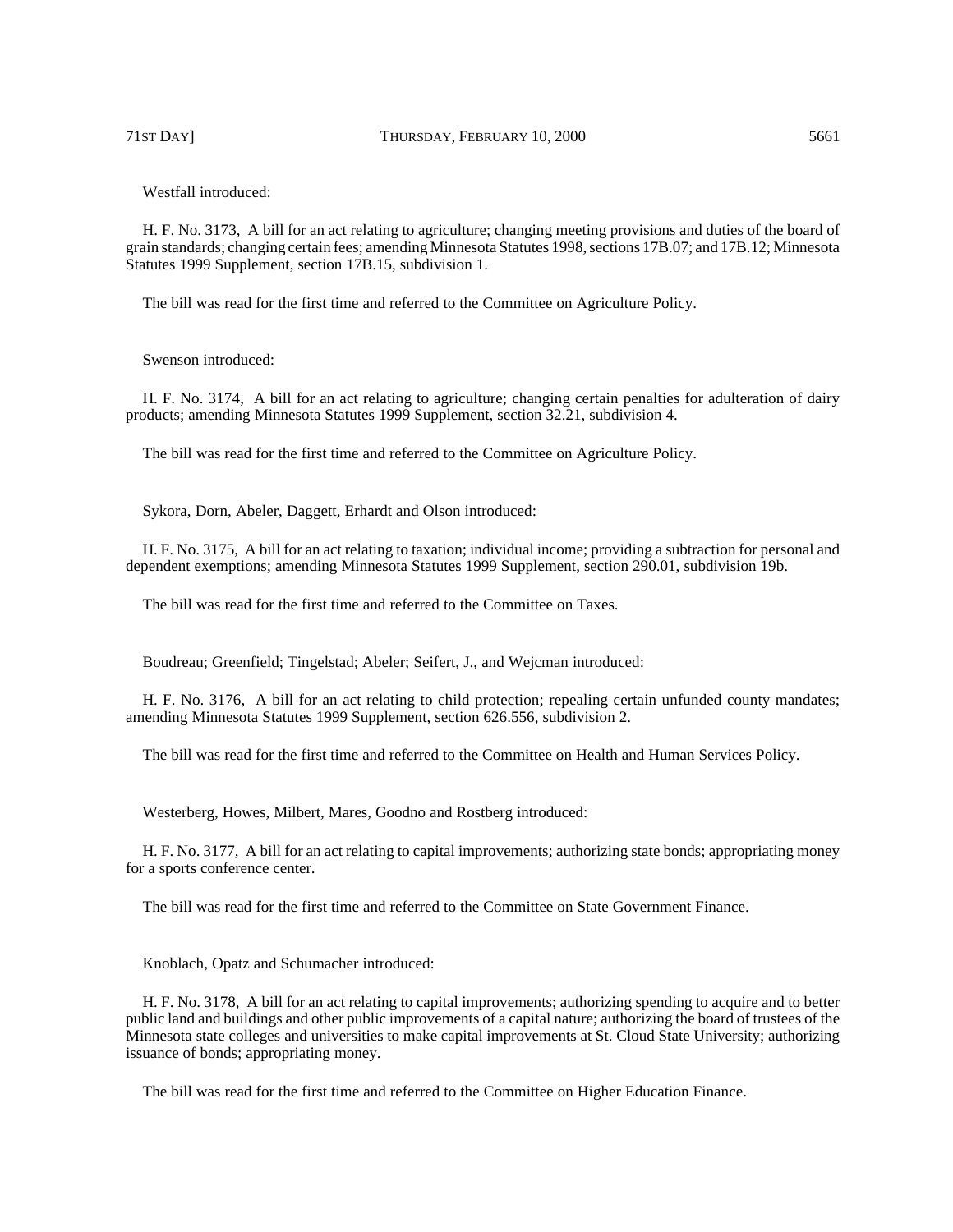5662 JOURNAL OF THE HOUSE 171ST DAY

Folliard, Carlson, Biernat and Leppik introduced:

H. F. No. 3179, A bill for an act relating to education; clarifying the distribution of content standards under the profile of learning; clarifying the time line for implementing the profile of learning; determining scoring criteria and recordkeeping practices; appropriating money; amending Minnesota Statutes 1998, sections 120B.03, subdivision 1; and 120B.31, subdivision 3; Minnesota Statutes 1999 Supplement, section 120B.02.

The bill was read for the first time and referred to the Committee on Education Policy.

McGuire introduced:

H. F. No. 3180, A bill for an act relating to commerce; banning the sale or rental of certain video games to children; prohibiting the public showing, display, or other exhibition of certain video games in specified places; providing remedies; requiring a study; providing penalties; proposing coding for new law in Minnesota Statutes, chapter 325I.

The bill was read for the first time and referred to the Committee on Commerce.

McGuire introduced:

H. F. No. 3181, A bill for an act relating to civil liability; providing for a cause of action for certain firearm damages; proposing coding for new law in Minnesota Statutes, chapter 604.

The bill was read for the first time and referred to the Committee on Crime Prevention.

Paymar and Osthoff introduced:

H. F. No. 3182, A bill for an act relating to capital improvements; authorizing spending to better public land and other public improvements of a capital nature; authorizing issuance of state bonds; appropriating money for landscaping and historic lighting and railing in the gateway/trunk highway No. 5 entrance area in the city of St. Paul.

The bill was read for the first time and referred to the Committee on Jobs and Economic Development Finance.

Anderson, I., introduced:

H. F. No. 3183, A bill for an act relating to public lands; modifying a land conveyance in Itasca county; amending Laws 1999, chapter 161, section 30.

The bill was read for the first time and referred to the Committee on Environment and Natural Resources Policy.

McCollum, Paymar, Haake and Osthoff introduced:

H. F. No. 3184, A bill for an act relating to Ramsey county; making the maximum rate for certain services for individuals eligible for the alternative waiver and elderly waiver programs the same as the statewide maximum; amending Minnesota Statutes 1998, sections 256B.0913, by adding a subdivision; and 256B.0915, by adding a subdivision.

The bill was read for the first time and referred to the Committee on Health and Human Services Policy.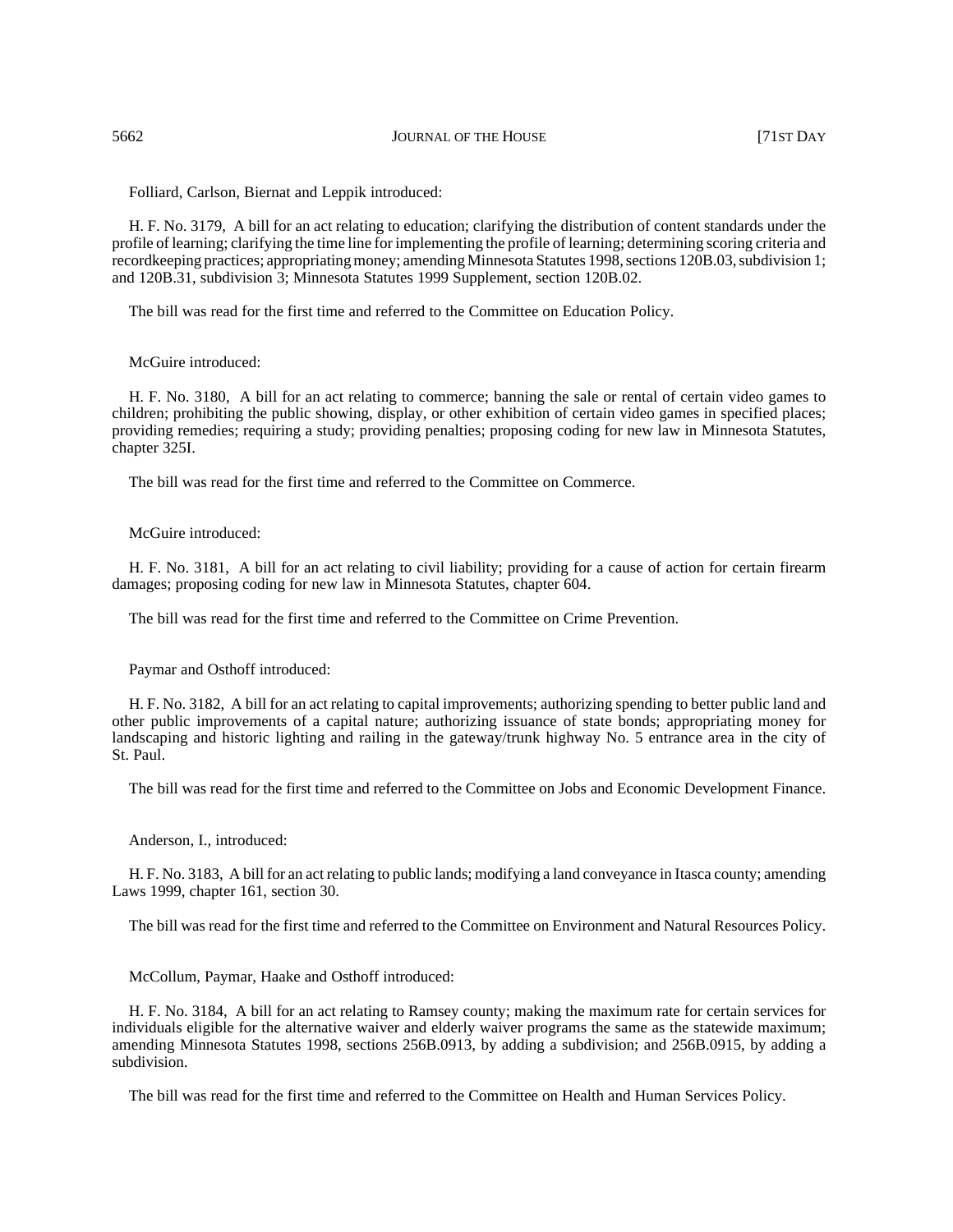71ST DAY] THURSDAY, FEBRUARY 10, 2000 5663

Osthoff introduced:

H. F. No. 3185, A bill for an act relating to traffic regulations; authorizing local governments to vary speed limit plus or minus five miles per hour on certain roads, streets, or highways, and to request variances from engineering standards; amending Minnesota Statutes 1998, section 169.14, subdivision 5.

The bill was read for the first time and referred to the Committee on Transportation Policy.

Trimble introduced:

H. F. No. 3186, A bill for an act relating to appropriations; appropriating money for a grant to the Minnesota Council for Quality.

The bill was read for the first time and referred to the Committee on Jobs and Economic Development Finance.

Mulder, Greenfield, Leppik, Huntley and Bishop introduced:

H. F. No. 3187, A bill for an act relating to health; modifying midwifery requirements; amending Minnesota Statutes 1999 Supplement, sections 147D.03, subdivisions 1 and 2; 147D.11; 147D.17, subdivision 1, and by adding a subdivision; and 147D.25, subdivision 1.

The bill was read for the first time and referred to the Committee on Health and Human Services Policy.

Tingelstad, Bradley and Workman introduced:

H. F. No. 3188, A bill for an act relating to medical assistance reimbursement for special transportation services; amending Minnesota Statutes 1998, section 256B.0625, subdivision 17.

The bill was read for the first time and referred to the Committee on Health and Human Services Policy.

Mulder introduced:

H. F. No. 3189, A bill for an act relating to capital improvements; authorizing spending to acquire and to better public land and buildings and other public improvements of a capital nature; authorizing a grant to the city of Luverne for the Carnegie Cultural Center; authorizing issuance of bonds; appropriating money.

The bill was read for the first time and referred to the Committee on Jobs and Economic Development Finance.

Tomassoni, Solberg, Bakk and Anderson, I., introduced:

H. F. No. 3190, A bill for an act relating to bonding; providing funding to the Iron Range resources and rehabilitation board for certain projects of a capital nature; authorizing bonds; appropriating money.

The bill was read for the first time and referred to the Committee on Jobs and Economic Development Finance.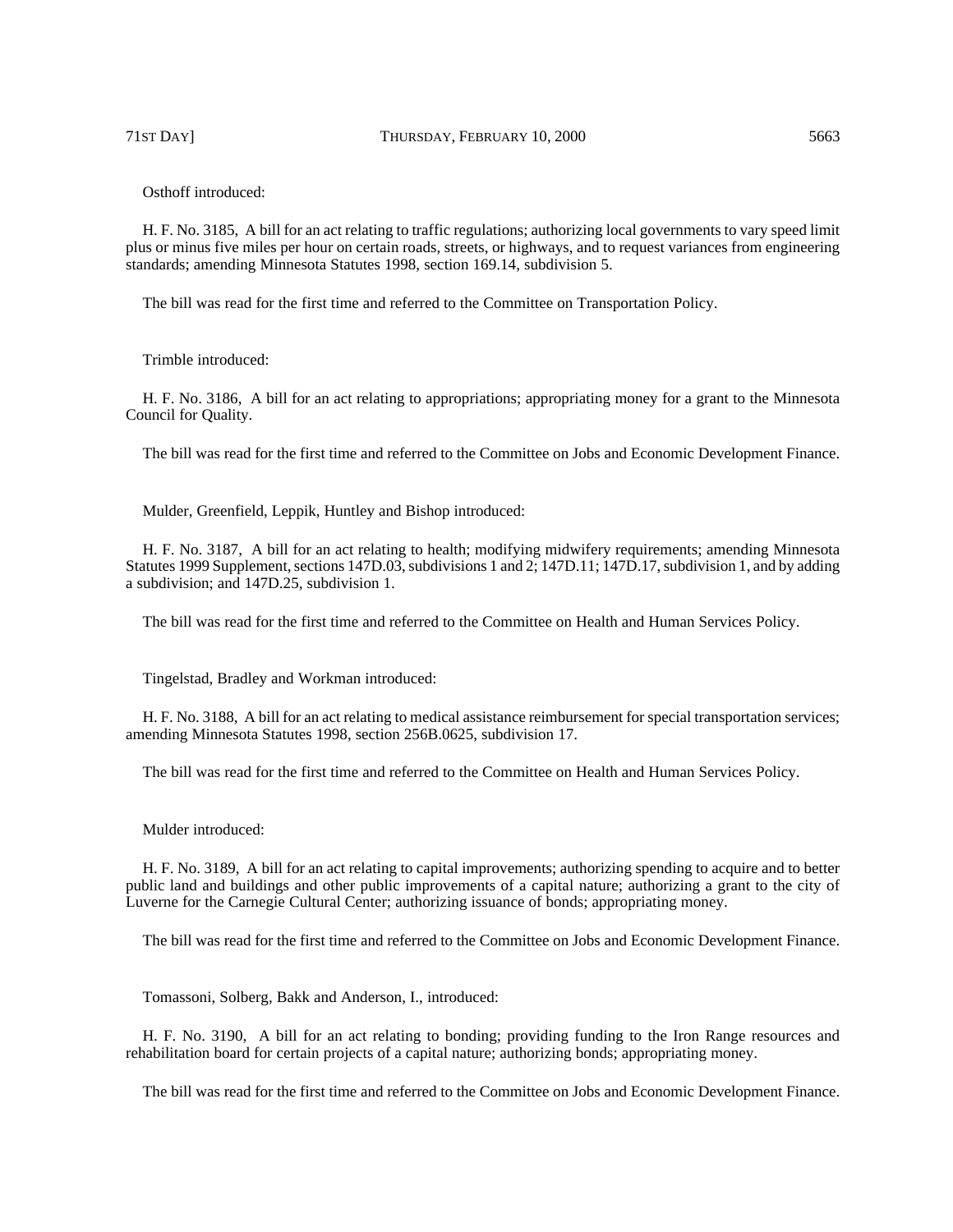Mulder introduced:

H. F. No. 3191, A bill for an act relating to capital improvements; authorizing spending to acquire and to better public land and buildings and other public improvements of a capital nature; for a grant to the city of Lake Benton for a visitor center and railroad depot; authorizing issuance of bonds; appropriating money.

The bill was read for the first time and referred to the Committee on Jobs and Economic Development Finance.

Swenson, Gunther, Hasskamp, Jennings and Clark, J., introduced:

H. F. No. 3192, A bill for an act relating to governmental operations; appropriating money for regional planning.

The bill was read for the first time and referred to the Committee on Governmental Operations and Veterans Affairs Policy.

Fuller introduced:

H. F. No. 3193, A bill for an act relating to health; establishing an exception to the hospital construction moratorium for a hospital in Beltrami county; amending Minnesota Statutes 1998, section 144.551, subdivision 1.

The bill was read for the first time and referred to the Committee on Health and Human Services Finance.

Fuller introduced:

H. F. No. 3194, A bill for an act relating to education; postponing the deadline to initiate construction of the American Indian history center and museum; amending Laws 1994, chapter 643, section 19, subdivision 9, as amended.

The bill was read for the first time and referred to the Committee on Higher Education Finance.

Leppik, Pelowski, Rhodes and Mares introduced:

H. F. No. 3195, A bill for an act relating to state government; excepting the University of Minnesota from the selection process administered by the designer selection board; amending Minnesota Statutes 1998, section 16B.33, subdivisions 3, 3a, and 4.

The bill was read for the first time and referred to the Committee on Governmental Operations and Veterans Affairs Policy.

Osskopp introduced:

H. F. No. 3196, A bill for an act relating to human services; allowing a nursing facility's employee pension benefit costs to be treated as PERA contributions; amending Minnesota Statutes 1999 Supplement, section 256B.431, subdivision 28.

The bill was read for the first time and referred to the Committee on Health and Human Services Policy.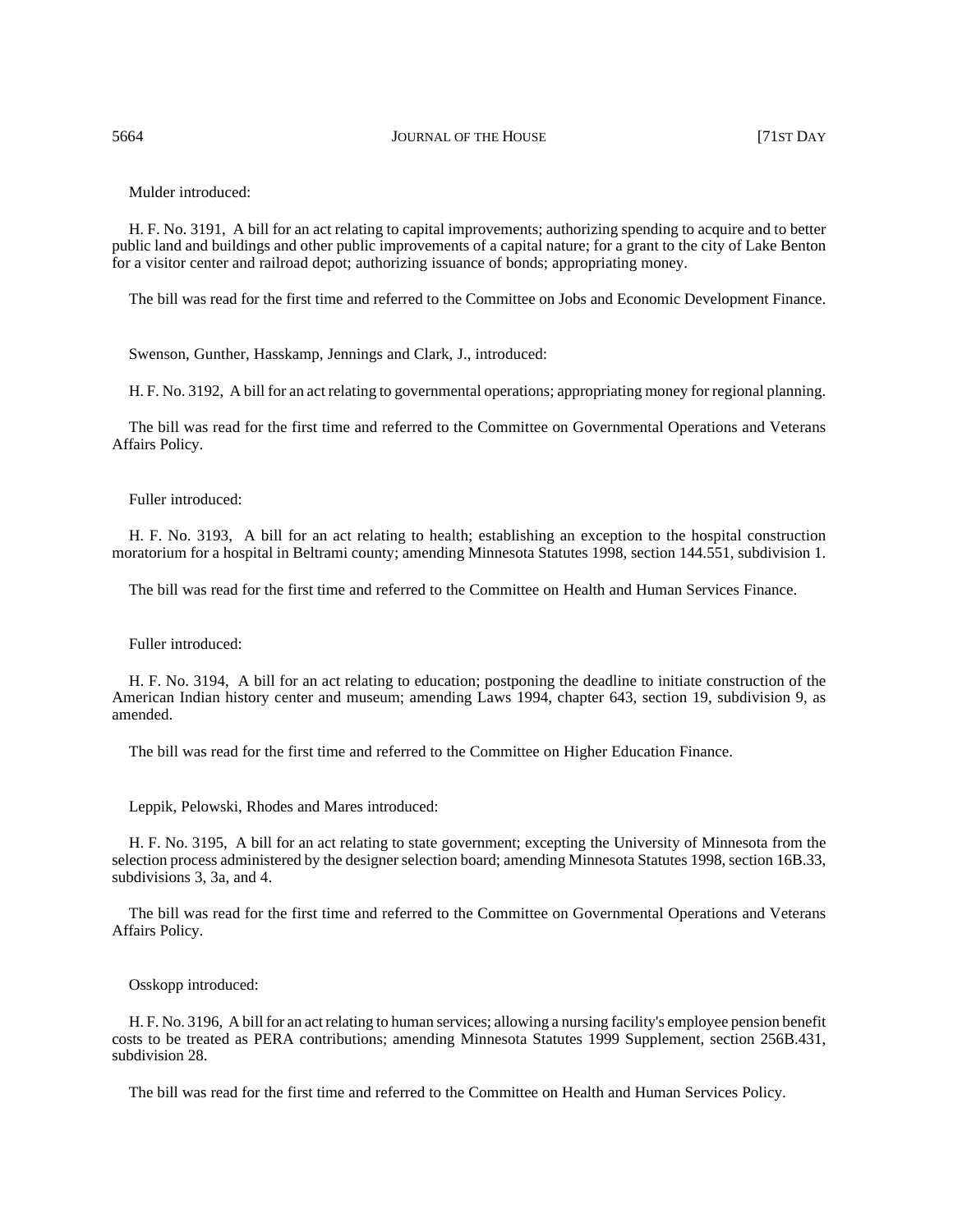Solberg introduced:

H. F. No. 3197, A bill for an act relating to education; clarifying a library project levy; amending Laws 1997, First Special Session chapter 4, article 8, section 4, as amended.

The bill was read for the first time and referred to the Committee on Education Policy.

Goodno introduced:

H. F. No. 3198, A bill for an act relating to education; appropriating money to the board of trustees of the Minnesota state colleges and universities for tuition waivers for employees of certain health care and human services providers.

The bill was read for the first time and referred to the Committee on Higher Education Finance.

## Rostberg introduced:

H. F. No. 3199, A bill for an act relating to armories; increasing a limit on bonds; amending Minnesota Statutes 1998, section 193.143.

The bill was read for the first time and referred to the Committee on State Government Finance.

Stanek introduced:

H. F. No. 3200, A bill for an act relating to drivers' licenses; allowing business access to driver's license photograph under certain conditions; amending Minnesota Statutes 1998, section 171.07, subdivision 1a.

The bill was read for the first time and referred to the Committee on Transportation Policy.

Seagren, Mares, Biernat, Entenza and Sykora introduced:

H. F. No. 3201, A bill for an act relating to education finance; authorizing additional general education revenue to fund a portion of the deficiency in special education funding; appropriating money; amending Minnesota Statutes 1998, section 126C.10, by adding a subdivision; Minnesota Statutes 1999 Supplement, section 126C.10, subdivision 1.

The bill was read for the first time and referred to the Committee on K-12 Education Finance.

Wilkin, Tuma, Pawlenty, McElroy and Holberg introduced:

H. F. No. 3202, A bill for an act relating to counties; authorizing certain compensation to coroner, deputy coroner, coroner's investigator, or medical examiner; amending Minnesota Statutes 1998, section 382.18.

The bill was read for the first time and referred to the Committee on Local Government and Metropolitan Affairs.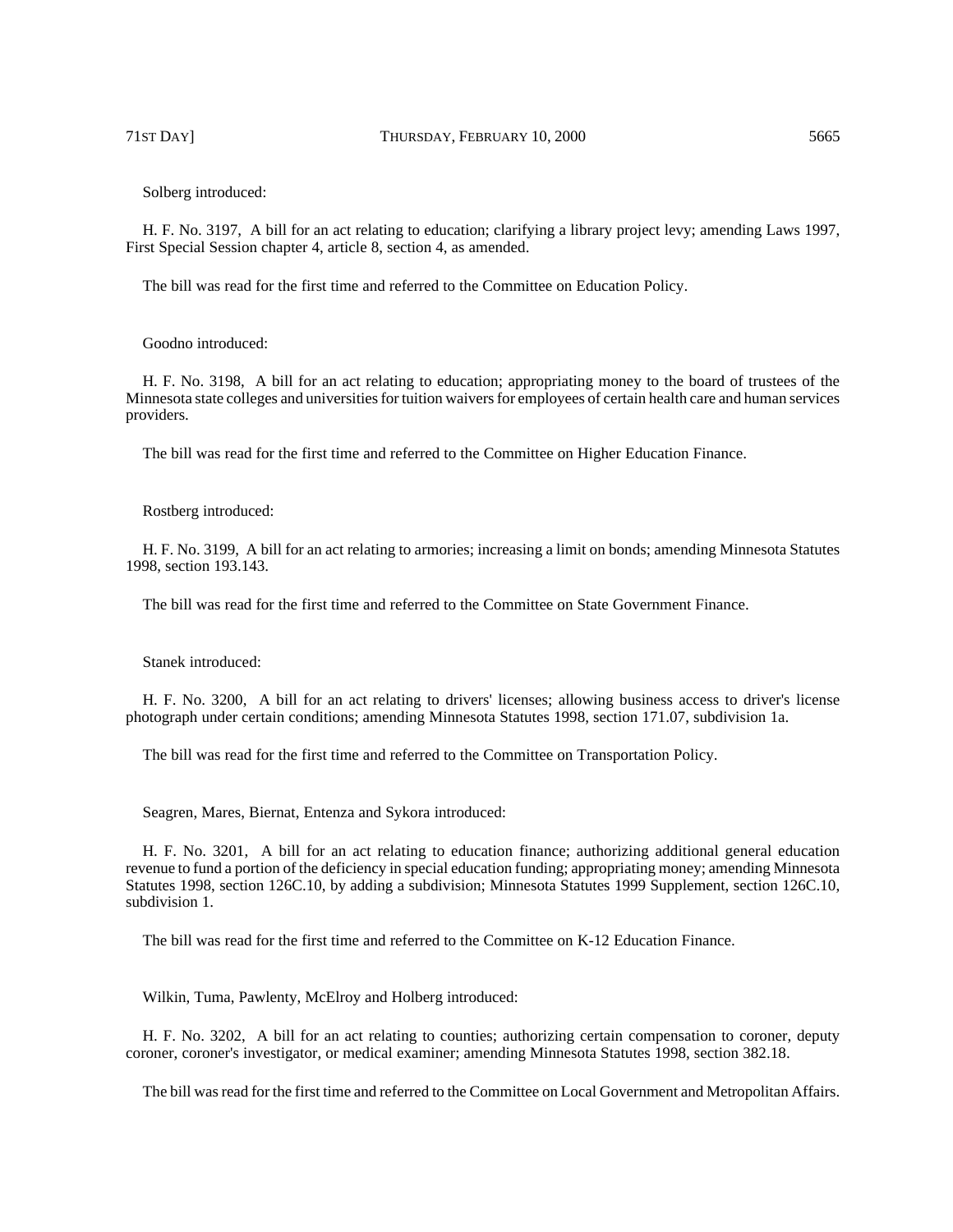Clark, K.; Stanek and Larsen, P., introduced:

H. F. No. 3203, A bill for an act relating to crime; increasing penalties for persons who cause a fatal hit and run accident while driving recklessly or while impaired; amending Minnesota Statutes 1998, sections 609.20; and 609.21, subdivisions 1 and 3.

The bill was read for the first time and referred to the Committee on Crime Prevention.

Gunther, Rhodes, Rest, Smith and Dempsey introduced:

H. F. No. 3204, A bill for an act relating to community development; providing funding for the redevelopment account; authorizing bonds; appropriating money.

The bill was read for the first time and referred to the Committee on Jobs and Economic Development Finance.

Rest, Carruthers, Luther, Erhardt and Knoblach introduced:

H. F. No. 3205, A bill for an act relating to aids to local government; providing for increased low income housing aid for certain cities; amending Minnesota Statutes 1998, section 477A.06, subdivision 2; Minnesota Statutes 1999 Supplement, section 477A.06, subdivision 1.

The bill was read for the first time and referred to the Committee on Local Government and Metropolitan Affairs.

Rifenberg, Harder and Daggett introduced:

H. F. No. 3206, A bill for an act relating to education; providing for a rural teacher loan forgiveness program; appropriating money; proposing coding for new law in Minnesota Statutes, chapter 122A.

The bill was read for the first time and referred to the Committee on Education Policy.

Knoblach introduced:

H. F. No. 3207, A bill for an act relating to partition fences; repealing Minnesota partition fence law; repealing Minnesota Statutes 1998, sections 344.01; 344.011; 344.02; 344.03; 344.04; 344.05; 344.06; 344.07; 344.08; 344.09; 344.10; 344.11; 344.12; 344.13; 344.14; 344.16; 344.17; 344.18; 344.19; and 344.20.

The bill was read for the first time and referred to the Committee on Local Government and Metropolitan Affairs.

Dawkins introduced:

H. F. No. 3208, A bill for an act relating to property; clarifying treatment of certain residential real estate held in trust; making certain appeal periods consistent; changing provisions of the Uniform Probate Code; amending Minnesota Statutes 1998, sections 501B.21; 524.2-513; 524.3-1203, subdivision 5; and 525.712; Minnesota Statutes 1999 Supplement, section 273.124, subdivision 1.

The bill was read for the first time and referred to the Committee on Civil Law.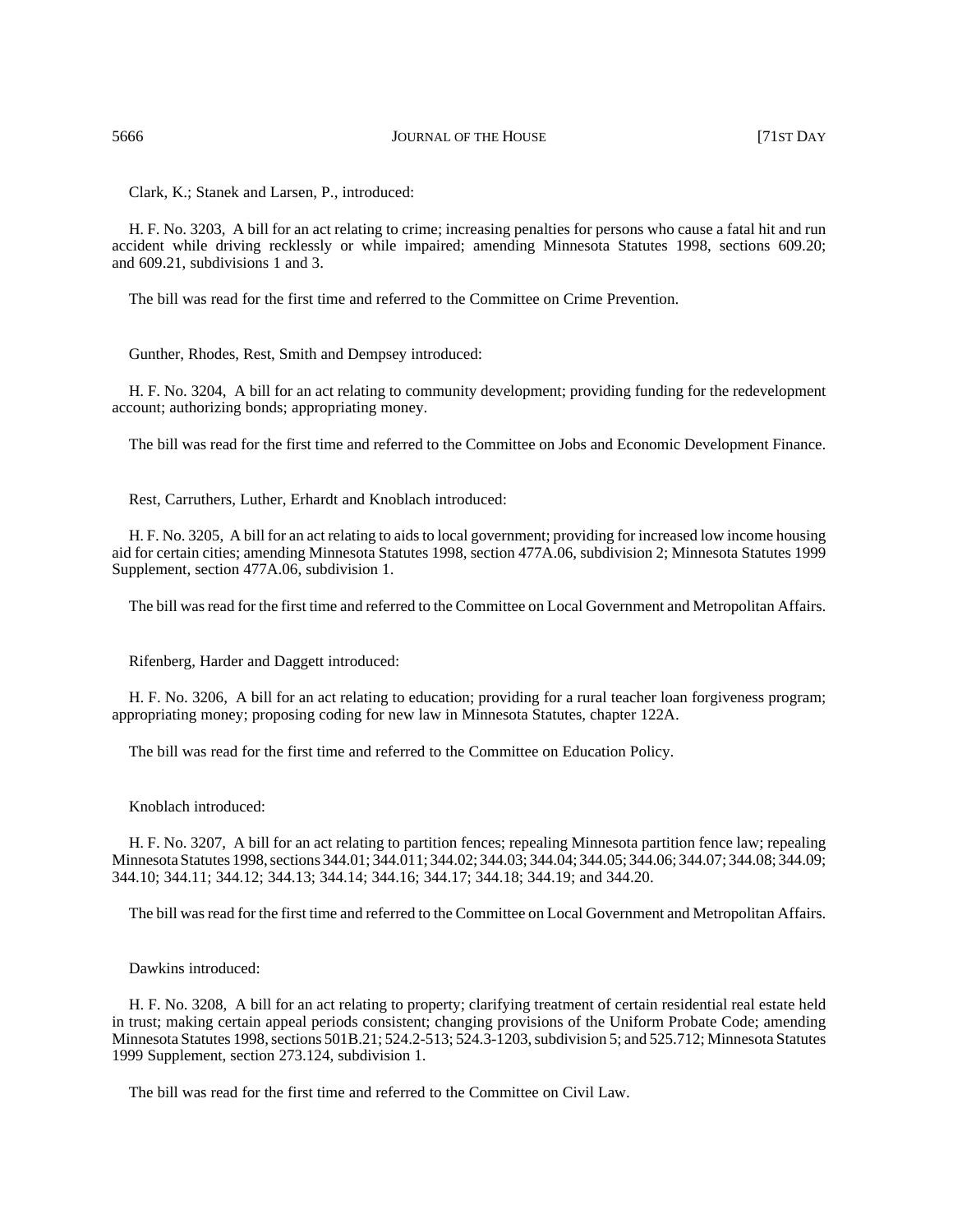Seifert, J.; Huntley; McCollum; Van Dellen and Jennings introduced:

H. F. No. 3209, A bill for an act relating to health care; modifying the major commitment expenditure report requirements; amending Minnesota Statutes 1998, section 62J.17, subdivisions 2, 5a, and 6a.

The bill was read for the first time and referred to the Committee on Health and Human Services Policy.

Abrams, Broecker, Stanek, Murphy and Smith introduced:

H. F. No. 3210, A bill for an act relating to judiciary finance; appropriating money for the judicial branch.

The bill was read for the first time and referred to the Committee on Judiciary Finance.

Mulder introduced:

H. F. No. 3211, A bill for an act relating to health; modifying the Minnesota Utilization Review Act; modifying definition of practice of medicine; amending Minnesota Statutes 1998, sections 62M.09, subdivision 6, and by adding a subdivision; and 147.081, subdivision 3; Minnesota Statutes 1999 Supplement, sections 62M.09, subdivision 3; and 62M.10, subdivision 7.

The bill was read for the first time and referred to the Committee on Health and Human Services Policy.

Tingelstad, Bradley, Jennings and Dorn introduced:

H. F. No. 3212, A bill for an act relating to human services; directing the commissioner of human services to study reimbursing home care and personal care providers for transportation expenses; proposing coding for new law in Minnesota Statutes, chapter 256B.

The bill was read for the first time and referred to the Committee on Health and Human Services Policy.

Ozment; Howes; Anderson, I.; Boudreau and Holsten introduced:

H. F. No. 3213, A bill for an act relating to natural resources; providing for the establishment of heritage forest areas in specified counties; modifying timber provisions; requiring certain rule changes for public use of recreational areas; amending Minnesota Statutes 1998, sections 84.944, subdivision 2; 90.121; 90.14; 90.151, subdivisions 1 and 4; 90.161, subdivisions 1 and 2; 90.162; 90.173; 90.181; 90.201, subdivision 2, and by adding a subdivision; 90.252; and 90.281; proposing coding for new law in Minnesota Statutes, chapter 89.

The bill was read for the first time and referred to the Committee on Environment and Natural Resources Policy.

Knoblach introduced:

H. F. No. 3214, A bill for an act relating to agriculture; limiting the applicability of the partition fence law; proposing coding for new law in Minnesota Statutes, chapter 344.

The bill was read for the first time and referred to the Committee on Agriculture Policy.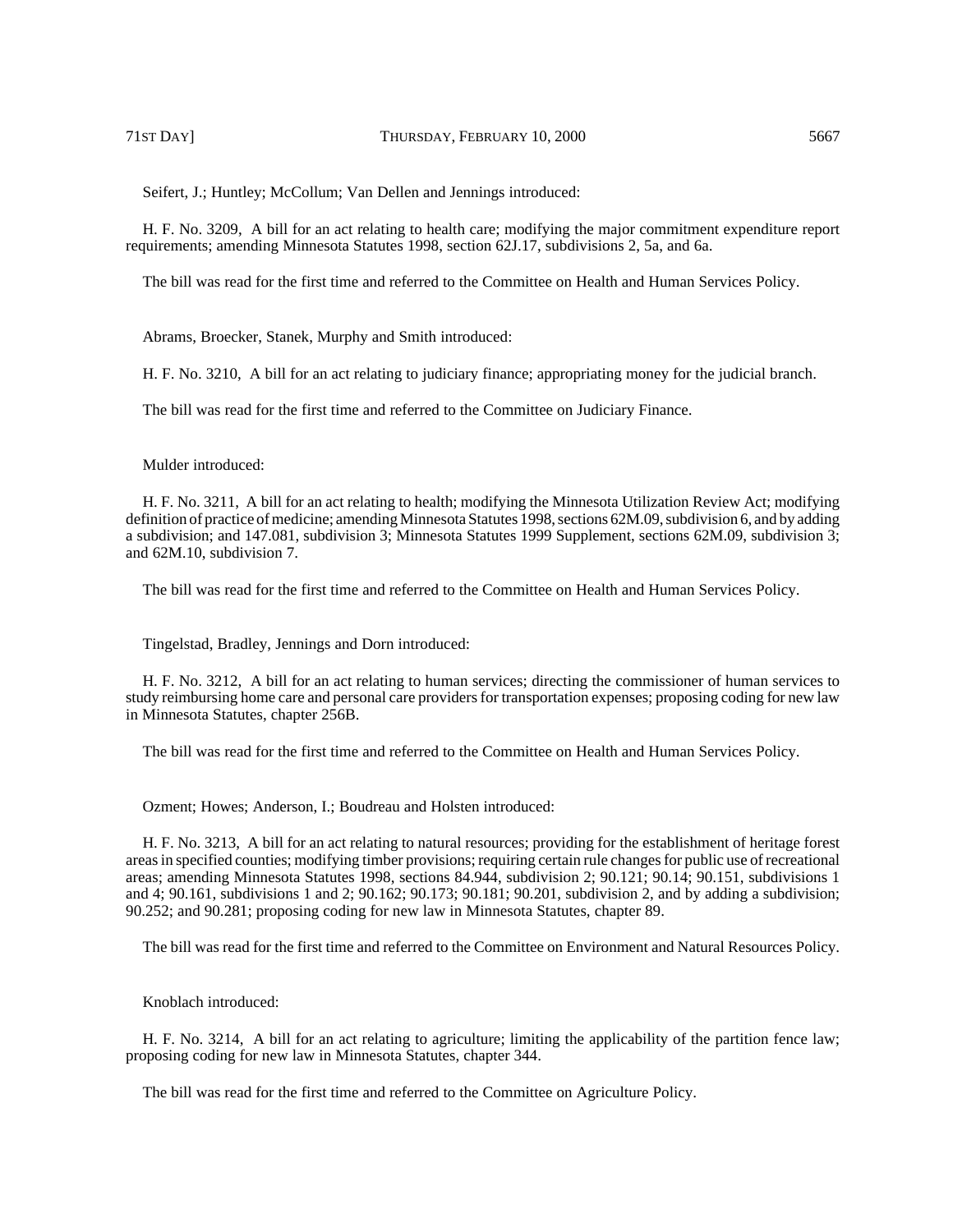Gunther, Finseth, Harder, Leighton, Ness, Swenson and Wenzel introduced:

H. F. No. 3215, A bill for an act relating to agriculture; providing funding for the continuation of a pseudorabies control program; appropriating money.

The bill was read for the first time and referred to the Committee on Agriculture Policy.

Anderson, I., introduced:

H. F. No. 3216, A bill for an act relating to education; modifying the bond sale limitation on capital loans that have been outstanding to 30 years; amending Minnesota Statutes 1998, section 126C.69, subdivision 15.

The bill was read for the first time and referred to the Committee on K-12 Education Finance.

Cassell, Nornes, Westrom and Otremba introduced:

H. F. No. 3217, A bill for an act relating to natural resources; appropriating money and authorizing bonds for the Central Lakes trail.

The bill was read for the first time and referred to the Committee on Environment and Natural Resources Finance.

Howes introduced:

H. F. No. 3218, A bill for an act relating to commerce; removing the requirement that minors be used in tobacco compliance checks; amending Minnesota Statutes 1998, section 461.12, subdivision 5.

The bill was read for the first time and referred to the Committee on Commerce.

Osskopp, Rhodes, Winter, Kahn and Dehler introduced:

H. F. No. 3219, A bill for an act relating to gambling; changing paddlewheel location and prize requirements; allowing lawful gambling organizations to pay for premises; amending Minnesota Statutes 1998, sections 349.12, subdivision 19; 349.15, by adding a subdivision; 349.18, subdivisions 1 and 2; 349.19, subdivision 10; 349.211, subdivision 4; and 349.213, subdivision 1.

The bill was read for the first time and referred to the Committee on Governmental Operations and Veterans Affairs Policy.

Smith, Pugh, Mullery and Leighton introduced:

H. F. No. 3220, A bill for an act relating to real property; certificates of value; common interest ownership communities; redemptions of realty; making technical changes; modifying procedural requirements; amending Minnesota Statutes 1998, sections 272.115, subdivision 1; 514.15; 550.24; 580.24; and 581.10; Minnesota Statutes 1999 Supplement, sections 515B.1-102; and 515B.1-116; repealing Minnesota Statutes 1998, section 550.25.

The bill was read for the first time and referred to the Committee on Civil Law.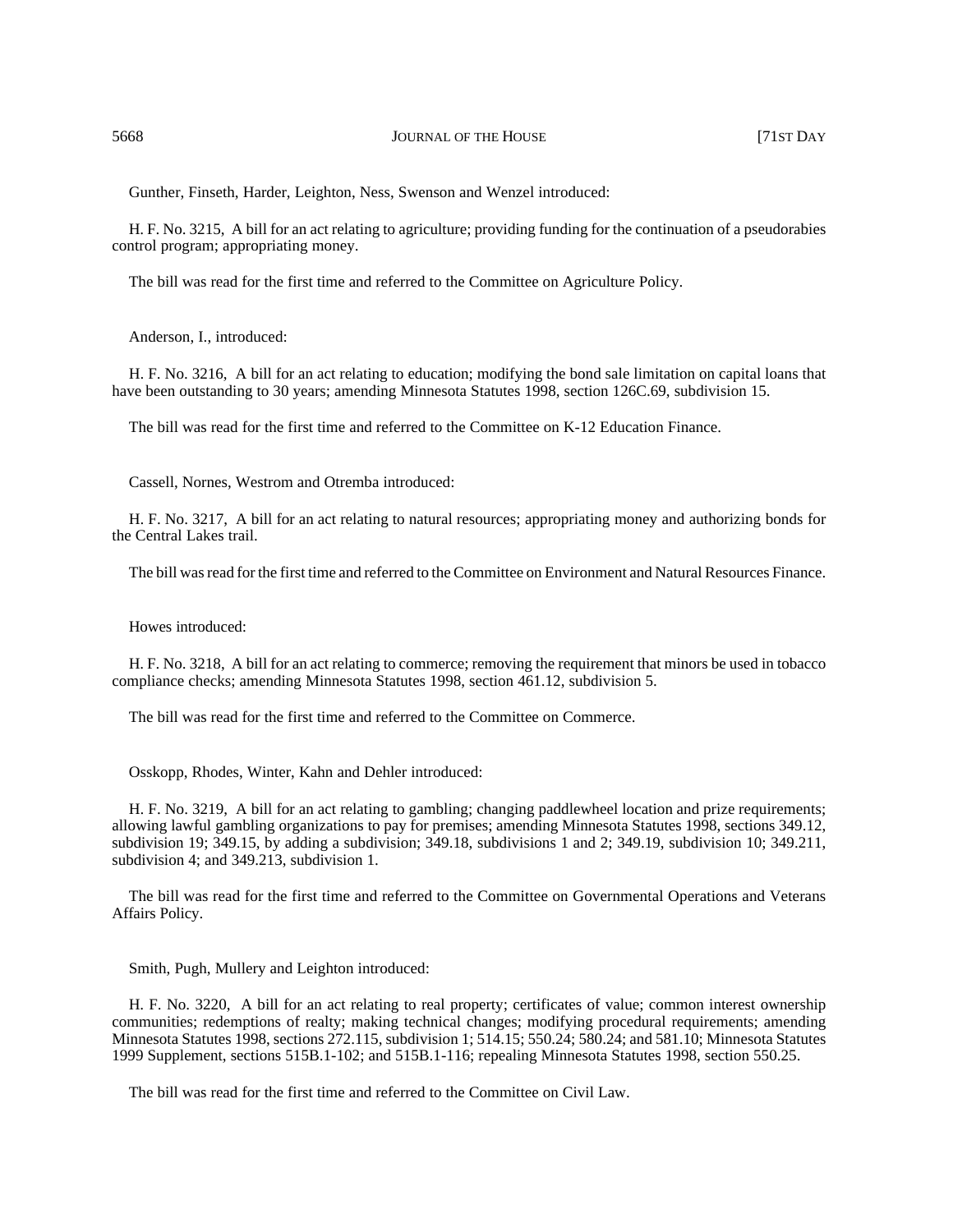H. F. No. 3221, A bill for an act relating to criminal justice information systems technology; changing the membership of the criminal and juvenile justice information policy group; creating a data group to assist the policy group; authorizing the purchase and distribution of criminal justice technology infrastructure improvements; appropriating money; amending Minnesota Statutes 1998, section 299C.65, subdivision 1, and by adding subdivisions; Minnesota Statutes 1999 Supplement, section 299C.65, subdivision 2.

The bill was read for the first time and referred to the Committee on Crime Prevention.

Rhodes, Abeler, Mulder, Greenfield and Seifert, J., introduced:

H. F. No. 3222, A bill for an act relating to state government; modifying reporting requirements for health-related boards; changing membership requirements for the health professionals services program committee; amending Minnesota Statutes 1998, sections 147.01, subdivision 4; 148B.04, subdivision 4; 148B.285, subdivision 3; 214.07; 214.10, subdivision 8; and 214.32, subdivision 1; Minnesota Statutes 1999 Supplement, section 148.691, subdivision 3.

The bill was read for the first time and referred to the Committee on Health and Human Services Policy.

Haas, Huntley, Davids, Greenfield and Goodno introduced:

H. F. No. 3223, A bill for an act relating to insurance; making the state of Minnesota a contributing member of the comprehensive health association in respect of self-insured employee health plans; appropriating money; amending Minnesota Statutes 1998, sections 62E.02, subdivision 23; and 62E.10, subdivision 1.

The bill was read for the first time and referred to the Committee on Commerce.

Larson, D.; Jennings; Hasskamp; Entenza; Skoe; Wagenius; Leighton; Luther; Paymar; Pugh; Carlson; McCollum; Solberg; Tomassoni and Koskinen introduced:

H. F. No. 3224, A bill for an act relating to consumer protection; providing consumers' right to privacy, confidentiality, and secrecy of their financial records; requiring consumer authorization for exchange or disclosure of their financial records; providing civil remedies and penalties; proposing coding for new law as Minnesota Statutes, chapter 13E.

The bill was read for the first time and referred to the Committee on Commerce.

Gerlach and Seifert, J., introduced:

H. F. No. 3225, A bill for an act relating to health; specifying the circumstances under which information held by health maintenance organizations may be disclosed; amending Minnesota Statutes 1999 Supplement, section 13.99, subdivision 19; Minnesota Statutes 1998, section 72A.491, subdivision 17; proposing coding for new law in Minnesota Statutes, chapter 62D; repealing Minnesota Statutes 1998, section 62D.14, subdivision 4.

The bill was read for the first time and referred to the Committee on Health and Human Services Policy.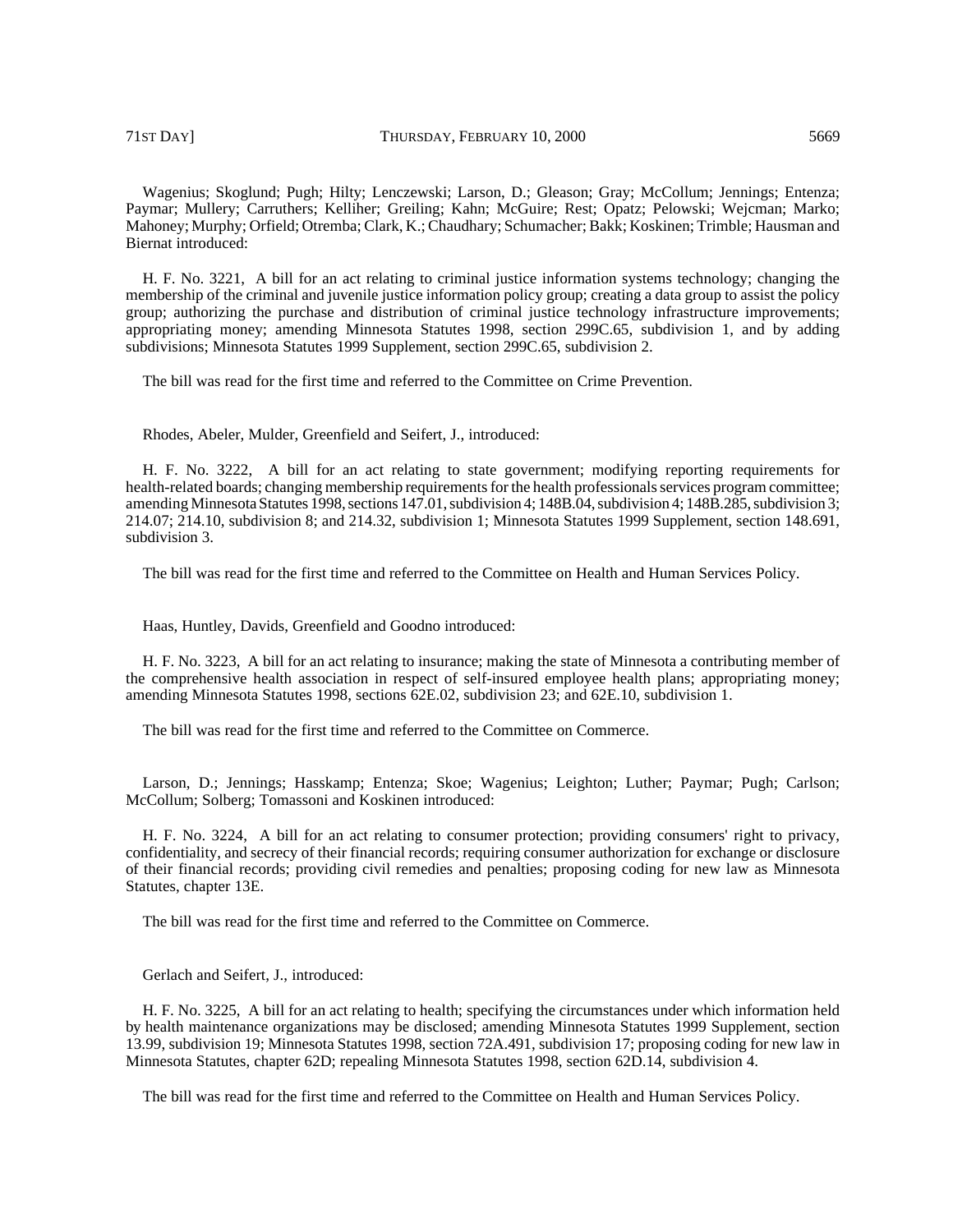5670 JOURNAL OF THE HOUSE 5670 [71ST DAY

Nornes; Bradley; Wilkin; Huntley; Clark, J., and Dorn introduced:

H. F. No. 3226, A bill for an act relating to health; requiring the commissioner to develop procedures for the nursing home survey process; amending Laws 1999, chapter 245, article 3, section 45; repealing Minnesota Statutes 1998, section 144A.103; Minnesota Rules, part 4658.0515.

The bill was read for the first time and referred to the Committee on Health and Human Services Policy.

Dawkins introduced:

H. F. No. 3227, A bill for an act relating to capital improvements; authorizing spending to acquire and to better public land and other public improvements of a capital nature; authorizing issuance of state bonds; appropriating money to relocate and extend Pierce Butler Avenue in the city of St. Paul, and for right-of-way purchase.

The bill was read for the first time and referred to the Committee on Jobs and Economic Development Finance.

Rukavina and Koskinen introduced:

H. F. No. 3228, A bill for an act relating to labor; applying the fair share fee provision to charitable hospitals; proposing coding for new law in Minnesota Statutes, chapter 179.

The bill was read for the first time and referred to the Committee on Jobs and Economic Development Policy.

Abrams, Lenczewski, Wejcman and Clark, J., introduced:

H. F. No. 3229, A bill for an act relating to Hennepin county; providing for payment of county obligations by electronic transfer or credit card; amending Minnesota Statutes 1998, section 383B.116, subdivision 2, and by adding a subdivision; proposing coding for new law in Minnesota Statutes, chapter 383B.

The bill was read for the first time and referred to the Committee on Local Government and Metropolitan Affairs.

Koskinen, Pelowski, Dorn, Carlson, Opatz, Winter, Folliard, Trimble, Juhnke, Kalis, Kubly, Schumacher, Chaudhary, Murphy and Luther introduced:

H. F. No. 3230, A bill for an act relating to capital improvements; exempting the public higher education system from debt service costs; amending Minnesota Statutes 1998, section 16A.643, subdivision 1, and by adding a subdivision.

The bill was read for the first time and referred to the Committee on Higher Education Finance.

Seagren and Greiling, by request, introduced:

H. F. No. 3231, A bill for an act relating to education; providing for general education; special programs; lifework development; facilities and technology; education excellence; other programs; nutrition programs; libraries; and education policy; amending Minnesota Statutes 1998, sections 120B.13, subdivision 4; 122A.25, by adding a subdivision; 123B.143, subdivision 1; 123B.51, subdivision 6; 123B.77, subdivision 3; 123B.79, subdivision 7; 123B.86, subdivision 1; 123B.88, subdivision 3; 124D.081, subdivision 6; 124D.128, subdivision 4; 124D.454, subdivisions 4, 6, and 7; 124D.86, subdivision 6, and by adding subdivisions; 124D.892, subdivision 3; and 126C.12, as amended; Minnesota Statutes 1999 Supplement, sections 122A.09, subdivision 4; 123B.83, subdivision 4;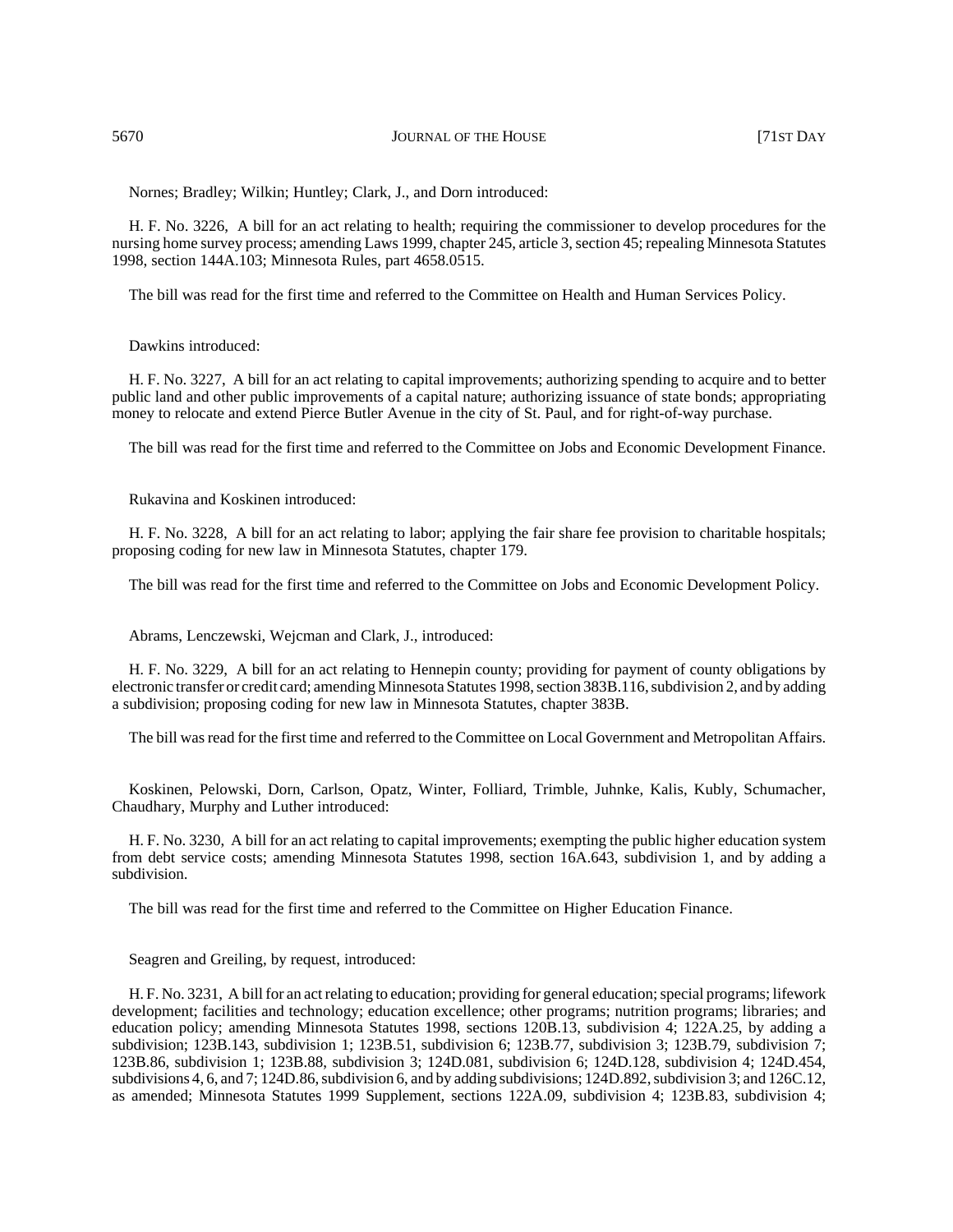123B.90, subdivision 2; 123B.91, subdivision 1; 124D.10, subdivisions 3, 4, 8, 11, and 23; 124D.11, subdivisions 1, 4, and 6; 124D.1155, subdivision 2; 124D.84, subdivision 1; 124D.86, subdivisions 1 and 3; 125A.51; 126C.10, subdivisions 25 and 26; 126C.17, subdivision 9; 127A.42, subdivision 3; and 127A.51; Laws 1999, chapter 241, article 2, section 60, subdivision 9; article 3, section 3, subdivision 4; article 5, section 18, subdivision 6; article 8, section 4, subdivision 5; and article 10, section 6; repealing Minnesota Statutes 1998, sections 126C.30; 126C.31; 126C.32; 126C.33; 126C.34; 126C.35; and 126C.36; Minnesota Rules, part 3535.9920.

The bill was read for the first time and referred to the Committee on K-12 Education Finance.

Goodno and Leighton introduced:

H. F. No. 3232, A bill for an act relating to business organizations; business corporations and limited liability companies; regulating the rights of shareholders and members; clarifying notice of director and governor conflicts of interest; regulating the issuing of and right to purchase shares; regulating contribution allowance agreements; amending Minnesota Statutes 1998, sections 302A.135, subdivision 2; 302A.181, subdivision 3; 302A.255, subdivision 1; 302A.405, subdivision 3; 302A.409, subdivision 3; 302A.471, subdivision 3; 302A.521, subdivision 6; 302A.613, subdivision 2; and 322B.699, subdivision 6; Minnesota Statutes 1999 Supplement, sections 302A.471, subdivision 1; 322B.43, subdivision 1; 322B.666, subdivision 1; and 322B.72, subdivision 2.

The bill was read for the first time and referred to the Committee on Civil Law.

Carruthers; Wenzel; Biernat; Luther; Orfield; Opatz; Marko; Osthoff; Peterson; Skoglund; Johnson; Mahoney; Tunheim; Gray; Schumacher; Chaudhary; Skoe; Milbert; Entenza; Clark, K.; Bakk; Rukavina; McGuire; Hilty; Koskinen; Jaros and Mariani introduced:

H. F. No. 3233, A bill for an act relating to tax relief; providing a sales tax rebate payable in 2000; expanding eligibility for the 1999 sales tax rebate; extending certain dates relating to the 1999 sales tax rebate; providing for a payment to farmers at risk based on the acreage of agricultural use land; appropriating money; amending Laws 1999, chapter 243, article 1, section 2.

The bill was read for the first time and referred to the Committee on Taxes.

Abrams, Rest, Dorman, Rifenberg and Milbert introduced:

H. F. No. 3234, A bill for an act relating to taxation; recodifying the sales and use tax laws; making style and form and clarifying changes; amending Minnesota Statutes 1998, sections 37.13; 115A.69, subdivision 6; 116A.25; 289A.31, subdivision 7; 360.035; 458A.09; 458A.30; 458D.23; 469.127; 473.448; 473.545; and 473.608, subdivision 2; Minnesota Statutes 1999 Supplement, section 469.101, subdivision 2; proposing coding for new law in Minnesota Statutes, chapter 297A; repealing Minnesota Statutes 1998, sections 297A.01; 297A.02; 297A.022; 297A.023; 297A.03; 297A.04; 297A.041; 297A.06; 297A.065; 297A.07; 297A.09; 297A.10; 297A.11; 297A.12; 297A.13; 297A.135; 297A.14; 297A.141; 297A.15; 297A.16; 297A.17; 297A.18; 297A.21; 297A.211; 297A.213; 297A.22; 297A.23; 297A.24; 297A.25; 297A.2531; 297A.2545; 297A.255; 297A.256; 297A.2571; 297A.2572; 297A.2573; 297A.259; 297A.26; 297A.28; 297A.33, subdivision 2; 297A.44, subdivision 1; 297A.46; 297A.47; and 297A.48.

The bill was read for the first time and referred to the Committee on Taxes.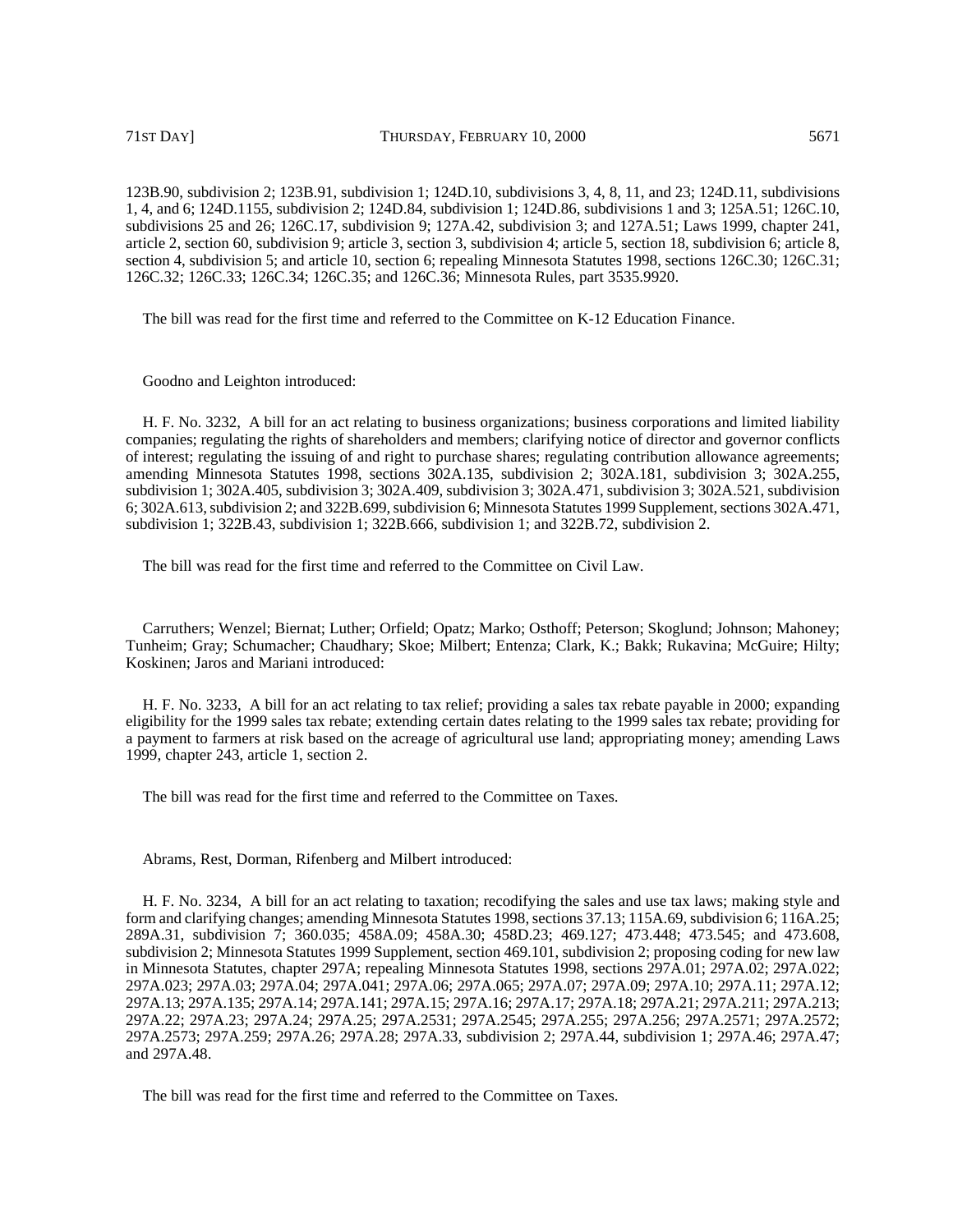Hackbarth introduced:

H. F. No. 3235, A bill for an act relating to occupational safety and health; modifying certain safety committee requirements; amending Minnesota Statutes 1998, section 182.676.

The bill was read for the first time and referred to the Committee on Jobs and Economic Development Policy.

Mulder introduced:

H. F. No. 3236, A bill for an act relating to health; modifying provisions for issuing certified copies of vital records; amending Minnesota Statutes 1998, section 144.225, subdivision 7.

The bill was read for the first time and referred to the Committee on Health and Human Services Policy.

Dempsey, Buesgens, Erickson, Tunheim and Mares introduced:

H. F. No. 3237, A bill for an act relating to education; prohibiting an expelled student from participating in the enrollment options program during the term of the expulsion; amending Minnesota Statutes 1998, section 124D.03, subdivision 1.

The bill was read for the first time and referred to the Committee on Education Policy.

Swenson, Harder, Westfall, Juhnke, Kubly and Kalis introduced:

H. F. No. 3238, A bill for an act relating to trade regulations; regulating farm equipment manufacturers and dealers; amending Minnesota Statutes 1998, sections 325E.062, subdivision 1, and by adding subdivisions; and 325E.063.

The bill was read for the first time and referred to the Committee on Agriculture Policy.

Finseth, Lieder and Skoe introduced:

H. F. No. 3239, A bill for an act relating to taxation; providing an increased levy limit base for Polk county.

The bill was read for the first time and referred to the Committee on Taxes.

Finseth, Westfall, Westrom, Tunheim, Lieder, Cassell, Swenson, Kuisle, Harder and Daggett introduced:

H. F. No. 3240, A bill for an act relating to agriculture; establishing an agricultural land set aside and payment program; appropriating money.

The bill was read for the first time and referred to the Committee on Agriculture Policy.

Otremba; Winter; Tunheim; Seifert, M.; Wenzel and Kubly introduced:

H. F. No. 3241, A bill for an act relating to agriculture; delaying the implementation and enforcement of certain animal feedlot rules.

The bill was read for the first time and referred to the Committee on Agriculture Policy.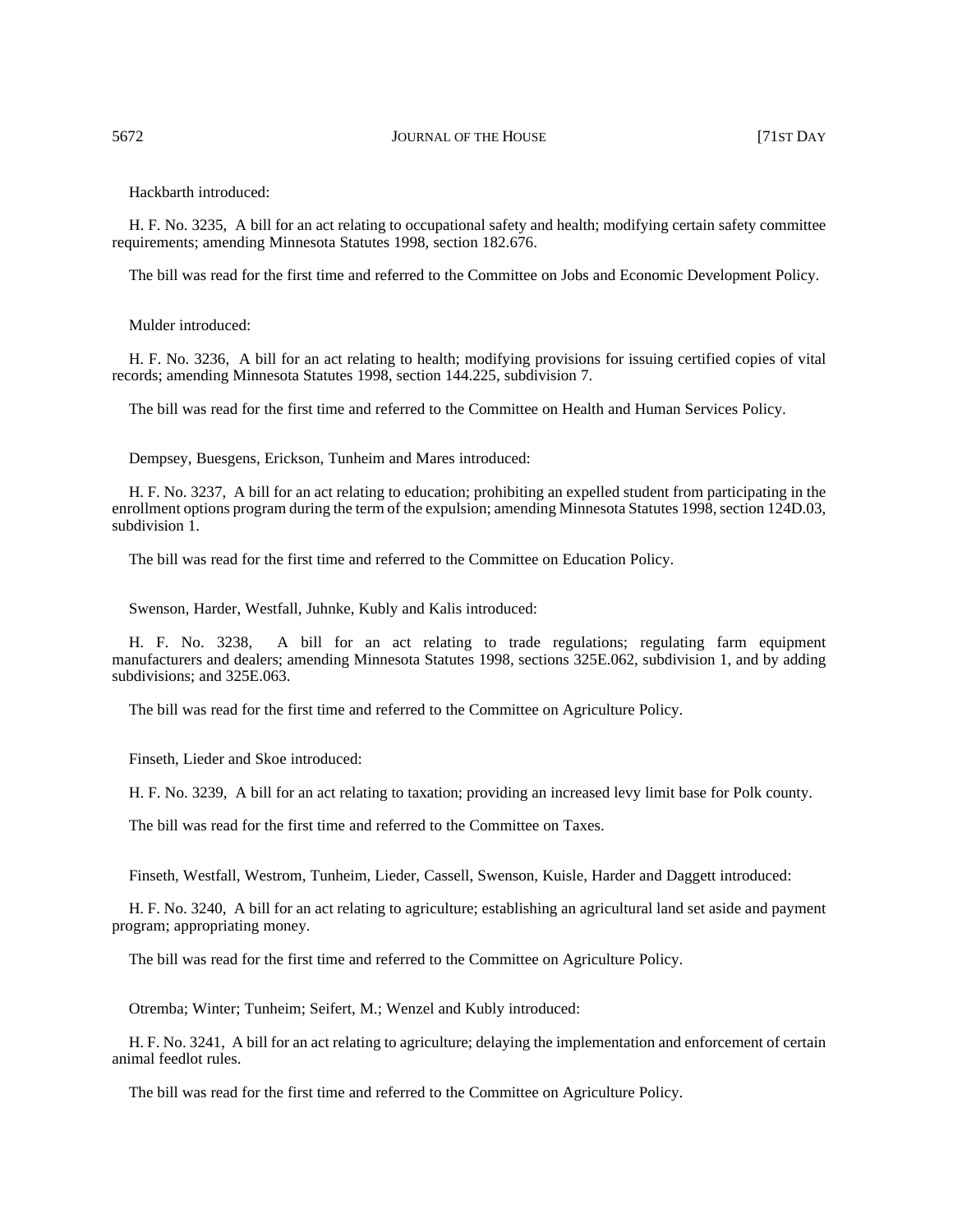H. F. No. 3242, A bill for an act relating to human services; expanding eligibility of the senior drug program; increasing the asset limits for the qualified Medicare beneficiaries; amending Minnesota Statutes 1998, section 256.955, as amended; and Minnesota Statutes 1999 Supplement, section 256B.057, subdivision 3.

The bill was read for the first time and referred to the Committee on Health and Human Services Policy.

Otremba, Wenzel, Cassell and Kubly introduced:

H. F. No. 3243, A bill for an act relating to education funding; extending funding for secondary vocational education for one additional school year; appropriating money; amending Minnesota Statutes 1999 Supplement, section 124D.453, subdivision 3; Laws 1999, chapter 241, article 3, sections 3, subdivision 2; and 5.

The bill was read for the first time and referred to the Committee on K-12 Education Finance.

Otremba, Winter, Dorn, Koskinen, Luther, Wenzel and Tunheim introduced:

H. F. No. 3244, A bill for an act relating to human services; modifying income and asset provisions for MinnesotaCare; amending Minnesota Statutes 1998, section 256L.01, subdivision 4; repealing Minnesota Statutes 1998, section 256L.17.

The bill was read for the first time and referred to the Committee on Health and Human Services Policy.

Otremba, Wenzel, Winter and Kubly introduced:

H. F. No. 3245, A bill for an act relating to education; reinstating funding for secondary vocational education; appropriating money; amending Minnesota Statutes 1999 Supplement, section 124D.453, subdivision 3; Laws 1999, chapter 241, article 3, section 3, subdivision 2; repealing Laws 1999, chapter 241, article 3, section 5.

The bill was read for the first time and referred to the Committee on K-12 Education Finance.

Osskopp, Tomassoni, Holsten and Milbert introduced:

H. F. No. 3246, A bill for an act relating to gambling; card clubs; clarifying table number limitation; amending Minnesota Statutes 1999 Supplement, section 240.30, subdivision 8.

The bill was read for the first time and referred to the Committee on Governmental Operations and Veterans Affairs Policy.

Goodno introduced:

H. F. No. 3247, A bill for an act relating to human services; permitting nursing facilities to place beds on layaway status; adjusting nursing facility reimbursement; amending Minnesota Statutes 1998, sections 144A.071, by adding a subdivision; and 256B.431, by adding a subdivision.

The bill was read for the first time and referred to the Committee on Health and Human Services Policy.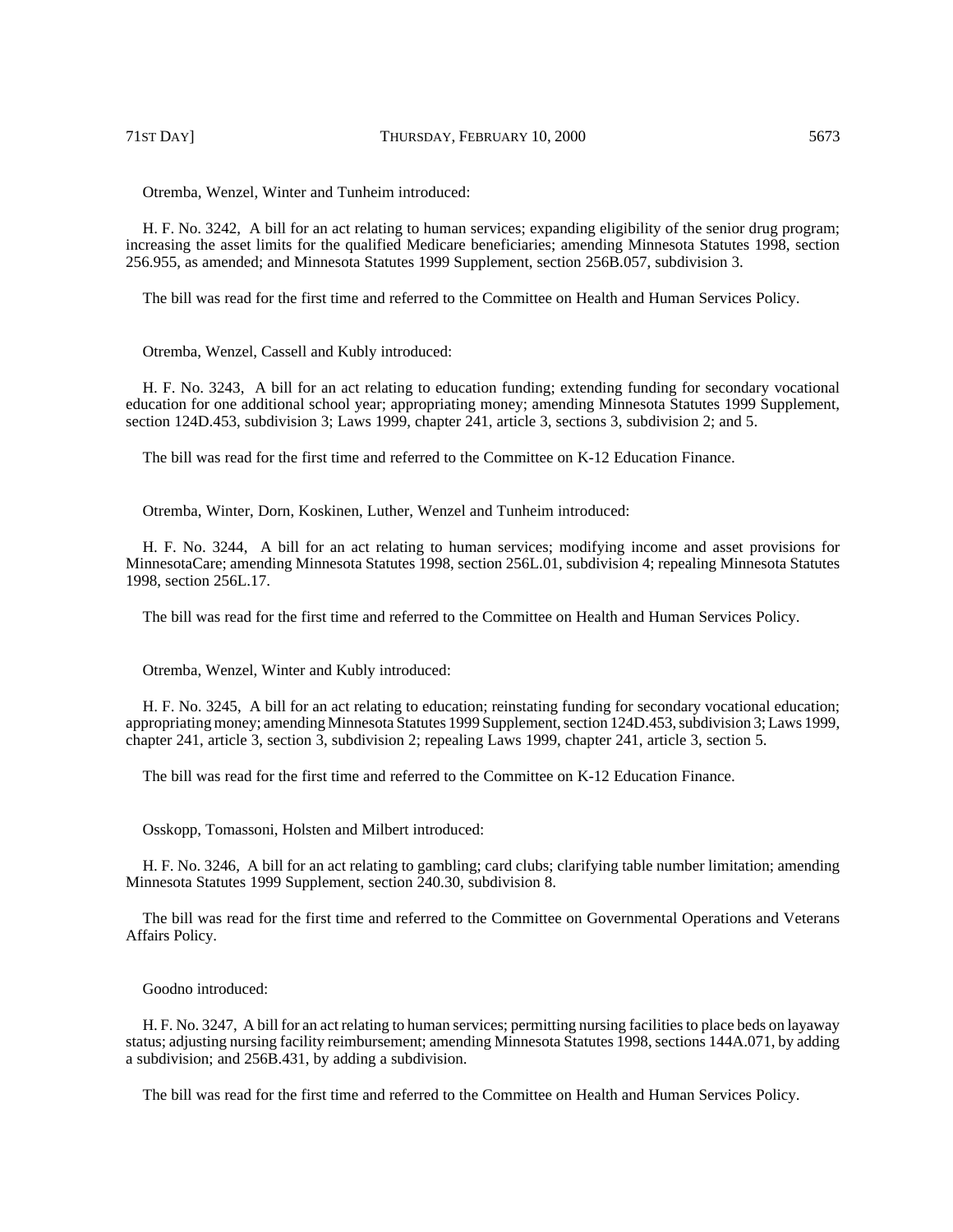Goodno introduced:

H. F. No. 3248, A bill for an act relating to human services; specifying TANF maintenance of effort expenditures; specifying procedures for legislative advisory commission review of TANF maintenance of effort spending; amending Minnesota Statutes 1998, sections 256.011, subdivision 3; 256.995, subdivision 1; and 256J.08, by adding a subdivision; Minnesota Statutes 1999 Supplement, sections 119B.02, subdivision 1; and 256.01, subdivision 2; Laws 1999, chapter 245, article 1, section 2, subdivision 10; proposing coding for new law in Minnesota Statutes, chapters 3; and 256J.

The bill was read for the first time and referred to the Committee on Health and Human Services Policy.

#### Hausman introduced:

H. F. No. 3249, A bill for an act relating to transportation; appropriating money for metropolitan council transit; amending Laws 1999, chapter 238, article 1, section 3.

The bill was read for the first time and referred to the Committee on Transportation Finance.

#### Greenfield introduced:

H. F. No. 3250, A bill for an act relating to vulnerable adults; specifying rights for reconsideration and review of determinations regarding maltreatment; amending Minnesota Statutes 1998, section 626.557, subdivisions 9d and 12b.

The bill was read for the first time and referred to the Committee on Health and Human Services Policy.

Rukavina introduced:

H. F. No. 3251, A bill for an act relating to natural resources; authorizing recreational gold prospecting with certain restrictions; proposing coding for new law in Minnesota Statutes, chapter 93.

The bill was read for the first time and referred to the Committee on Environment and Natural Resources Policy.

Huntley, Jaros and Swapinski introduced:

H. F. No. 3252, A bill for an act relating to capital improvements; authorizing issuance of state bonds; appropriating money for the Bulldog Sports Center at the University of Minnesota-Duluth.

The bill was read for the first time and referred to the Committee on Higher Education Finance.

Huntley, Jaros and Swapinski introduced:

H. F. No. 3253, A bill for an act relating to capital improvements; authorizing the issuance of state bonds; appropriating money for a music performance laboratory at the University of Minnesota-Duluth.

The bill was read for the first time and referred to the Committee on Higher Education Finance.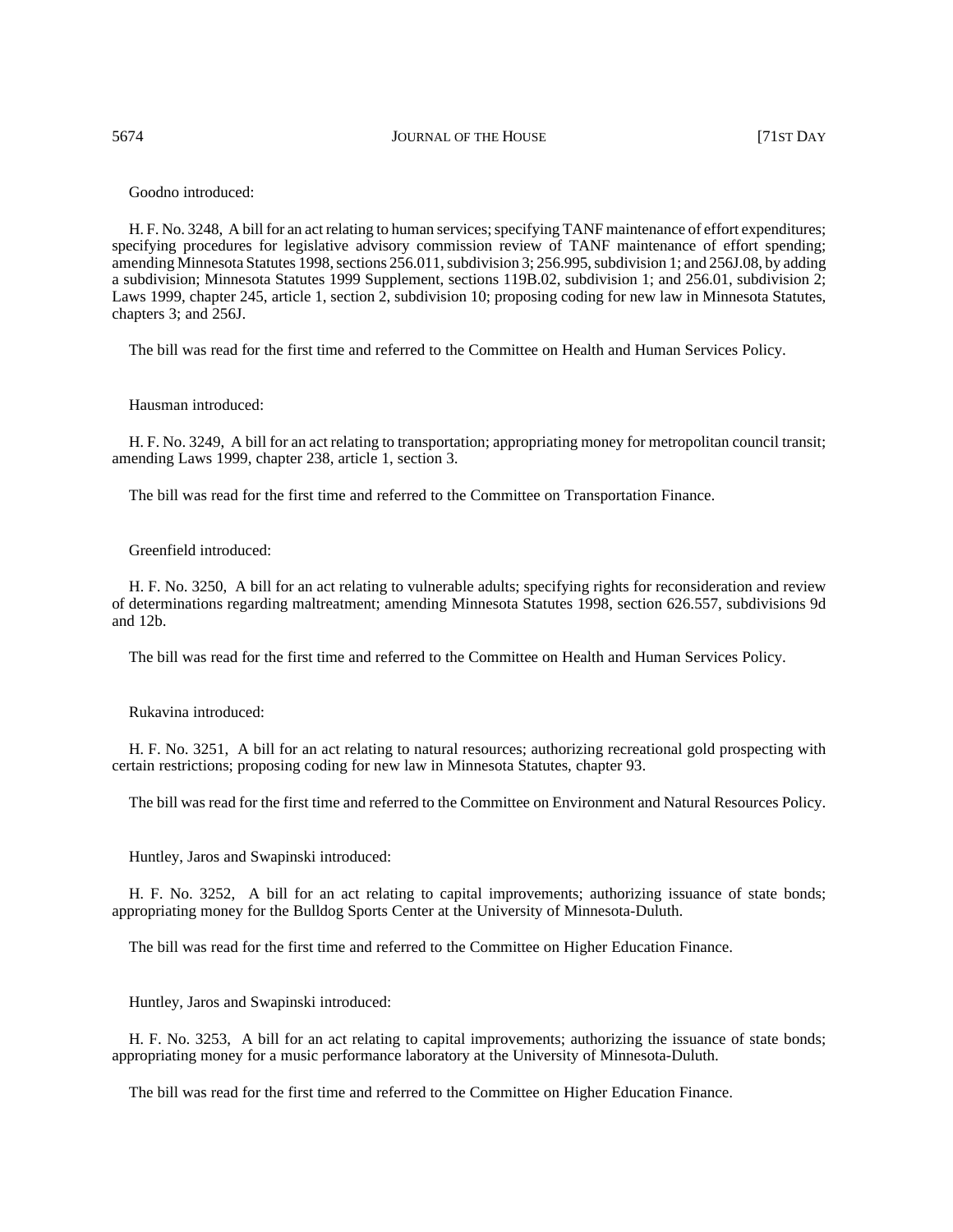Huntley, Jaros and Swapinski introduced:

H. F. No. 3254, A bill for an act relating to taxation; sales and use; exempting certain aircraft sales; amending Minnesota Statutes 1998, section 297A.25, subdivision 5.

The bill was read for the first time and referred to the Committee on Taxes.

Jaros, Huntley and Swapinski introduced:

H. F. No. 3255, A bill for an act relating to counties; adding to what is included in the definition of capital improvement for certain purposes; amending Minnesota Statutes 1999 Supplement, section 373.40, subdivision 1.

The bill was read for the first time and referred to the Committee on Jobs and Economic Development Finance.

Swapinski, Jaros and Huntley introduced:

H. F. No. 3256, A bill for an act relating to motor vehicles; increasing filing fee for vehicle transactions; making clarifying changes; amending Minnesota Statutes 1998, section 168.33, subdivision 7.

The bill was read for the first time and referred to the Committee on Transportation Policy.

Jennings and Larsen, P., introduced:

H. F. No. 3257, A bill for an act relating to local government; modifying requirements for payment of expenses for petitions for special purpose districts; amending Minnesota Statutes 1998, section 115.22.

The bill was read for the first time and referred to the Committee on Local Government and Metropolitan Affairs.

Larson, D.; Larsen, P.; Gleason; Workman and Wilkin introduced:

H. F. No. 3258, A bill for an act relating to Minneapolis-St. Paul International Airport; providing for the impact of expansion of the Minneapolis-St. Paul International Airport; authorizing airport mitigation planning, the establishment of airport impact zones, and tax increment financing districts in the cities of Bloomington, Burnsville, Eagan, Mendota Heights, Minneapolis, Richfield, and St. Paul; creating an airport impact mitigation fund in the state treasury; authorizing certain related activities by the department of trade and economic development; appropriating money.

The bill was read for the first time and referred to the Committee on Local Government and Metropolitan Affairs.

Seifert, J.; Ozment; Osthoff; Trimble and Kelliher introduced:

H. F. No. 3259, A bill for an act relating to capital improvements; appropriating money for metro greenways and natural areas; authorizing state bonds.

The bill was read for the first time and referred to the Committee on Environment and Natural Resources Finance.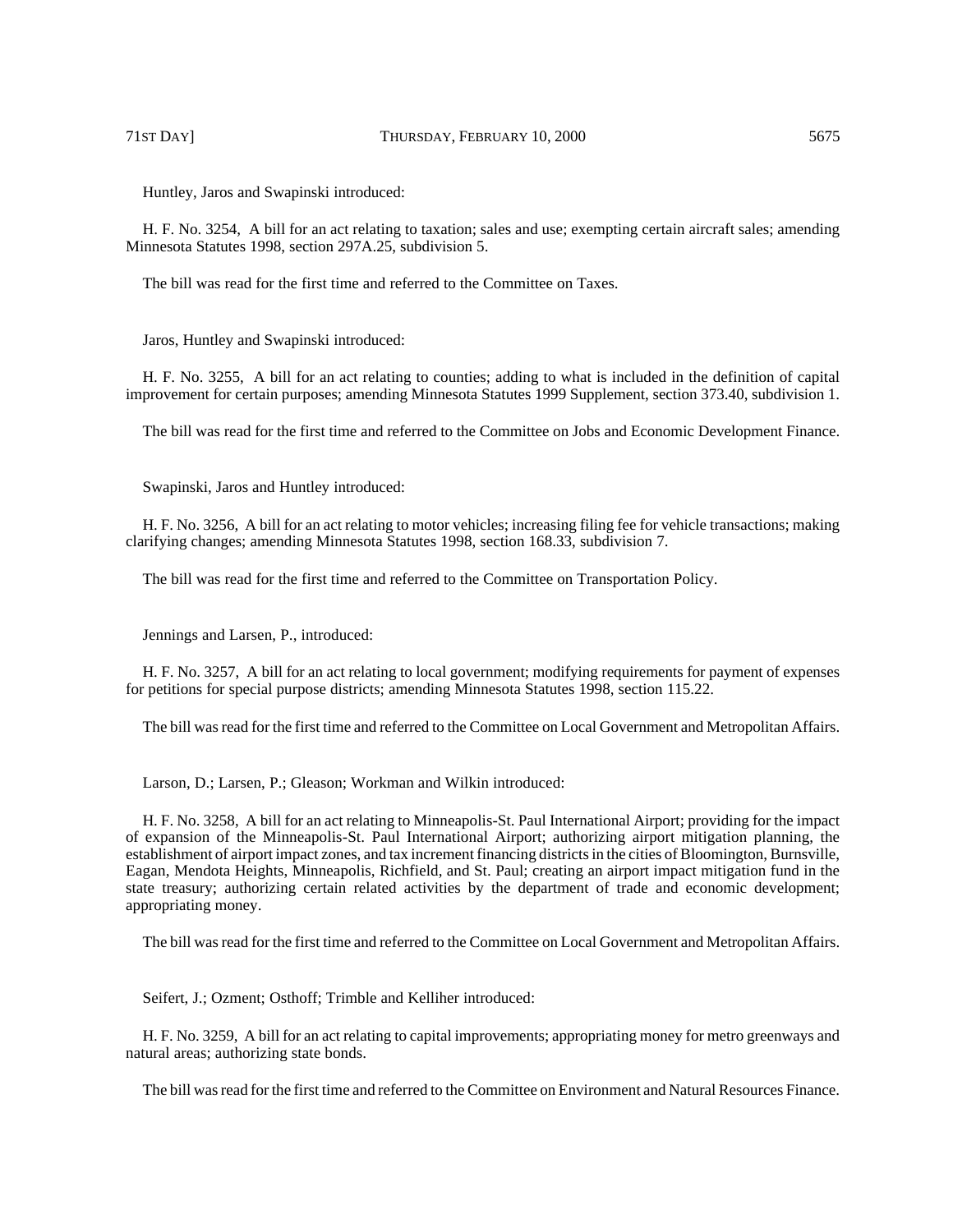Olson, Bakk, Paulsen and Anderson, I., introduced:

H. F. No. 3260, A bill for an act relating to lake improvement districts; modifying provisions relating to lake improvement districts; amending Minnesota Statutes 1998, sections 103B.521, subdivision 1; 103B.551, subdivision 1; and 103B.555, subdivision 1.

The bill was read for the first time and referred to the Committee on Local Government and Metropolitan Affairs.

Erhardt introduced:

H. F. No. 3261, A bill for an act relating to taxation; property; increasing the residential homestead value subject to the lower class rate; reducing the class rate on the second tier of residential homestead value; amending Minnesota Statutes 1999 Supplement, sections 273.13, subdivision 22; and 273.1398, subdivision 1a.

The bill was read for the first time and referred to the Committee on Taxes.

Westfall, Finseth, Skoe and Tunheim introduced:

H. F. No. 3262, A bill for an act relating to natural resources; appropriating money for the stream maintenance grant program.

The bill was read for the first time and referred to the Committee on Environment and Natural Resources Finance.

Swapinski, Huntley and Jaros introduced:

H. F. No. 3263, A bill for an act relating to the city of Duluth; authorizing the city council to establish or grant additional powers to a human rights commission.

The bill was read for the first time and referred to the Committee on Local Government and Metropolitan Affairs.

Huntley, Swapinski and Jaros introduced:

H. F. No. 3264, A bill for an act relating to appropriations; appropriating money for facilities for a domestic abuse intervention program in northeastern Minnesota.

The bill was read for the first time and referred to the Committee on Health and Human Services Finance.

Swapinski, Huntley and Jaros introduced:

H. F. No. 3265, A bill for an act relating to capital improvements; authorizing the issuance of state bonds for the construction of improvements to the Fond du Lac area water and sanitary sewer service; appropriating money.

The bill was read for the first time and referred to the Committee on Jobs and Economic Development Finance.

Huntley, Swapinski and Jaros introduced:

H. F. No. 3266, A bill for an act relating to capital improvements; authorizing the issuance of bonds for the construction of improvements to the Duluth/North Shore sanitary district; appropriating money.

The bill was read for the first time and referred to the Committee on Jobs and Economic Development Finance.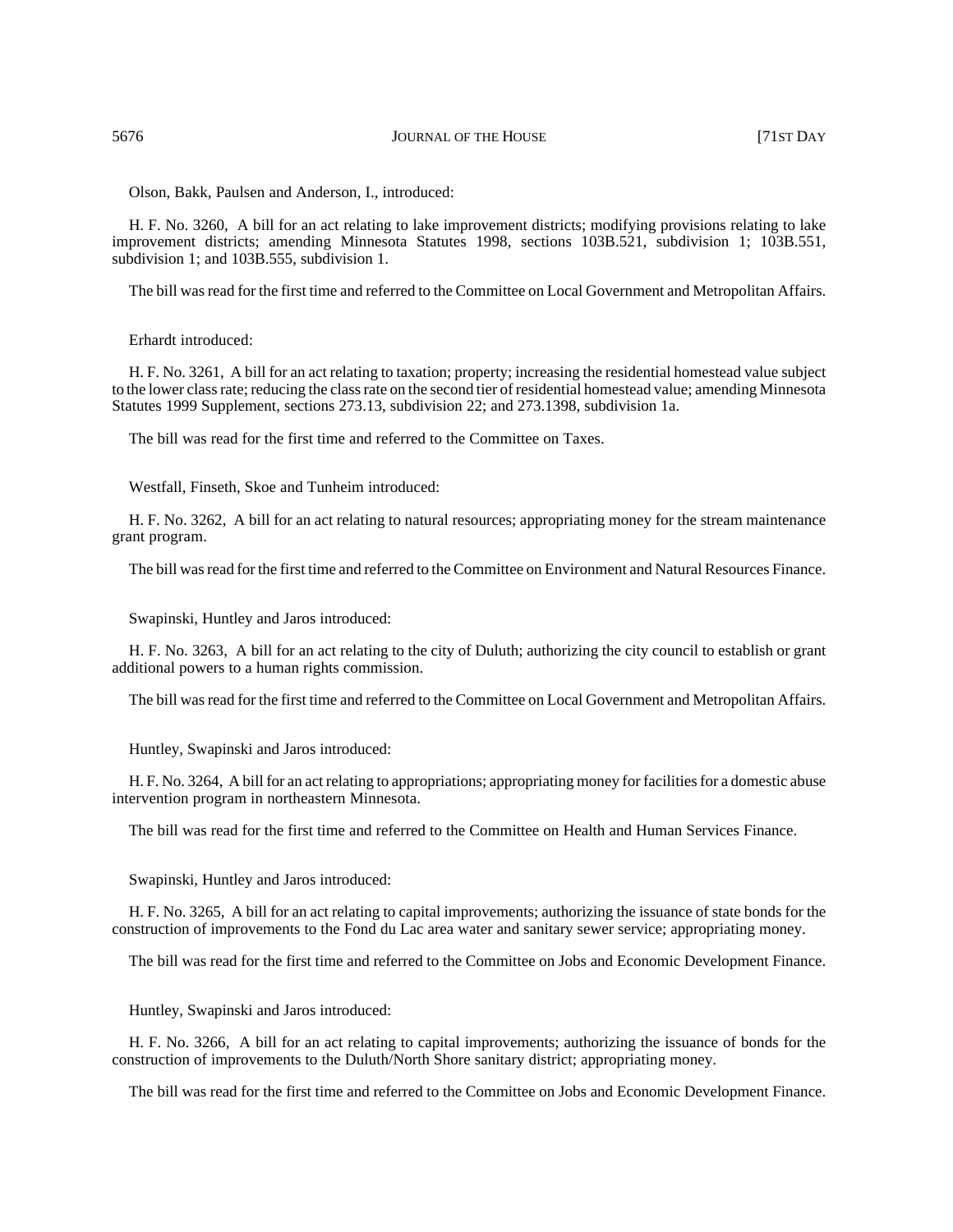Kubly, Peterson, Skoe, Juhnke and Winter introduced:

H. F. No. 3267, A bill for an act relating to the environment; exempting from regulation feedlots with under 300 animal units; amending Minnesota Statutes 1999 Supplement, section 116.07, subdivision 7.

The bill was read for the first time and referred to the Committee on Agriculture Policy.

Leppik; Osthoff; Dempsey; Trimble; Tingelstad; Larson, D.; Rhodes; Kahn; Ozment; Luther; Pugh and Workman introduced:

H. F. No. 3268, A bill for an act relating to natural resources; authorizing bonds and appropriating money for metropolitan regional park acquisition and betterment.

The bill was read for the first time and referred to the Committee on Environment and Natural Resources Finance.

Jaros, Swapinski and Huntley introduced:

H. F. No. 3269, A bill for an act relating to capital improvements; authorizing the issuance of state bonds for designing, constructing, and equipping a multipurpose recreation complex; appropriating money.

The bill was read for the first time and referred to the Committee on Jobs and Economic Development Finance.

Jaros, Huntley and Swapinski introduced:

H. F. No. 3270, A bill for an act relating to capital improvements; authorizing the issuance of state bonds for the construction of improvements to the Spirit Mountain recreation authority; appropriating money.

The bill was read for the first time and referred to the Committee on Jobs and Economic Development Finance.

Ness; Peterson; Wenzel; Skoe; Finseth; Harder; Westrom; Rostberg; Tunheim; Mulder; Cassell; Juhnke; Erickson; Clark, J.; Westfall; Daggett; Dorman; Stang; Seifert, M.; Storm; Otremba; Nornes and Kubly introduced:

H. F. No. 3271, A bill for an act relating to agriculture; requiring full disclosure of the obligations of an applicant for a feedlot permit; requiring timely issuance of feedlot permits; providing remedies for a permit denied; amending Minnesota Statutes 1998, section 116.07, by adding a subdivision.

The bill was read for the first time and referred to the Committee on Agriculture Policy.

Swapinski, Bakk and Huntley introduced:

H. F. No. 3272, A bill for an act relating to taxation; prohibiting local units of government from imposing certain taxes on motor vehicles; authorizing a limited local excise tax on motor vehicles.

The bill was read for the first time and referred to the Committee on Local Government and Metropolitan Affairs.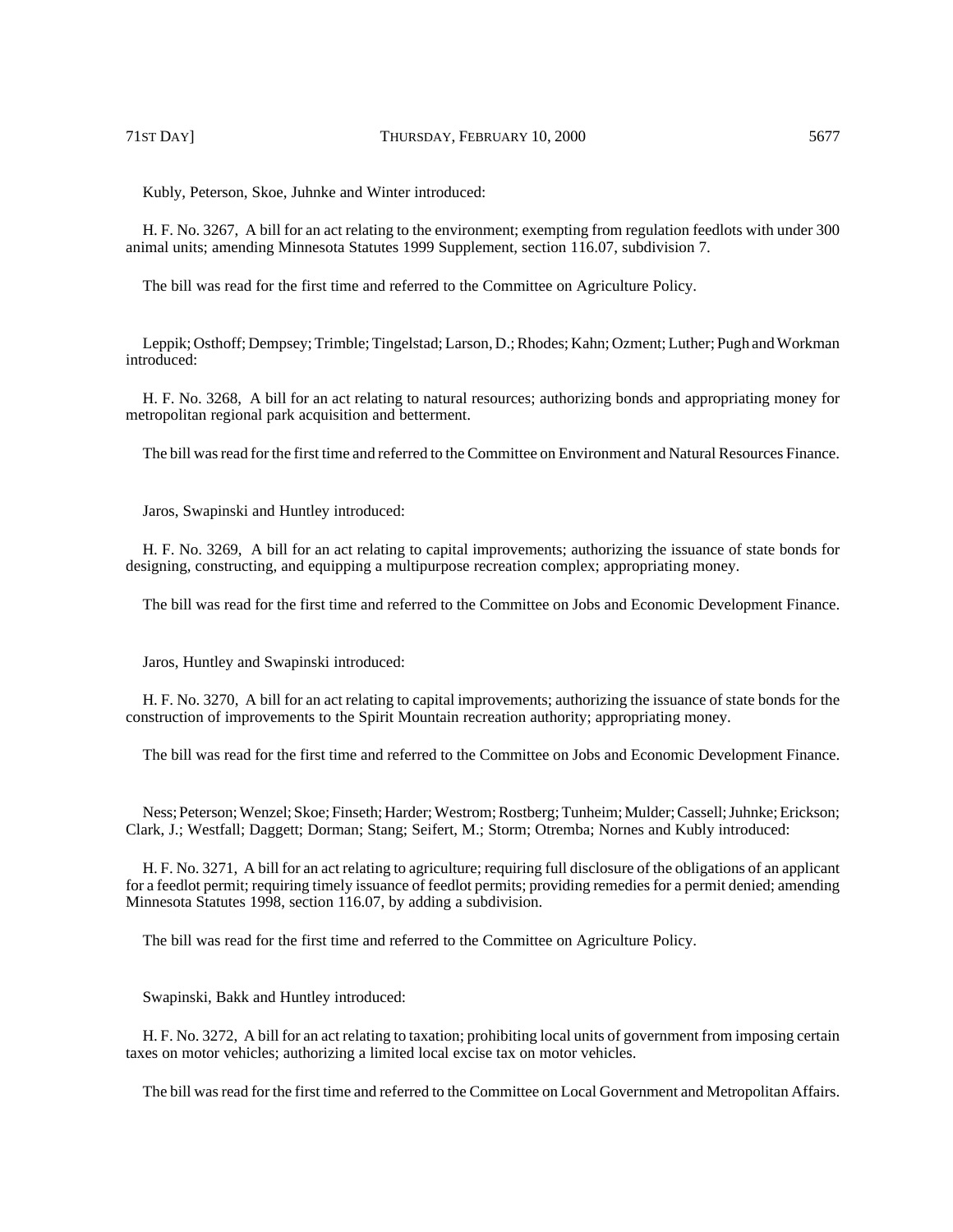Swapinski, Huntley, Jaros, Bakk and Murphy introduced:

H. F. No. 3273, A bill for an act relating to taxation; sales and use; exempting sales to political subdivisions of a state; amending Minnesota Statutes 1998, section 297A.47; Minnesota Statutes 1999 Supplement, section 297A.25, subdivision 11.

The bill was read for the first time and referred to the Committee on Taxes.

Workman, Kalis, Kuisle, Lieder and Davids introduced:

H. F. No. 3274, A bill for an act relating to motor vehicles; exempting utility-owned vehicles from certain weight restrictions; amending Minnesota Statutes 1998, section 169.825, by adding a subdivision.

The bill was read for the first time and referred to the Committee on Transportation Policy.

Goodno introduced:

H. F. No. 3275, A bill for an act relating to human services; amending Minnesota Statutes 1999 Supplement, section 256B.431, subdivision 17.

The bill was read for the first time and referred to the Committee on Health and Human Services Policy.

Juhnke and Kubly introduced:

H. F. No. 3276, A bill for an act relating to human services; requiring a study of and long-range plan for surplus buildings at regional treatment centers.

The bill was read for the first time and referred to the Committee on Health and Human Services Policy.

Juhnke and Kubly introduced:

H. F. No. 3277, A bill for an act relating to human services; requiring the commissioner of human services to establish an advisory task force on adult foster care rate-setting methods; requiring a report to the legislature.

The bill was read for the first time and referred to the Committee on Health and Human Services Policy.

Abeler, Howes, Huntley, Otremba and Nornes introduced:

H. F. No. 3278, A bill for an act relating to human services; expanding the SAIL program and requiring additional SAIL initiatives; modifying the administration of the congregate housing services projects; appropriating money; amending Minnesota Statutes 1998, sections 256.9751; and 256B.0917, by adding a subdivision.

The bill was read for the first time and referred to the Committee on Health and Human Services Policy.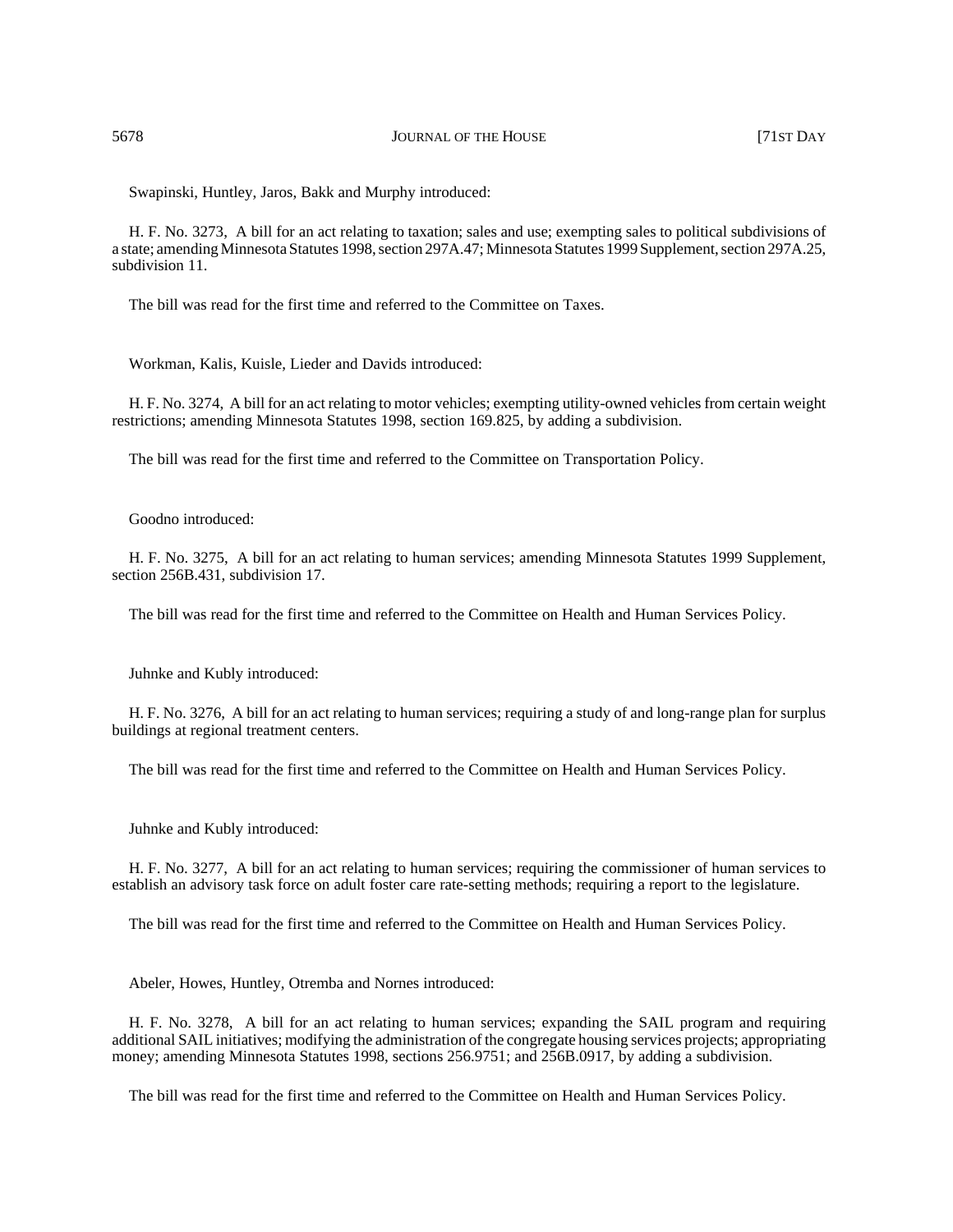Goodno; Huntley; Boudreau; Dorn; Bradley; Dorman; Storm; Osskopp; Kuisle; Gunther; Harder; Clark, J.; Mulder and Otremba introduced:

H. F. No. 3279, A bill for an act relating to human services; increasing prepaid medical assistance program capitation rates for nonmetropolitan counties; amending Minnesota Statutes 1999 Supplement, section 256B.69, subdivision 5b.

The bill was read for the first time and referred to the Committee on Health and Human Services Policy.

Ozment, Storm, Rhodes, Westerberg, Dorman, Kahn and Seifert, J., introduced:

H. F. No. 3280, A bill for an act relating to state government; requiring certain purchases of products with recovered materials; requiring the commissioner of administration to establish a process for consideration of environmental factors in state purchasing; amending Minnesota Statutes 1998, sections 16B.121; and 16B.122, subdivisions 1 and 2; proposing coding for new law in Minnesota Statutes, chapter 16C.

The bill was read for the first time and referred to the Committee on Governmental Operations and Veterans Affairs Policy.

Boudreau, Bradley, Hackbarth, Olson and Holsten introduced:

H. F. No. 3281, A bill for an act relating to the State Building Code; transferring authority to develop the energy portions of the building code from the commissioner of public service to the commissioner of administration; repealing Minnesota Statutes 1998, section 216C.195, subdivisions 2 and 3; Minnesota Statutes 1999 Supplement, sections 216C.19, subdivision 8; and 216C.195, subdivision 1.

The bill was read for the first time and referred to the Committee on Governmental Operations and Veterans Affairs Policy.

Hackbarth, Howes, Storm and Rostberg introduced:

H. F. No. 3282, A bill for an act relating to education funding; extending funding for secondary vocational education for one additional school year; appropriating money; amending Minnesota Statutes 1999 Supplement, section 124D.453, subdivision 3; Laws 1999, chapter 241, article 3, sections 3, subdivision 2; and 5.

The bill was read for the first time and referred to the Committee on K-12 Education Finance.

Otremba introduced:

H. F. No. 3283, A bill for an act relating to education; providing for a fund transfer for independent school district No. 787, Browerville.

The bill was read for the first time and referred to the Committee on K-12 Education Finance.

Otremba, Wenzel, Hasskamp, Kalis and Seifert, M., introduced:

H. F. No. 3284, A bill for an act relating to professions; providing that a pharmacist must not be disciplined for refusing to dispense certain drugs for moral or religious reasons; proposing coding for new law in Minnesota Statutes, chapter 151.

The bill was read for the first time and referred to the Committee on Health and Human Services Policy.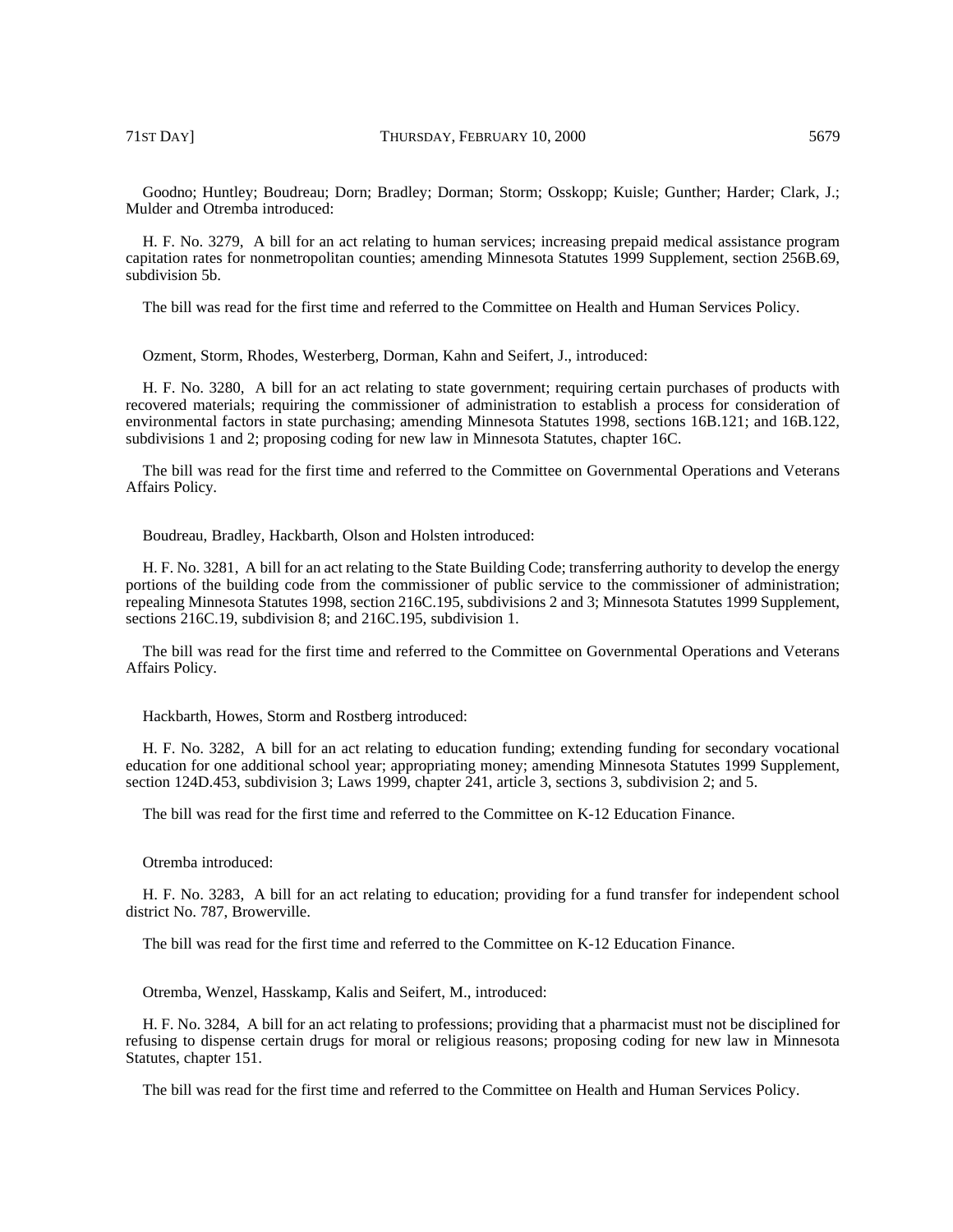5680 JOURNAL OF THE HOUSE 5680 [71ST DAY

Lindner and McElroy introduced:

H. F. No. 3285, A bill for an act relating to employment; modifying wage payment provisions; prohibiting employers from charging employees or job applicants for background checks and certain types of training; amending Minnesota Statutes 1998, sections 181.03; 181.14, subdivision 1; and 181.87, subdivision 2; proposing coding for new law in Minnesota Statutes, chapter 181.

The bill was read for the first time and referred to the Committee on Jobs and Economic Development Policy.

Knoblach introduced:

H. F. No. 3286, A bill for an act relating to human services; requiring the commissioner to develop proposals to provide respite care for family adult foster care providers.

The bill was read for the first time and referred to the Committee on Health and Human Services Policy.

## Boudreau introduced:

H. F. No. 3287, A bill for an act relating to capital improvements; authorizing spending to acquire and to better public land and buildings and other public improvements of a capital nature; providing for a grant to the Minnesota State Academies for the Deaf and the Blind for asset preservation activities and correction of a life safety hazard; authorizing issuance of bonds; appropriating money.

The bill was read for the first time and referred to the Committee on K-12 Education Finance.

Fuller introduced:

H. F. No. 3288, A bill for an act relating to capital improvements; appropriating money to construct the Headwaters Science Center in Bemidji; authorizing the sale of state bonds.

The bill was read for the first time and referred to the Committee on State Government Finance.

## Biernat introduced:

H. F. No. 3289, A bill for an act relating to capital improvements; appropriating money for the Northeast Culture and Fitness campus; authorizing the sale of state bonds.

The bill was read for the first time and referred to the Committee on State Government Finance.

Dorman introduced:

H. F. No. 3290, A bill for an act relating to occupational safety and health; classifying certain communications regarding discrimination complaints as privileged; amending Minnesota Statutes 1998, section 182.669, subdivision 1.

The bill was read for the first time and referred to the Committee on Jobs and Economic Development Policy.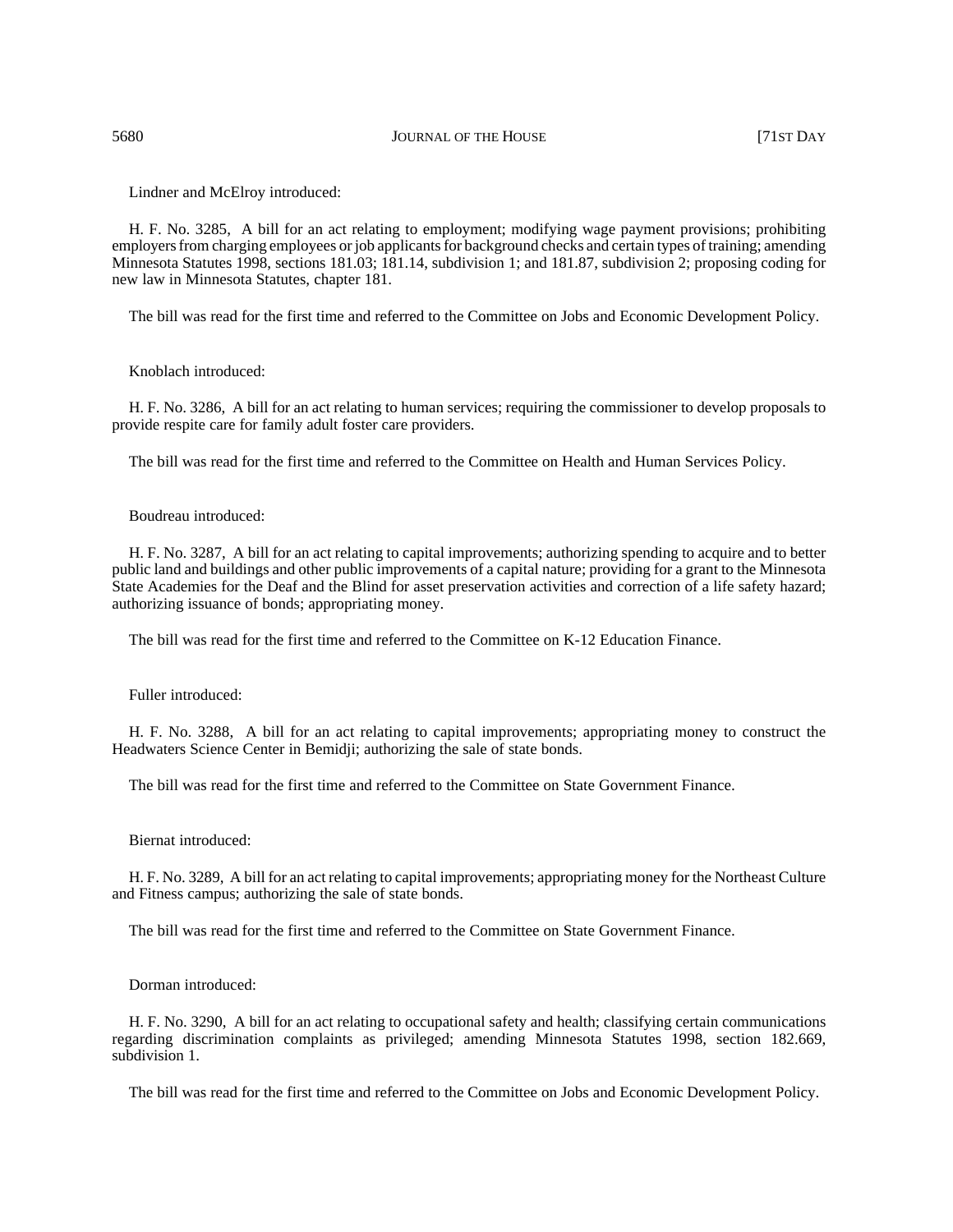Dorman introduced:

H. F. No. 3291, A bill for an act relating to appropriations; appropriating money for Heritage Halls in Owatonna.

The bill was read for the first time and referred to the Committee on Jobs and Economic Development Finance.

Dorman; Davids; Peterson; Kelliher; Mulder; Ness; Abeler; Harder; Tuma; Storm; Seifert, J.; Schumacher and Ozment introduced:

H. F. No. 3292, A bill for an act relating to motor fuels; prohibiting the use of MTBE as an oxygenate in gasoline sold in Minnesota; amending Minnesota Statutes 1998, section 239.761, subdivision 6.

The bill was read for the first time and referred to the Committee on Environment and Natural Resources Policy.

Kielkucki, Osskopp, Tomassoni, Rhodes and Goodno introduced:

H. F. No. 3293, A bill for an act relating to education; appropriating money for a study of a mandatory statewide health care plan for all public school employees.

The bill was read for the first time and referred to the Committee on K-12 Education Finance.

Carlson, Pelowski, Folliard, Opatz and Dorn introduced:

H. F. No. 3294, A bill for an act relating to education; funding enrollment increases at the Minnesota state colleges and universities; appropriating money.

The bill was read for the first time and referred to the Committee on Higher Education Finance.

Mulder introduced:

H. F. No. 3295, A bill for an act relating to capital improvements; authorizing spending to acquire and to better public land and buildings and other public improvements of a capital nature; authorizing a grant to Rock county; authorizing issuance of bonds; appropriating money.

The bill was read for the first time and referred to the Committee on Environment and Natural Resources Finance.

Hasskamp introduced:

H. F. No. 3296, A bill for an act relating to capital improvements; authorizing state bonds; appropriating money for a library for the city of Crosslake.

The bill was read for the first time and referred to the Committee on K-12 Education Finance.

Paulsen; Kielkucki; Anderson, B.; Jennings and Westerberg introduced:

H. F. No. 3297, A bill for an act relating to technology business; identifying and defining technology business and activity; providing for regulation of technology business by the department of administration; amending Minnesota Statutes 1999 Supplement, section 16B.61, subdivision 2; proposing coding for new law in Minnesota Statutes, chapter 16B.

The bill was read for the first time and referred to the Committee on Governmental Operations and Veterans Affairs Policy.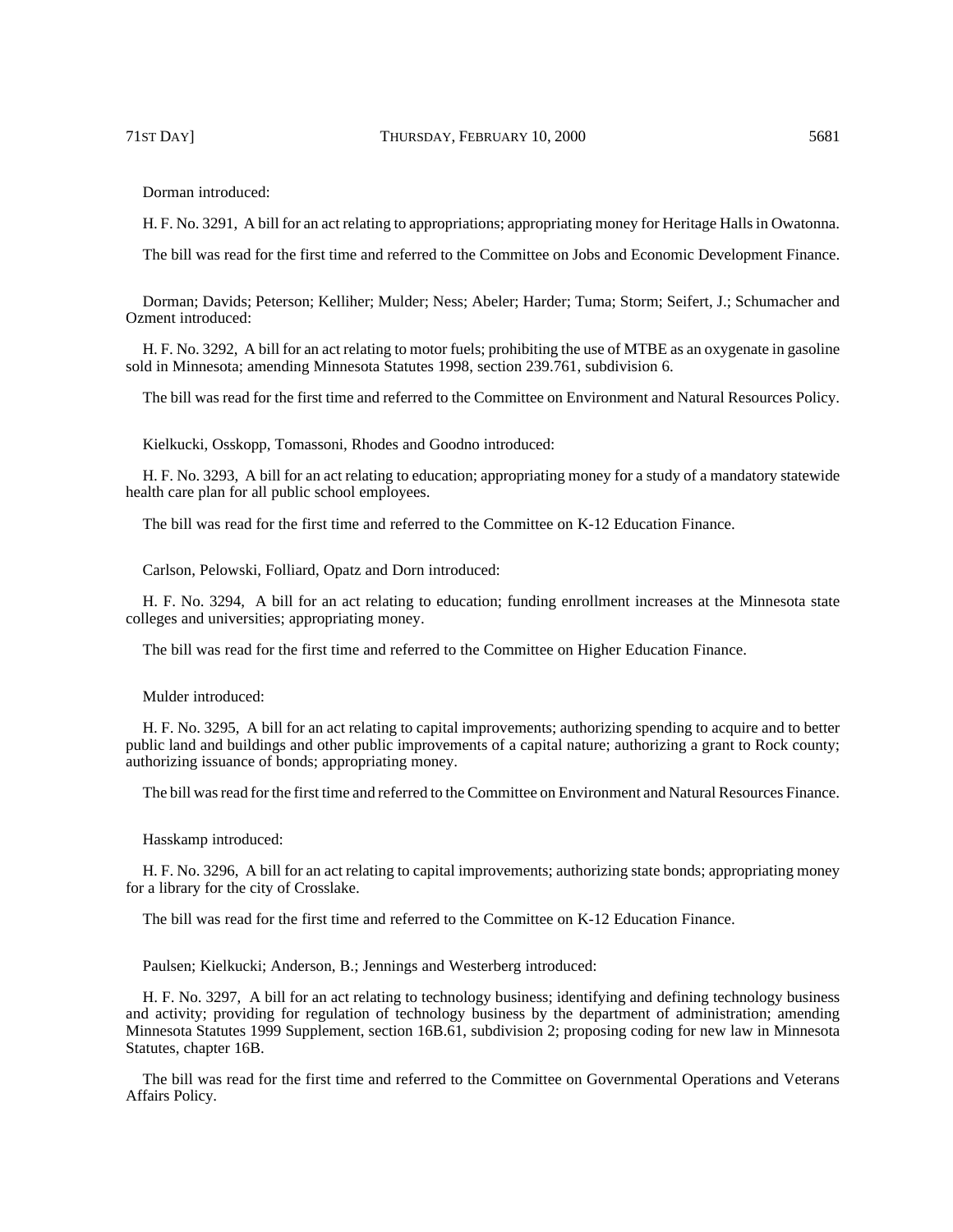Entenza, Tuma, Mares, Dempsey, Trimble and Mahoney introduced:

H. F. No. 3298, A bill for an act relating to capital improvements; appropriating money for new permanent exhibits at the Minnesota Children's Museum; authorizing state bonds.

The bill was read for the first time and referred to the Committee on Jobs and Economic Development Finance.

Wejcman, Gray, Kahn, Davids and Howes introduced:

H. F. No. 3299, A bill for an act relating to capital improvements; authorizing spending to acquire and to better public land and buildings and other public improvements of a capital nature; appropriating money to the city of Minneapolis for three empowerment zone sub-projects; authorizing state bonds.

The bill was read for the first time and referred to the Committee on Jobs and Economic Development Finance.

Boudreau, Mahoney and Sykora introduced:

H. F. No. 3300, A bill for an act relating to children; providing for data classification for the community action, Head Start, and foodshelf programs; modifying provisions of child care programs; modifying program plan submission requirement for learning readiness programs; amending Minnesota Statutes 1998, sections 119A.376, by adding a subdivision; 119A.44, by adding a subdivision; 119A.50; and 124D.16, subdivision 1; Minnesota Statutes 1999 Supplement, sections 119B.011, subdivision 15; and 119B.03, subdivision 4.

The bill was read for the first time and referred to the Committee on Health and Human Services Policy.

Goodno introduced:

H. F. No. 3301, A bill for an act relating to human services; modifying provisions for family and adult self-sufficiency; amending Minnesota Statutes 1998, sections 256D.425, subdivision 1; 256J.39, subdivision 2; 256J.42, by adding a subdivision; 256J.48, by adding a subdivision; 256J.49, subdivisions 2, 13, and by adding a subdivision; 256J.50, subdivisions 5, 10, and 11; 256J.52, subdivisions 2 and 6; and 256K.03, subdivision 5; Minnesota Statutes 1999 Supplement, sections 256.019; 256.98, subdivision 8; 256J.08, subdivision 55a; 256J.21, subdivision 2; 256J.24, subdivision 2; 256J.32, subdivision 4; 256J.42, subdivision 1; 256J.45, subdivisions 1 and 2; 256J.46, subdivision 1; 256J.52, subdivision 5a; 256J.56; and 256J.62, subdivision 9; repealing Minnesota Statutes 1998, sections 256J.08, subdivision 50a; 256J.42, subdivision 3; and 256J.49, subdivision 11; Minnesota Statutes 1999 Supplement, sections 256J.42, subdivisions 4 and 5; and 256J.43.

The bill was read for the first time and referred to the Committee on Health and Human Services Finance.

# **CONSENT CALENDAR**

H. F. No. 2670, A bill for an act relating to human services; allowing certain individuals to simultaneously receive a one-time family support grant and community-based waivered services; setting a maximum for family support grants; amending Minnesota Statutes 1998, section 252.32, subdivisions 1a and 3.

The bill was read for the third time and placed upon its final passage.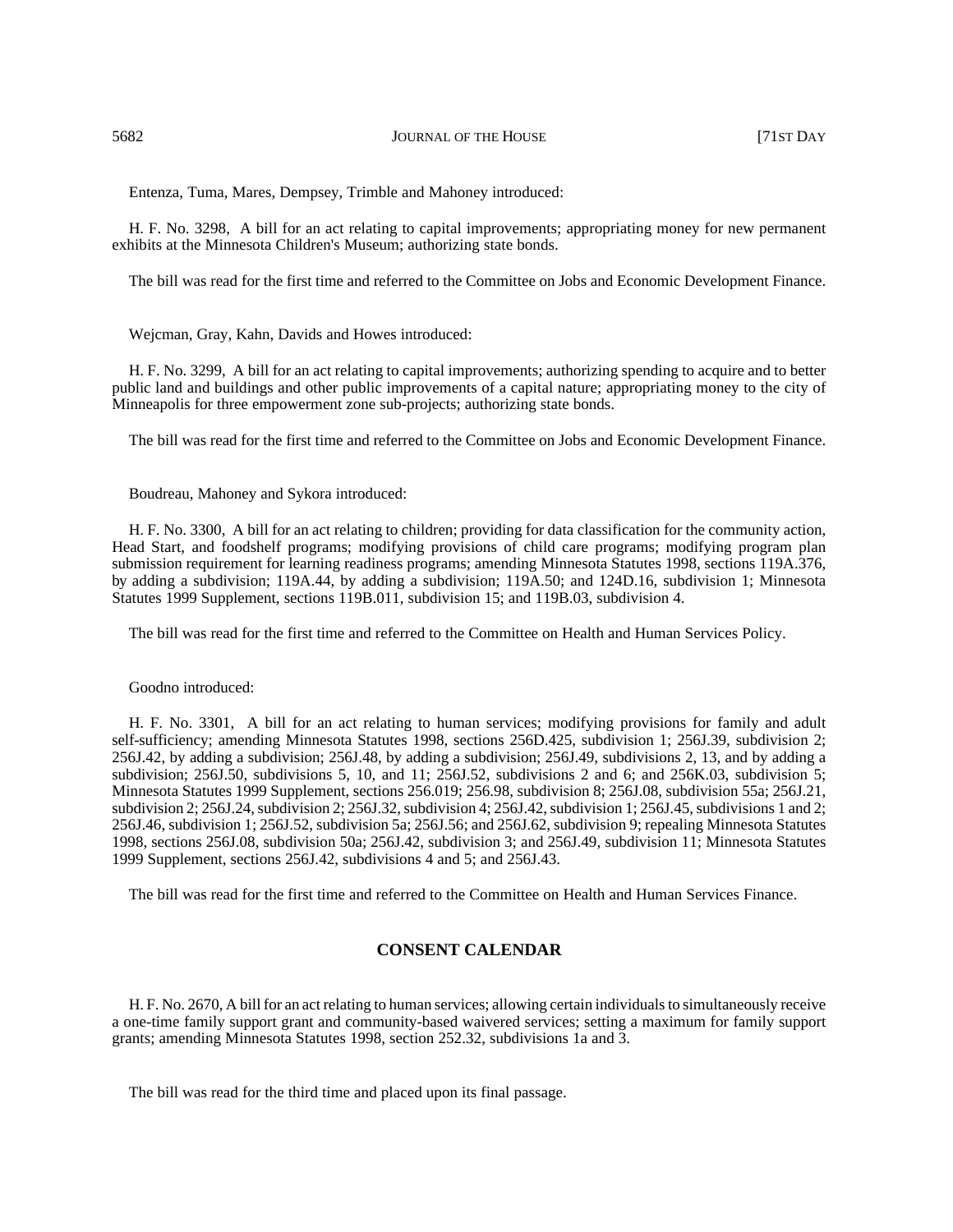The question was taken on the passage of the bill and the roll was called. There were 129 yeas and 0 nays as follows:

| Abeler          | Dorman     | Holberg    | Lieder        | Pawlenty      | Swenson      |
|-----------------|------------|------------|---------------|---------------|--------------|
| Abrams          | Dorn       | Holsten    | Lindner       | Paymar        | Sykora       |
| Anderson, B.    | Entenza    | Howes      | Luther        | Pelowski      | Tingelstad   |
| Anderson. I.    | Erhardt    | Huntley    | Mahoney       | Peterson      | Tomassoni    |
| Bakk            | Erickson   | Jaros      | Mares         | Pugh          | Trimble      |
| Biernat         | Finseth    | Jennings   | Mariani       | Rest          | Tuma         |
| Bishop          | Folliard   | Johnson    | Marko         | Reuter        | Tunheim      |
| Boudreau        | Fuller     | Juhnke     | McCollum      | Rhodes        | Van Dellen   |
| <b>Bradley</b>  | Gerlach    | Kahn       | McGuire       | Rifenberg     | Vandeveer    |
| <b>Broecker</b> | Gleason    | Kalis      | Milbert       | Rostberg      | Wagenius     |
| <b>Buesgens</b> | Goodno     | Kelliher   | Molnau        | Rukavina      | Wejcman      |
| Carlson         | Gray       | Kielkucki  | Mulder        | Schumacher    | Wenzel       |
| Carruthers      | Greenfield | Knoblach   | Mullery       | Seagren       | Westerberg   |
| Cassell         | Greiling   | Koskinen   | Murphy        | Seifert. J.   | Westfall     |
| Chaudhary       | Gunther    | Krinkie    | <b>Ness</b>   | Seifert, M.   | Westrom      |
| Clark, J.       | Haake      | Kubly      | <b>Nornes</b> | Skoe          | Wilkin       |
| Clark, K.       | Haas       | Kuisle     | Opatz         | Skoglund      | Wolf         |
| Daggett         | Hackbarth  | Larsen, P. | Orfield       | Smith         | Workman      |
| Davids          | Harder     | Larson, D. | Osskopp       | Solberg       | Spk. Sviggum |
| Dawkins         | Hasskamp   | Leighton   | Osthoff       | <b>Stanek</b> |              |
| Dehler          | Hausman    | Lenczewski | Otremba       | Stang         |              |
| Dempsey         | Hilty      | Leppik     | Ozment        | Storm         |              |

Those who voted in the affirmative were:

The bill was passed and its title agreed to.

H. F. No. 2671, A bill for an act relating to human services; mental retardation protection; requiring legislative recommendations.

The bill was read for the third time and placed upon its final passage.

The question was taken on the passage of the bill and the roll was called. There were 129 yeas and 0 nays as follows:

Those who voted in the affirmative were:

| Abeler          | Chaudhary | Folliard   | Hausman      | Knoblach   | Mares         |
|-----------------|-----------|------------|--------------|------------|---------------|
| <b>Abrams</b>   | Clark, J. | Fuller     | Hilty        | Koskinen   | Marko         |
| Anderson, B.    | Clark, K. | Gerlach    | Holberg      | Krinkie    | McCollum      |
| Anderson, I.    | Daggett   | Gleason    | Holsten      | Kubly      | McGuire       |
| Bakk            | Davids    | Goodno     | <b>Howes</b> | Kuisle     | Milbert       |
| Biernat         | Dawkins   | Gray       | Huntley      | Larsen, P. | Molnau        |
| Bishop          | Dehler    | Greenfield | Jaros        | Larson. D. | Mulder        |
| Boudreau        | Dempsey   | Greiling   | Jennings     | Leighton   | Mullery       |
| <b>Bradley</b>  | Dorman    | Gunther    | Johnson      | Lenczewski | Murphy        |
| <b>Broecker</b> | Dorn      | Haake      | Juhnke       | Leppik     | <b>Ness</b>   |
| <b>Buesgens</b> | Entenza   | Haas       | Kahn         | Lieder     | <b>Nornes</b> |
| Carlson         | Erhardt   | Hackbarth  | Kalis        | Lindner    | Opatz         |
| Carruthers      | Erickson  | Harder     | Kelliher     | Luther     | Orfield       |
| Cassell         | Finseth   | Hasskamp   | Kielkucki    | Mahoney    | Osskopp       |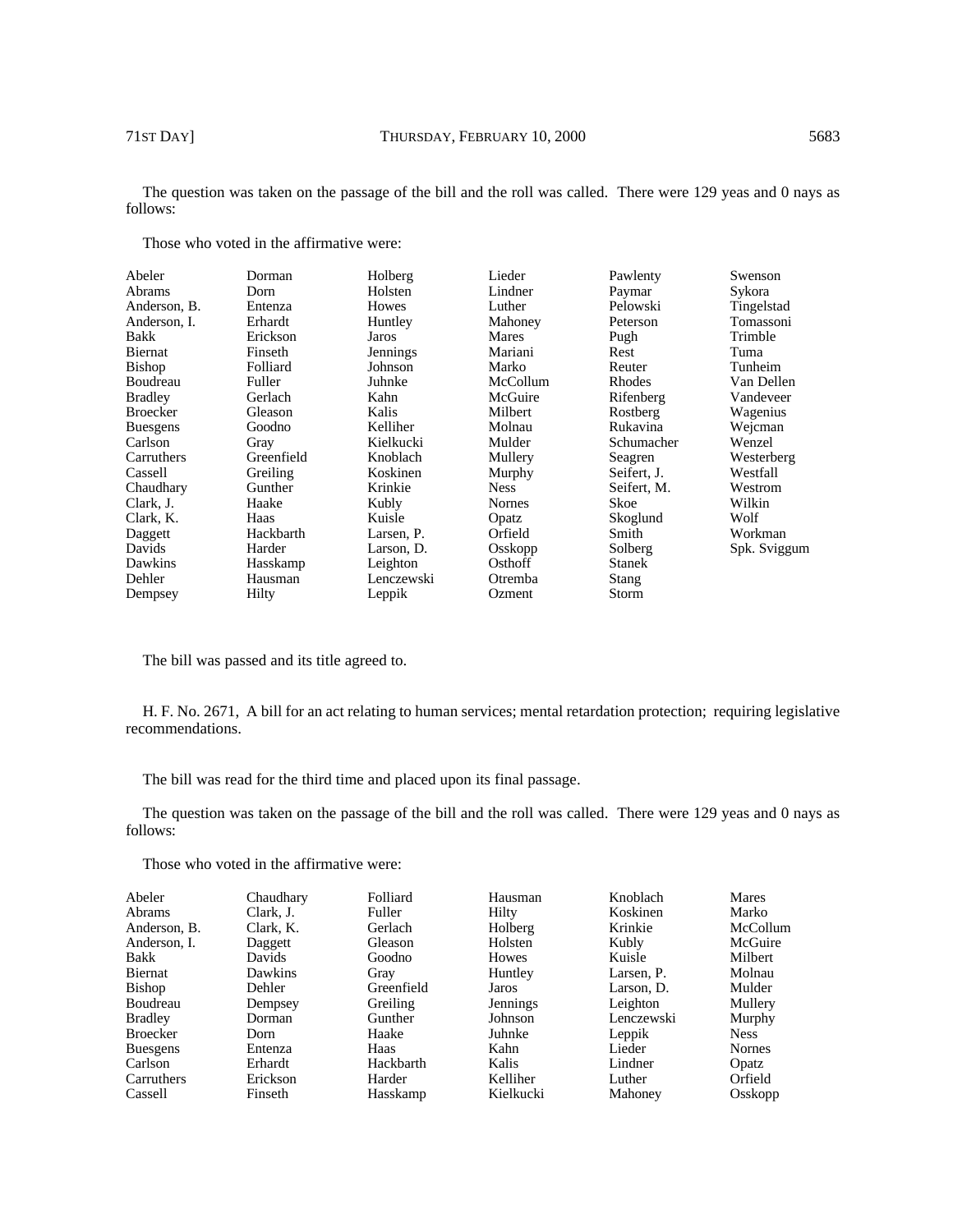|            |               |                            |            | Wilkin       |
|------------|---------------|----------------------------|------------|--------------|
| Reuter     |               | Swenson                    | Vandeveer  | Winter       |
| Rhodes     | Skoe          | Sykora                     | Wagenius   | Wolf         |
| Rifenberg  | Skoglund      | Tingelstad                 | Wejcman    | Workman      |
| Rostberg   | Smith         | Tomassoni                  | Wenzel     | Spk. Sviggum |
| Rukavina   | Solberg       | Trimble                    | Westerberg |              |
| Schumacher | <b>Stanek</b> | Tuma                       | Westfall   |              |
| Seagren    | Stang         | Tunheim                    | Westrom    |              |
|            | Rest          | Seifert, J.<br>Seifert, M. | Storm      | Van Dellen   |

The bill was passed and its title agreed to.

# **MOTIONS AND RESOLUTIONS**

Anderson, I., moved that his name be stricken as an author on H. F. No. 34. The motion prevailed.

Buesgens moved that his name be stricken as an author on H. F. No. 891. The motion prevailed.

Erickson moved that the name of Westerberg be added as an author on H. F. No. 2485. The motion prevailed.

Rifenberg moved that the name of Clark, J., be added as an author on H. F. No. 2499. The motion prevailed.

Schumacher moved that the names of Anderson, B.; Hackbarth; Kielkucki; Olson and Ozment be added as authors on H. F. No. 2508. The motion prevailed.

Solberg moved that the name of Storm be added as an author on H. F. No. 2515. The motion prevailed.

Wagenius moved that the name of Lenczewski be added as an author on H. F. No. 2520. The motion prevailed.

Greiling moved that the names of Leighton, Schumacher and Stang be added as authors on H. F. No. 2567. The motion prevailed.

Tuma moved that the names of Swapinski, Leighton, Folliard, Smith, Tomassoni, Tunheim, Mares and Dempsey be added as authors on H. F. No. 2578. The motion prevailed.

Erhardt moved that the name of Abeler be added as an author on H. F. No. 2586. The motion prevailed.

Abeler moved that the name of Stanek be added as an author on H. F. No. 2595. The motion prevailed.

Abeler moved that the name of Westerberg be added as an author on H. F. No. 2597. The motion prevailed.

Hackbarth moved that the name of Abeler be added as an author on H. F. No. 2603. The motion prevailed.

Tingelstad moved that the name of Westerberg be added as an author on H. F. No. 2622. The motion prevailed.

Luther moved that the name of Mulder be added as an author on H. F. No. 2630. The motion prevailed.

Abeler moved that the name of Carruthers be stricken and the name of Westerberg be added as an author on H. F. No. 2631. The motion prevailed.

Luther moved that the name of Daggett be added as an author on H. F. No. 2643. The motion prevailed.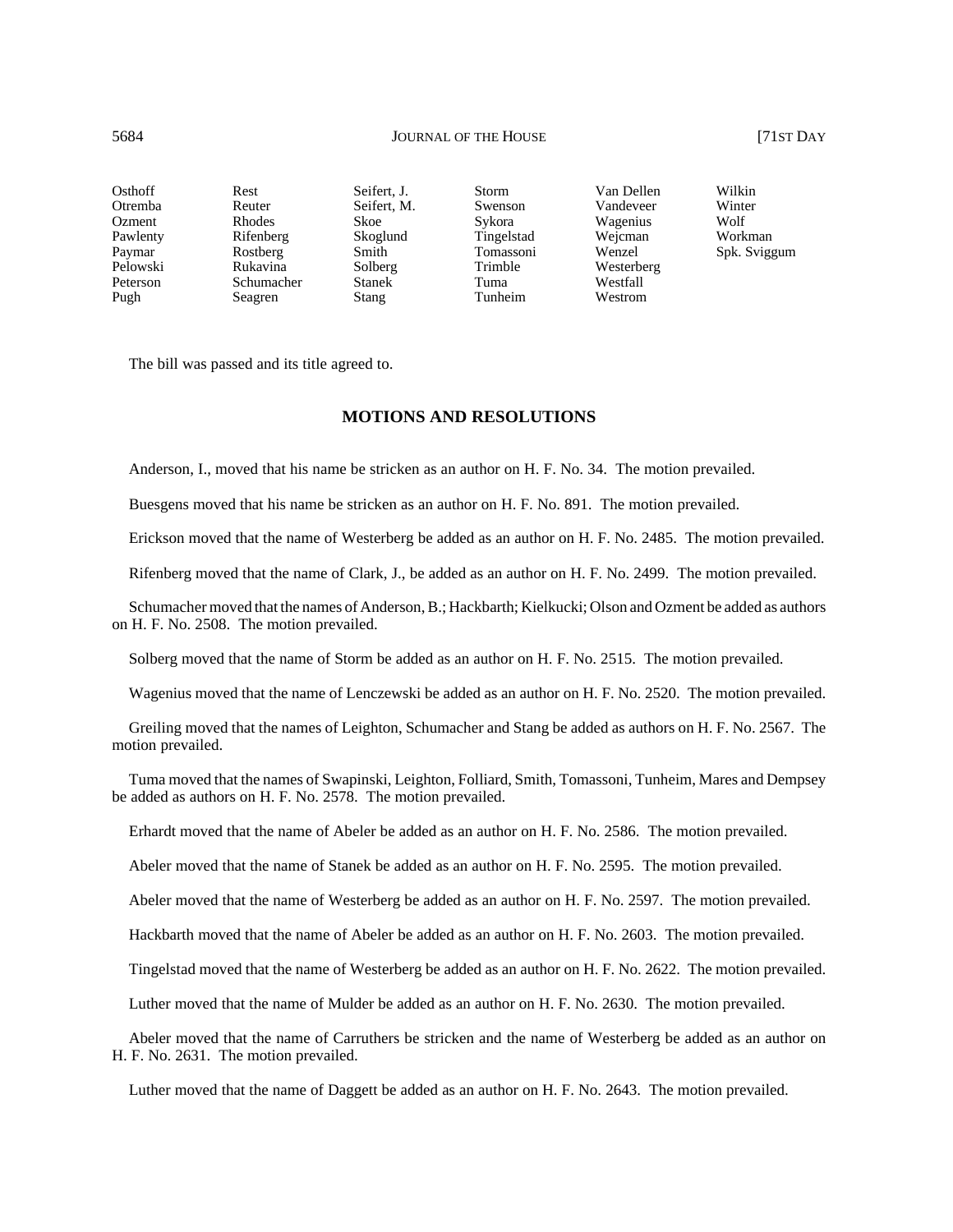Abeler moved that the names of Dehler and Dorn be added as authors on H. F. No. 2649. The motion prevailed.

Tuma moved that the names of Trimble; Tingelstad; Murphy; Kubly; Swapinski; Wagenius; Schumacher; Greiling; Larsen, P.; Bakk; Rhodes; Peterson; McCollum and Dempsey be added as authors on H. F. No. 2651. The motion prevailed.

Wolf moved that the name of Westerberg be added as an author on H. F. No. 2656. The motion prevailed.

Westerberg moved that the name of Dempsey be added as an author on H. F. No. 2672. The motion prevailed.

Haas moved that the names of Paulsen and Westerberg be added as authors on H. F. No. 2675. The motion prevailed.

Buesgens moved that the name of Anderson, B., be added as an author on H. F. No. 2697. The motion prevailed.

Goodno moved that the name of Boudreau be added as an author on H. F. No. 2699. The motion prevailed.

Nornes moved that the name of Westerberg be added as an author on H. F. No. 2708. The motion prevailed.

Rostberg moved that the names of Westerberg, Tingelstad and Pelowski be added as authors on H. F. No. 2732. The motion prevailed.

Dorman moved that the name of Wenzel be added as an author on H. F. No. 2742. The motion prevailed.

Finseth moved that the name of Clark, J., be added as an author on H. F. No. 2743. The motion prevailed.

Stanek moved that the names of Westerberg, Vandeveer and Clark, J., be added as authors on H. F. No. 2745. The motion prevailed.

Holberg moved that the names of Clark, J., and Paulsen be added as authors on H. F. No. 2747. The motion prevailed.

Abeler moved that the name of Westerberg be added as an author on H. F. No. 2760. The motion prevailed.

Cassell moved that the names of Daggett and Clark, J., be added as authors on H. F. No. 2766. The motion prevailed.

Wilkin moved that the name of Stanek be added as an author on H. F. No. 2769. The motion prevailed.

Tomassoni moved that the name of Swapinski be added as an author on H. F. No. 2778. The motion prevailed.

Howes moved that the name of Ness be added as an author on H. F. No. 2780. The motion prevailed.

Boudreau moved that the name of Abeler be added as an author on H. F. No. 2790. The motion prevailed.

Tunheim moved that the name of Skoe be added as an author on H. F. No. 2794. The motion prevailed.

Ness moved that the names of Mulder and Clark, J., be added as authors on H. F. No. 2798. The motion prevailed.

Mulder moved that the names of Tingelstad and Westerberg be added as authors on H. F. No. 2805. The motion prevailed.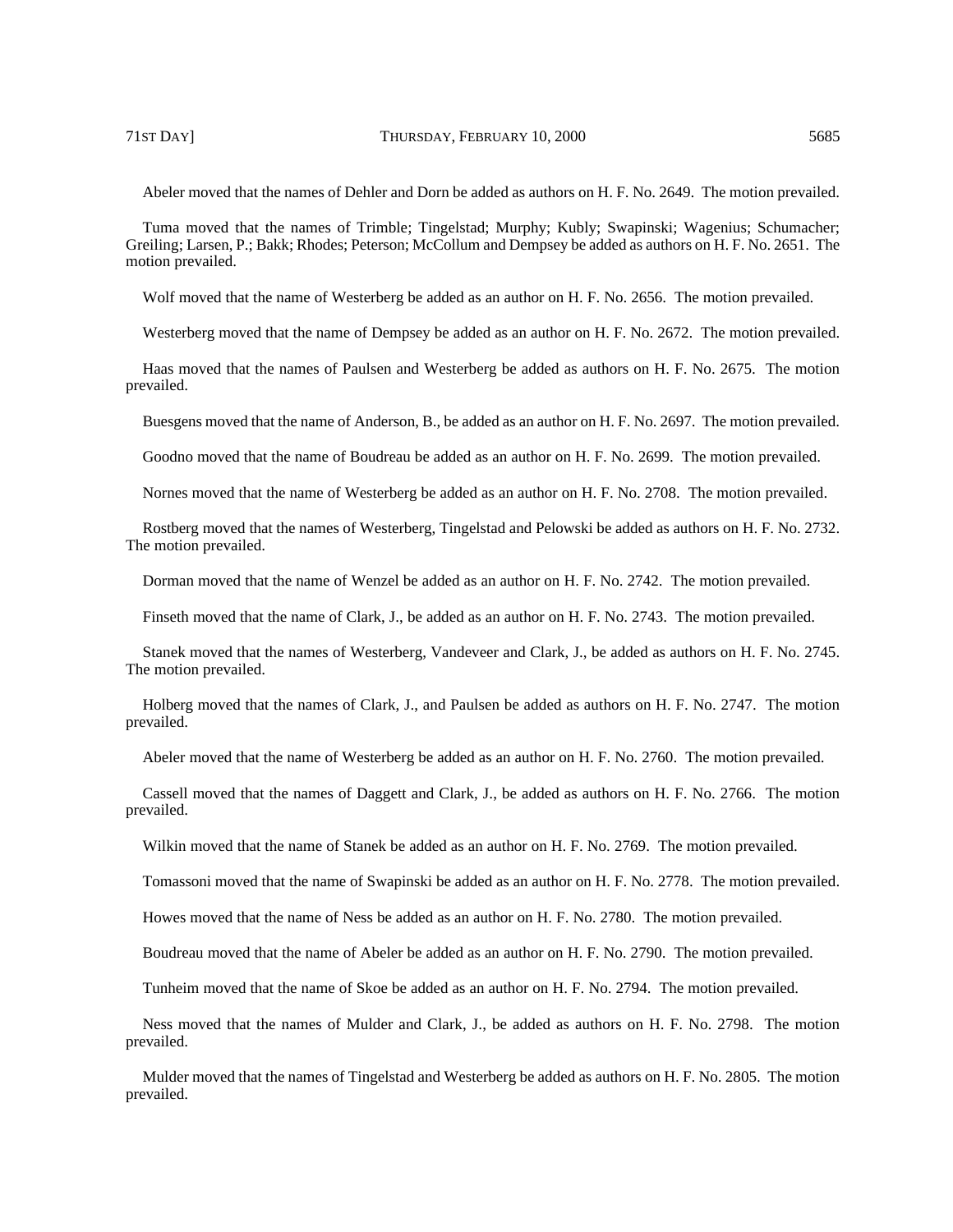Buesgens moved that the name of Westerberg be added as an author on H. F. No. 2810. The motion prevailed.

Opatz moved that the name of Abeler be added as an author on H. F. No. 2812. The motion prevailed.

Goodno moved that the name of Abeler be added as an author on H. F. No. 2813. The motion prevailed.

Sykora moved that the names of Tingelstad and Westerberg be added as authors on H. F. No. 2817. The motion prevailed.

McElroy moved that the names of Ness and Kubly be added as authors on H. F. No. 2820. The motion prevailed.

Haas moved that the name of Abeler be added as an author on H. F. No. 2824. The motion prevailed.

Dempsey moved that the name of Westerberg be added as an author on H. F. No. 2832. The motion prevailed.

Seifert, M., moved that the names of Clark, J.; Ness and Abeler be added as authors on H. F. No. 2841. The motion prevailed.

Bradley moved that the name of Stanek be added as an author on H. F. No. 2846. The motion prevailed.

Gunther moved that the name of Westerberg be added as an author on H. F. No. 2857. The motion prevailed.

Entenza moved that the name of Abeler be added as an author on H. F. No. 2864. The motion prevailed.

Haas moved that the name of Westerberg be added as an author on H. F. No. 2868. The motion prevailed.

Hackbarth moved that the name of Westerberg be added as an author on H. F. No. 2873. The motion prevailed.

Rostberg moved that the name of Westerberg be added as an author on H. F. No. 2881. The motion prevailed.

Anderson, B., moved that the name of Westerberg be added as an author on H. F. No. 2900. The motion prevailed.

Stang moved that the name of Abeler be added as an author on H. F. No. 2903. The motion prevailed.

Abeler moved that the name of McCollum be added as an author on H. F. No. 2909. The motion prevailed.

Rostberg moved that the names of Westerberg and Tingelstad be added as authors on H. F. No. 2921. The motion prevailed.

Dorman moved that the names of Westerberg and Ness be added as authors on H. F. No. 2932. The motion prevailed.

Abrams moved that the names of Westerberg, Tingelstad and Rest be added as authors on H. F. No. 2938. The motion prevailed.

Daggett moved that the names of Westerberg and Cassell be added as authors on H. F. No. 2941. The motion prevailed.

Lenczewski moved that the name of Skoe be added as an author on H. F. No. 2947. The motion prevailed.

Lenczewski moved that the name of Skoe be added as an author on H. F. No. 2948. The motion prevailed.

Gunther moved that the name of Trimble be added as an author on H. F. No. 2966. The motion prevailed.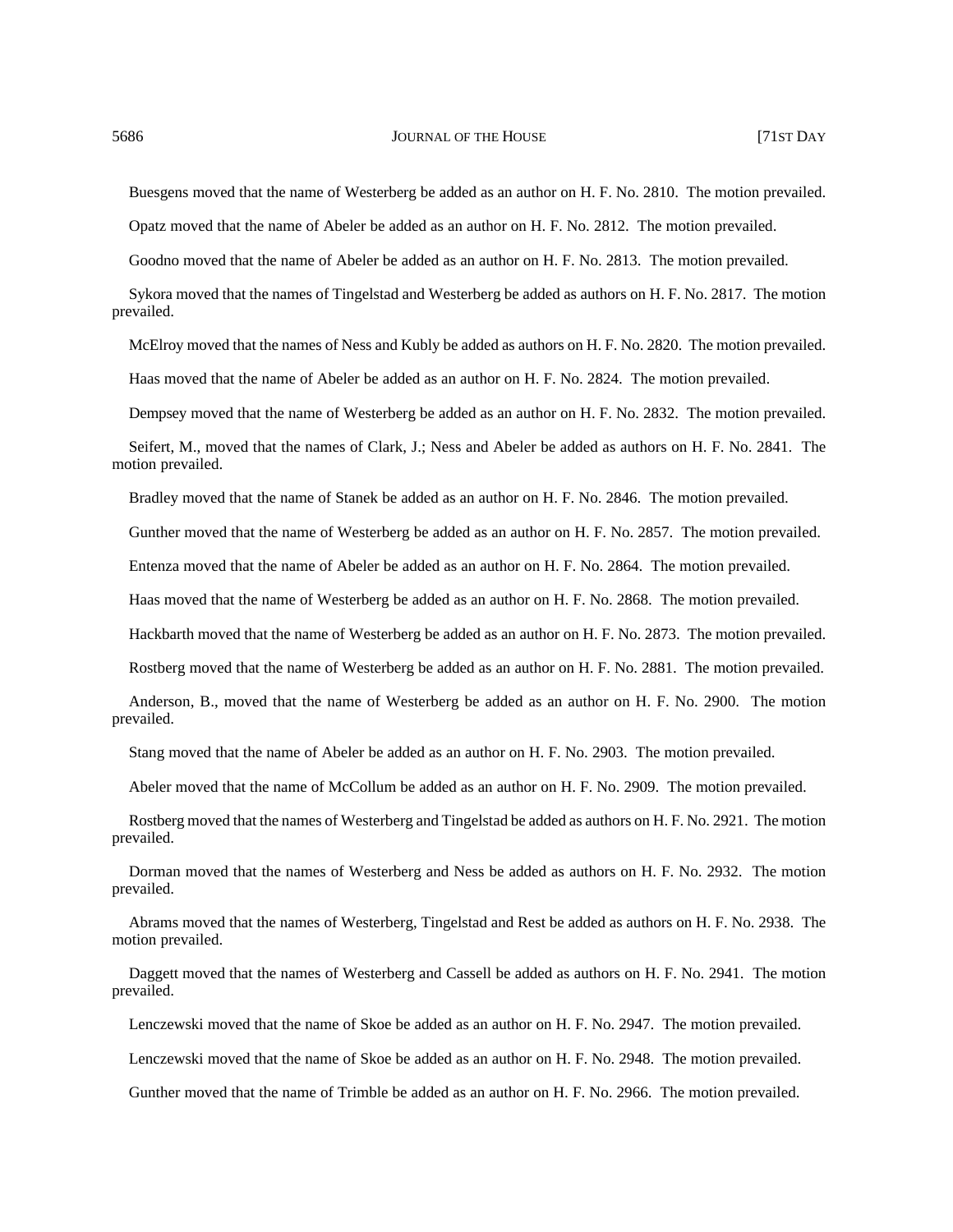Seifert, J., moved that the name of Boudreau be added as an author on H. F. No. 2967. The motion prevailed.

Kubly moved that the name of Wenzel be added as an author on H. F. No. 2986. The motion prevailed.

Seifert, M., moved that the names of Buesgens, Juhnke, Pelowski and Paulsen be added as authors on H. F. No. 3000. The motion prevailed.

Westfall moved that the name of Clark, J., be added as an author on H. F. No. 3022. The motion prevailed.

Abrams moved that the names of Erhardt and Paulsen be added as authors on H. F. No. 3028. The motion prevailed.

Leppik moved that the name of Erhardt be added as an author on H. F. No. 3041. The motion prevailed.

Nornes moved that the names of Otremba and Boudreau be added as authors on H. F. No. 3048. The motion prevailed.

Bradley moved that the names of Vandeveer and Cassell be added as authors on H. F. No. 3051. The motion prevailed.

Finseth moved that the name of Wenzel be added as an author on H. F. No. 3056. The motion prevailed.

Mares moved that the names of Trimble, Murphy, Luther and Westerberg be added as authors on H. F. No. 3063. The motion prevailed.

Kuisle moved that H. F. No. 1182 be recalled from the Committee on Taxes and be re-referred to the Committee on Local Government and Metropolitan Affairs. The motion prevailed.

Haas moved that H. F. No. 1757 be recalled from the Committee on Health and Human Services Policy and be re-referred to the Committee on Commerce. The motion prevailed.

Mahoney moved that H. F. No. 2017 be recalled from the Committee on Governmental Operations and Veterans Affairs Policy and be re-referred to the Committee on Commerce. The motion prevailed.

Rest moved that H. F. No. 2562 be recalled from the Committee on Crime Prevention and be re-referred to the Committee on Civil Law. The motion prevailed.

Broecker moved that H. F. No. 2712 be recalled from the Committee on Judiciary Finance and be re-referred to the Committee on Crime Prevention. The motion prevailed.

Rest moved that H. F. No. 2713 be recalled from the Committee on Health and Human Services Policy and be rereferred to the Committee on Commerce. The motion prevailed.

Bishop moved that H. F. No. 2768 be recalled from the Committee on Taxes and be re-referred to the Committee on Civil Law. The motion prevailed.

McGuire moved that H. F. No. 2833 be recalled from the Committee on Crime Prevention and be re-referred to the Committee on Civil Law. The motion prevailed.

Bradley moved that H. F. No. 2846 be recalled from the Committee on Commerce and be re-referred to the Committee on Local Government and Metropolitan Affairs. The motion prevailed.

Peterson moved that H. F. No. 2906 be recalled from the Committee on Higher Education Finance and be rereferred to the Committee on Agriculture Policy. The motion prevailed.